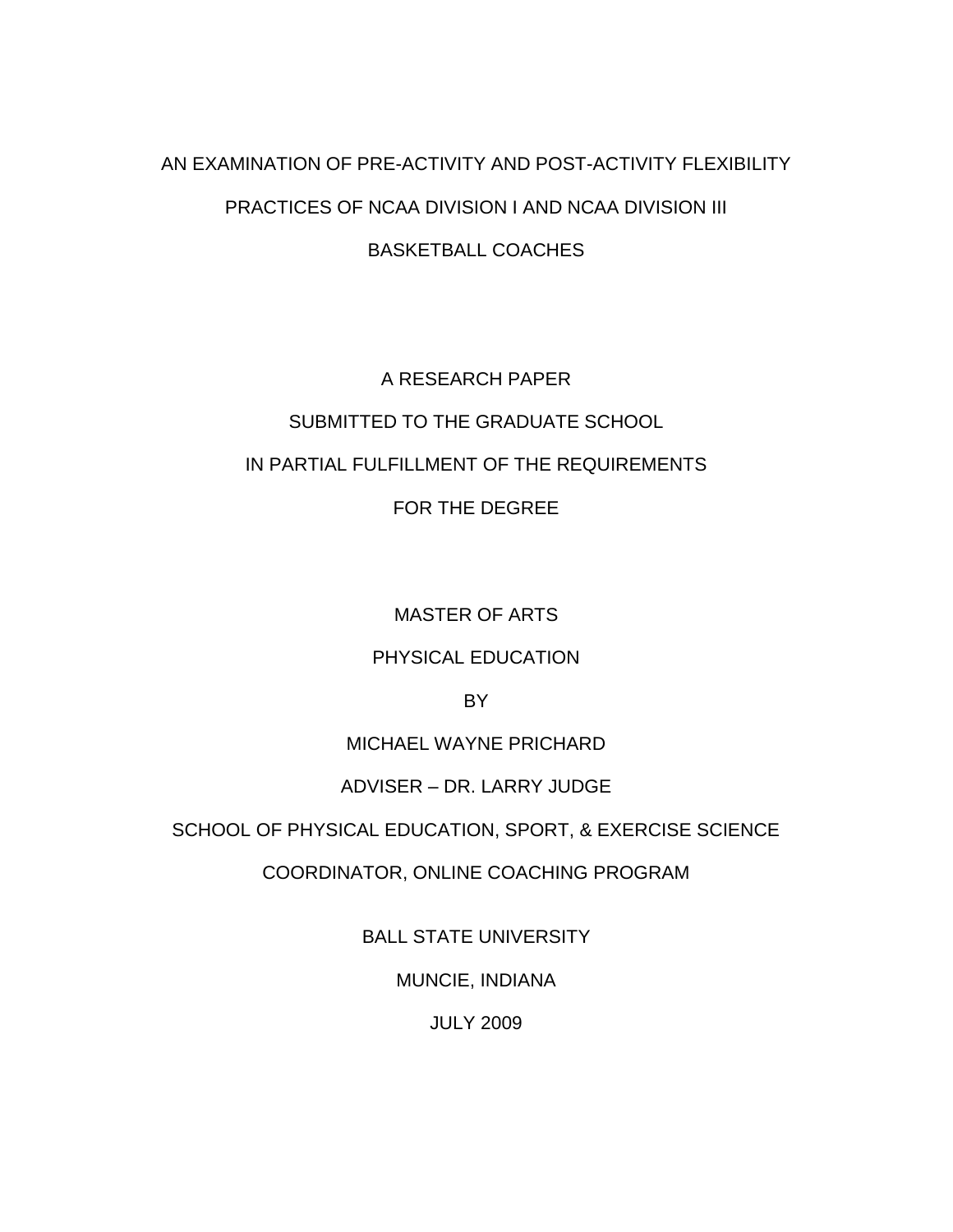## ABSTRACT

The purpose of this study is to determine the pre and post activity warm-up/stretching practices of men"s collegiate basketball programs (static, ballistic, proprioceptive neuromuscular facilitation, and/or dynamic stretching) if any, and in comparing those results with current research conclusions. The study will determine if current NCAA Division I and NCAA Division III basketball programs are utilizing pre and post activity protocols that reflect up-to-date research.

Eighty coaches responded to a voluntary study. The coaching respondents completed a questionnaire assessing flexibility practices in order to compare these practices with, current, scientific-based literature. The results of the study showed that flexibility is incorporated into nearly every program at both the division-I and division III levels. There is a large majority of coaches that believe stretching prevents injuries and improves performance, however the results from the study show that coaches are not following the recommended research when it comes to properly conducting flexibility practices. It is important that colleges and university basketball coaches gain a better understanding of what appropriate flexibility practices are, in order to achieve maximal benefits for their respective team members.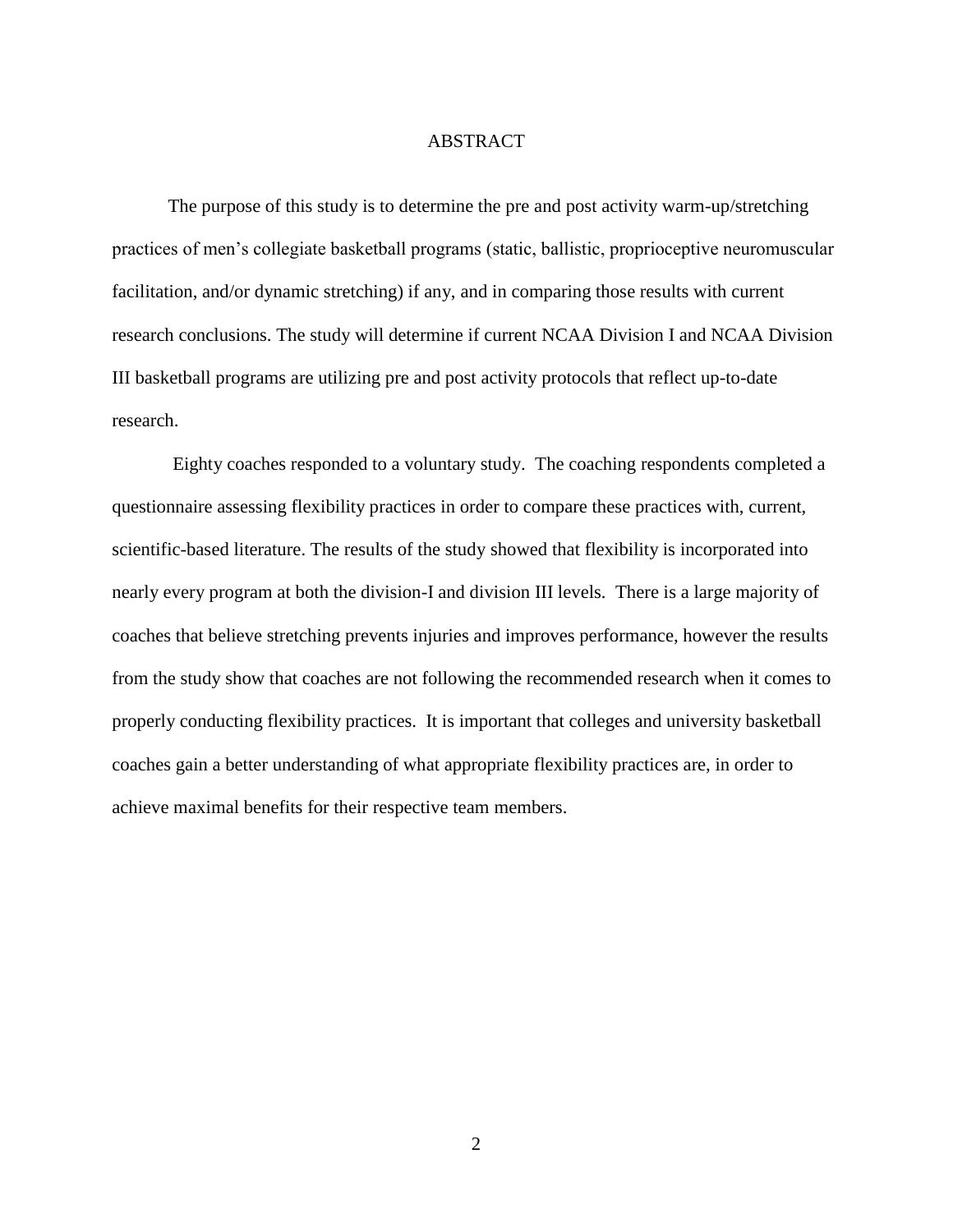# TABLE OF CONTENTS

Page

| Abstract2 |
|-----------|
|           |
|           |
|           |
|           |
|           |
|           |
|           |
|           |
|           |
|           |
|           |
|           |
|           |
|           |
|           |
|           |
|           |
|           |
|           |

|--|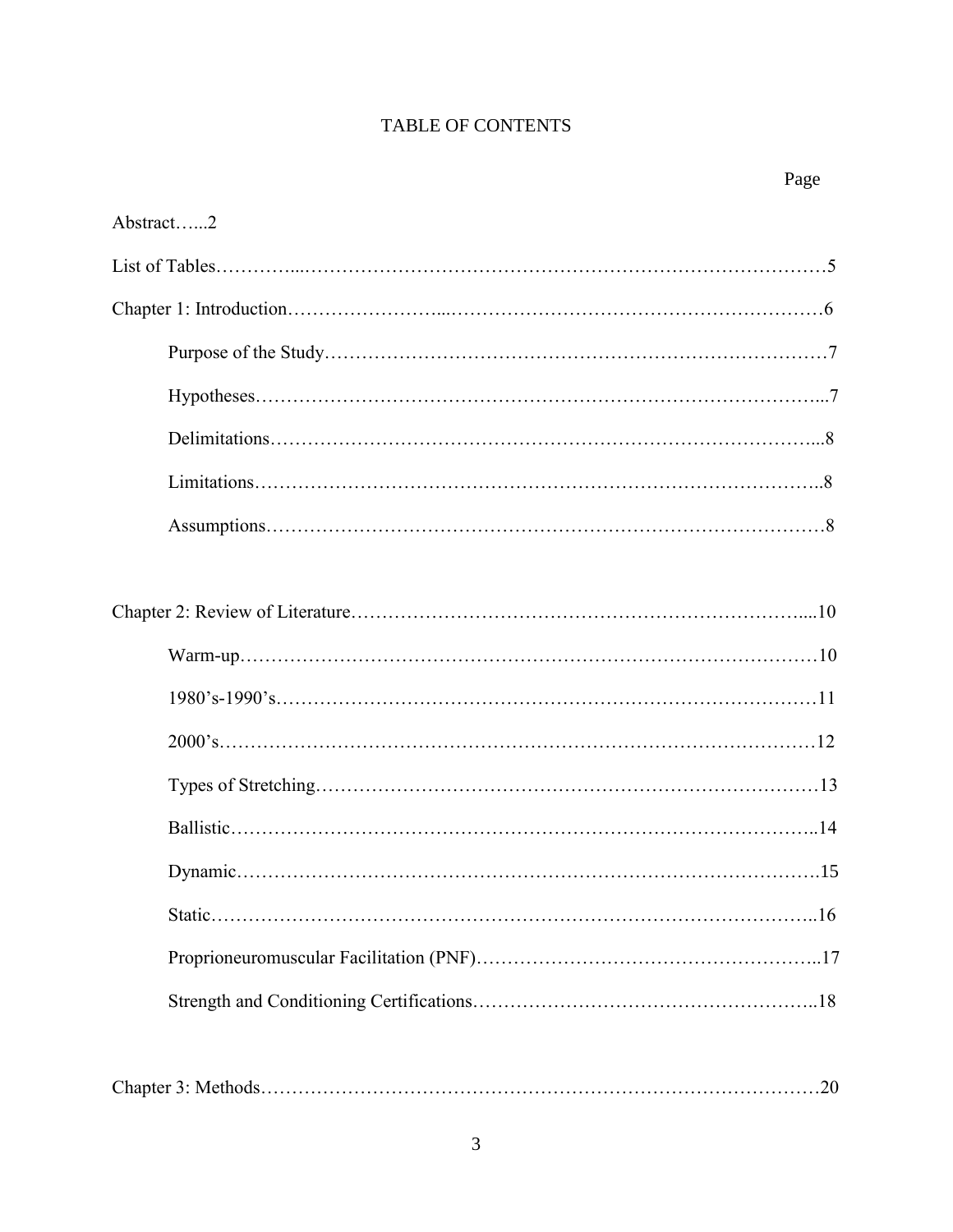| Appendix A: Email to basketball coaches for consent and participation36           |
|-----------------------------------------------------------------------------------|
|                                                                                   |
| Appendix C: Follow-up email to basketball coaches for consent and participation43 |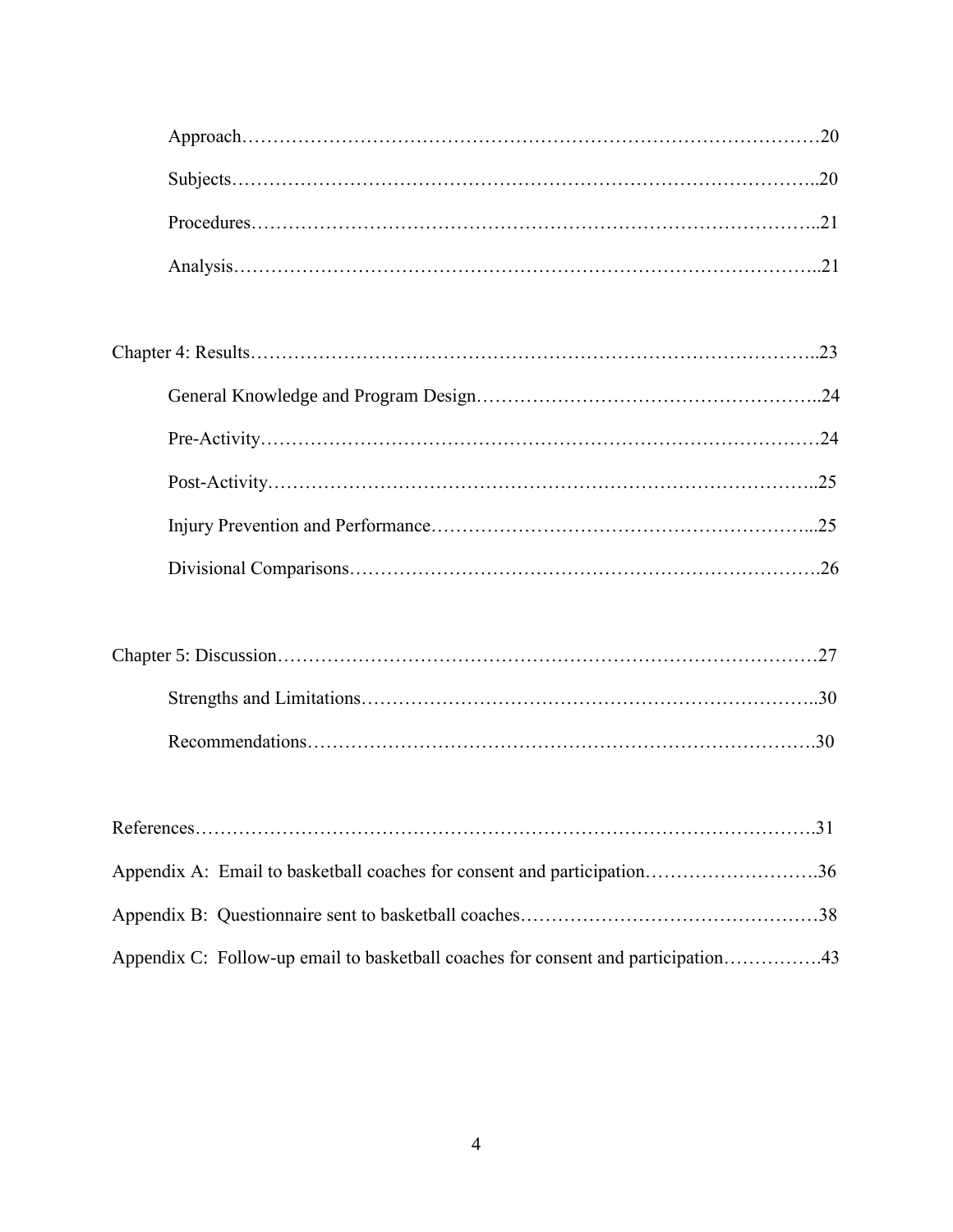# LIST OF TABLES

| Table                                                                        | Page |
|------------------------------------------------------------------------------|------|
|                                                                              |      |
|                                                                              |      |
| 3. Breakdown of Similar Responses by Division I and Division III Coaches46   |      |
| 4. Breakdown of Different Responses by Division I and Division III Coaches47 |      |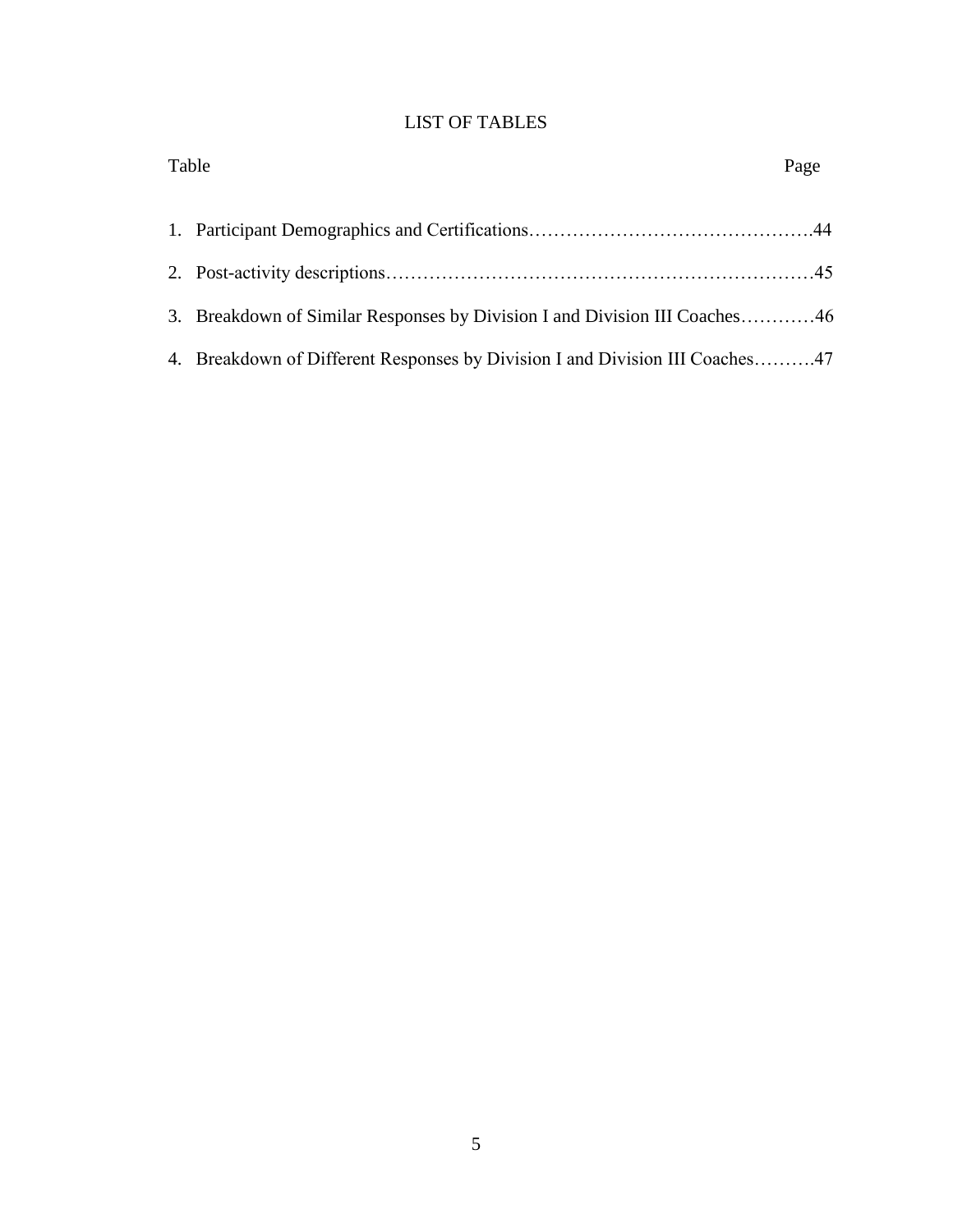#### CHAPTER I

#### **INTRODUCTION**

Basketball coaches and players want to sustain long, healthy, and productive careers. This is possible, through quality and consistent training practices, over an extended period of time. A basketball player might start a game on a "hot streak" to give his/her team an extra boost that puts their team in a better situation to gain a victory, but the underlying question that should be examined is where did that sudden burst of energy come from? On the other hand, a basketball may have his/her career come to a crashing halt from an awkward movement that has led to permanent or chronic injury. How is it that the slightest of movements can cause such a devastating injury? The answers to both questions may be related to the knowledge that basketball coaches possess when they implement flexibility practices into their programs. The optimal performance and injury scenario are examples of why researchers are trying to better understanding the potential benefits on flexibility practices (warm-up, cool-down, and stretching) While researchers are investigating the subject matter, it is important that basketball coaches stay current with the research that is made available. Coaches should try to gain knowledge from as many professional sources as possible, which can include the consultation and/or addition of a certified strength & conditioning coach, athletic training staff, and literature reviews. Adhering to these recommendations would allow basketball programs to implement more appropriate flexibility (warm-up/cool-down, and stretching) routines for maximal benefits towards their respective team.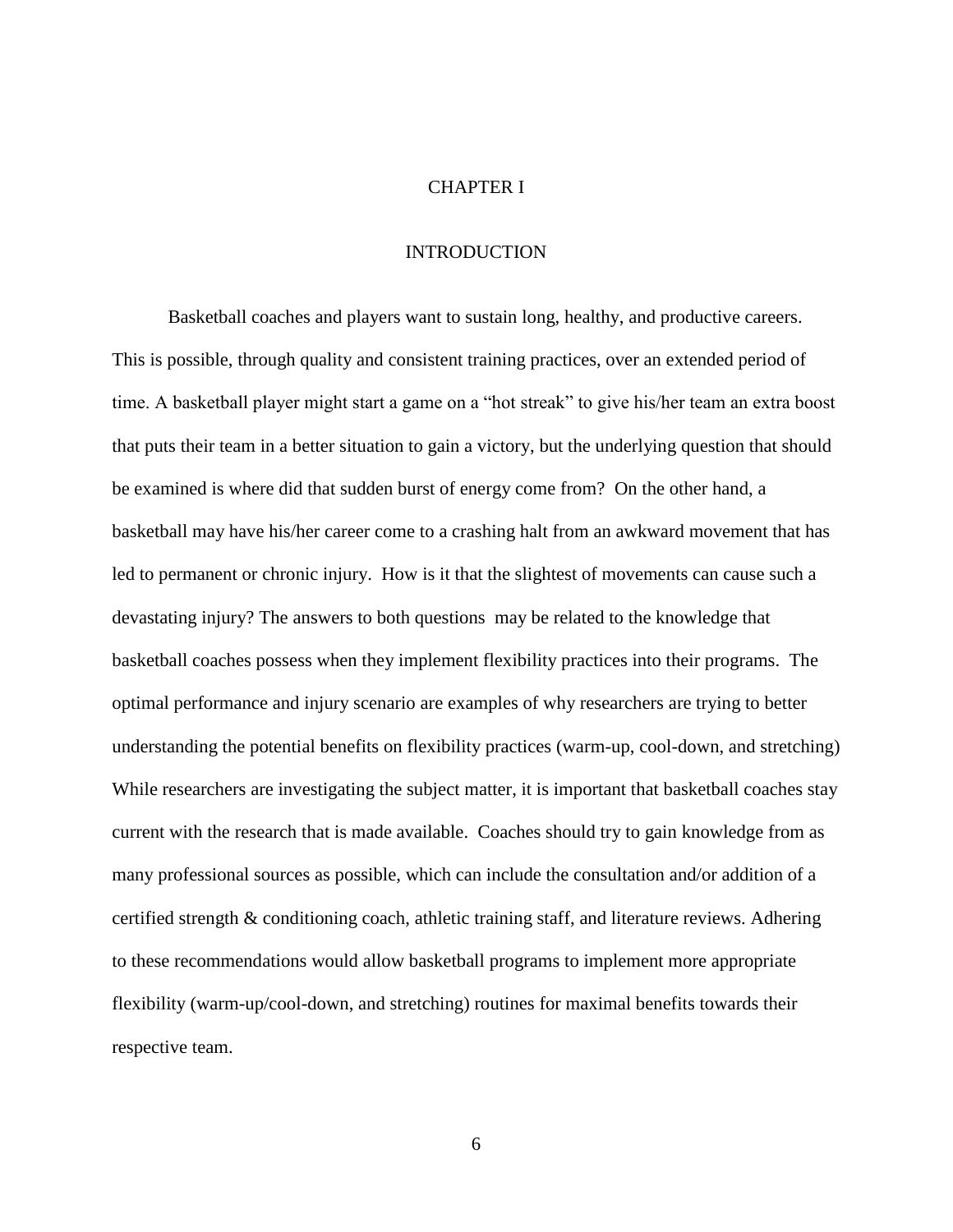Customarily, NCAA division-I colleges and university athletic departments operate on larger budgets that would seemingly allow more support staff (e.g., assistant coaches, athletics trainers, strength & conditioning coaches, etc.) for each program compared to the NCAA division-III levels. It could be hypothesized that fewer support staff at the NCAA division-III level will play a vital role into whether or not scientific-based flexibility practices are being incorporated into basketball programs.

## *Purpose of the Study*

The purpose of this study is to determine the pre and post activity warm-up/stretching practices of men"s collegiate Division I and Division III basketball programs (the use of static, ballistic, proprioceptive neuromuscular facilitation and/or dynamic stretching) if any and when in comparison with current research conclusions. The study will determine if current Division I and Division III basketball programs utilize a pre and post activity protocol that reflects up-to-date research.

### *Hypotheses*

Hypothesis I. NCAA division-I basketball coaches will show a higher percentage of more scientific-based pre-activity warm-up and stretching practices that have been implemented into their programs compared to NCAA division-III coaches.

Hypothesis II. NCAA division- I basketball coaches will show a higher percentage in more scientific-based post-activity cool-down and stretching practices that have been implemented into their programs compared to NCAA division-III coaches.

Hypothesis III. NCAA division- I and NCAA division-III basketball coaches will show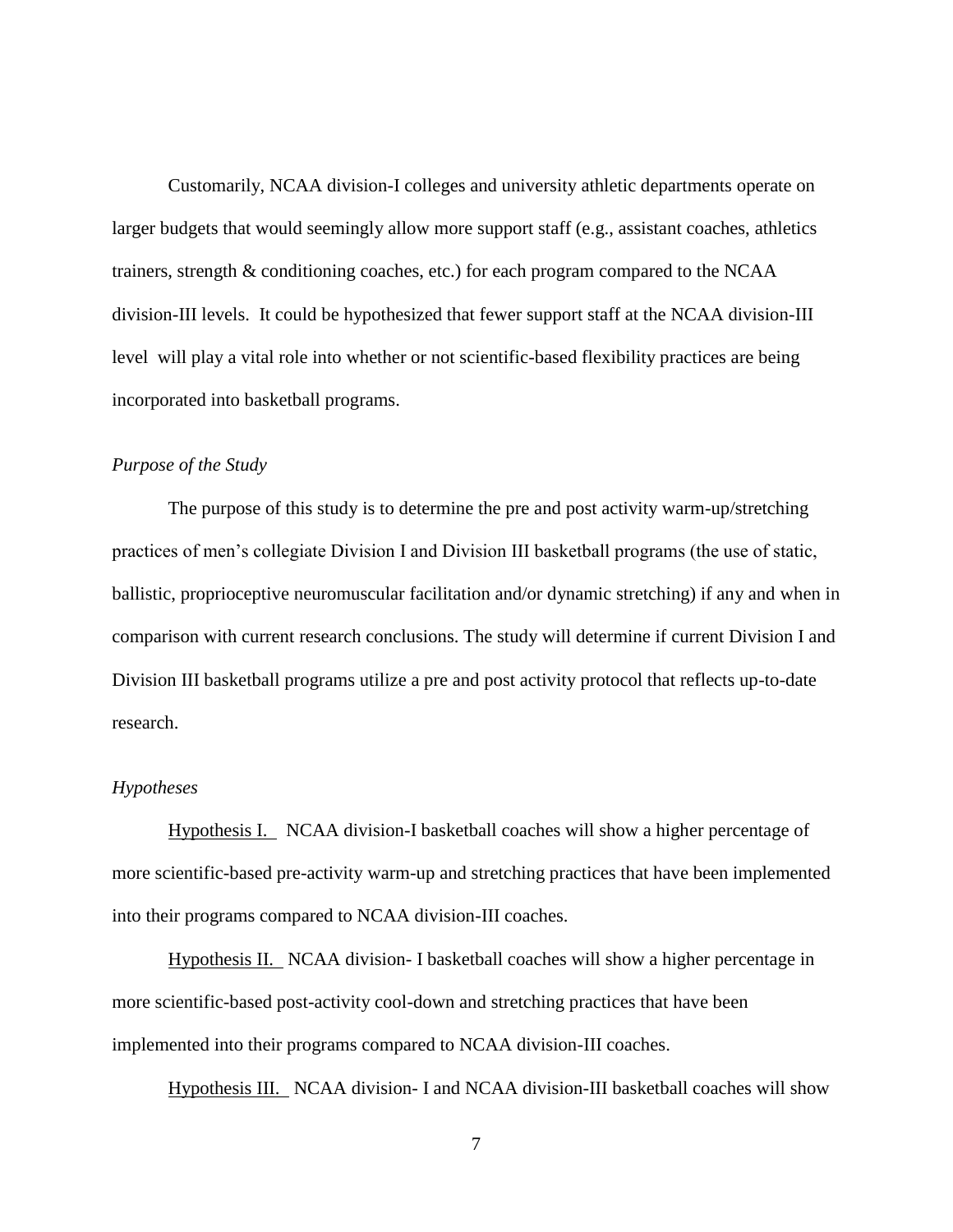that a combination of dynamic flexibility and static/ballistic/PNF stretches will best describe their current pre-activity warm-up

Hypothesis IV. NCAA division-I and NCAA division-III basketball coaches will show that neither is following the research recommendations for pre or post-activity stretching.

Hypothesis V. Basketball coaching association memberships do not equate to implementation of more scientific-based flexibility practices among NCAA division-1 or NCAA division-III basketball programs.

Hypothesis VI. There will be a significant difference between NCAA division-I and NCAA division-III coaches on how they gain knowledge for implementing flexibility practices into their respective program.

## *Delimitations*

- 1. The main part of this study took place through bulk emails that had a link to a survey capturing site [\(www.surveymonkey.com\)](http://www.surveymonkey.com/).
- 2. The emails were randomly selected and sent to NCAA division-I and NCAA division-III coaches (head, assistant, and graduate-assistants).

## *Limitations*

This study was limited by:

- 1. The amount of knowledge that each coach actually possessed on the subject matter.
	- 2. The quality of effort that each gave on the questionnaire.

## *Assumptions*

All coaches gave their best effort to answering the questionnaire.

1. The coaches understood the questions that were being asked.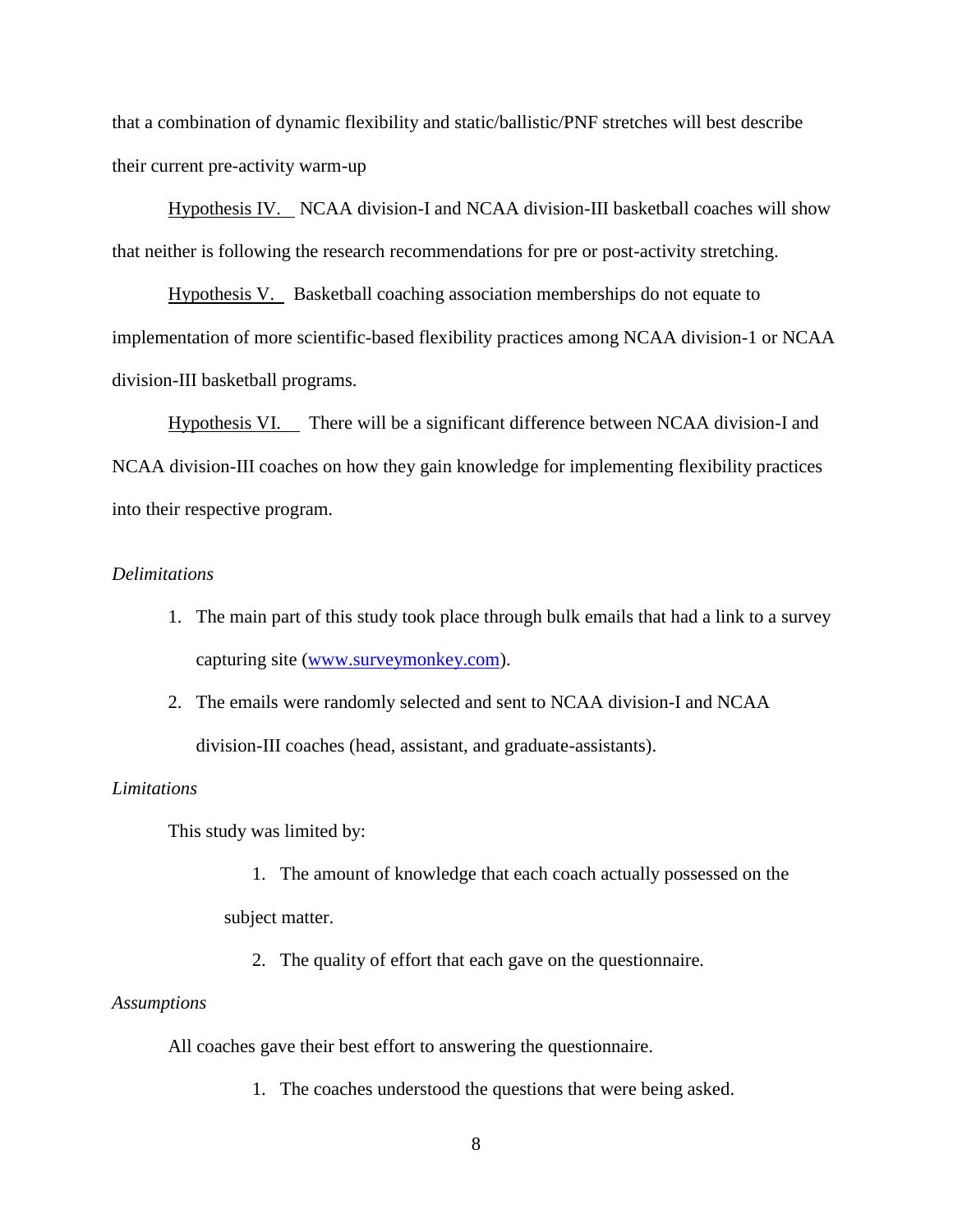2. Graduate assistants and assistant coaches possess enough knowledge to accurately portray what is happening within their team"s flexibility practices.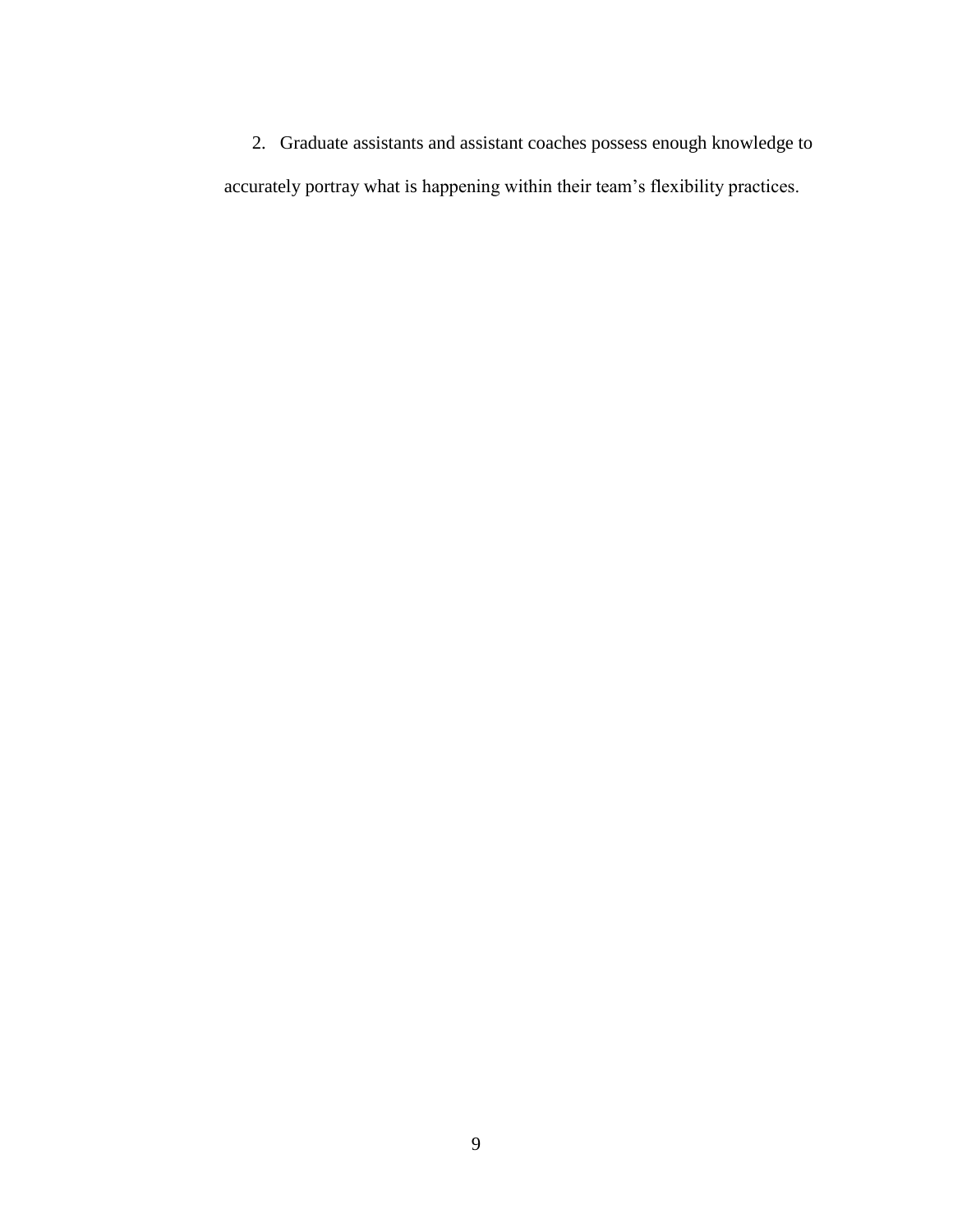### CHAPTER II

#### LITERATURE REVIEW

There are some changes in regards to how flexibility practices are being used in collegiate athletics. More athletic support staff members can help aid coaches in ways some thought were never imaginable. When this review started to take form, it was apparent that several topics related to flexibility practices had to be understood in order to answer questions of whether or not Division I and Division II men's coaches are following up-to-date research. The first category for discussion is the warm-up itself, and how it has evolved. The second category examines the different types of stretches, which have sub-categories. The sub-categories are ballistic stretching, dynamic stretching, static stretching, and proprioceptive neuromuscular facilitation (PNF) stretching. The final category of the review will focus on the strength and conditioning education movement. The information should provide an appropriate knowledge basis when comparing factual knowledge, in comparison to flexibility practices survey that NCAA division-I and NCAA division-III coaches participated in.

#### *Warm-up*

The first key in an attempt to piece all of the information together and draw a conclusion on what are appropriate flexibility practices, is to first becoming aware that a "warm-up" and "stretch" are two separate entities. The theoretical goal of the pre-activity warm-up and stretch is to optimize performance and reduce the incidence of injury through increased muscles temperature, muscles compliance, and efficiency of physiological A well-designed pre-activity protocol will bring about various physiological changes that enhance the training activity or competition; in the case of basketball, explosive strength.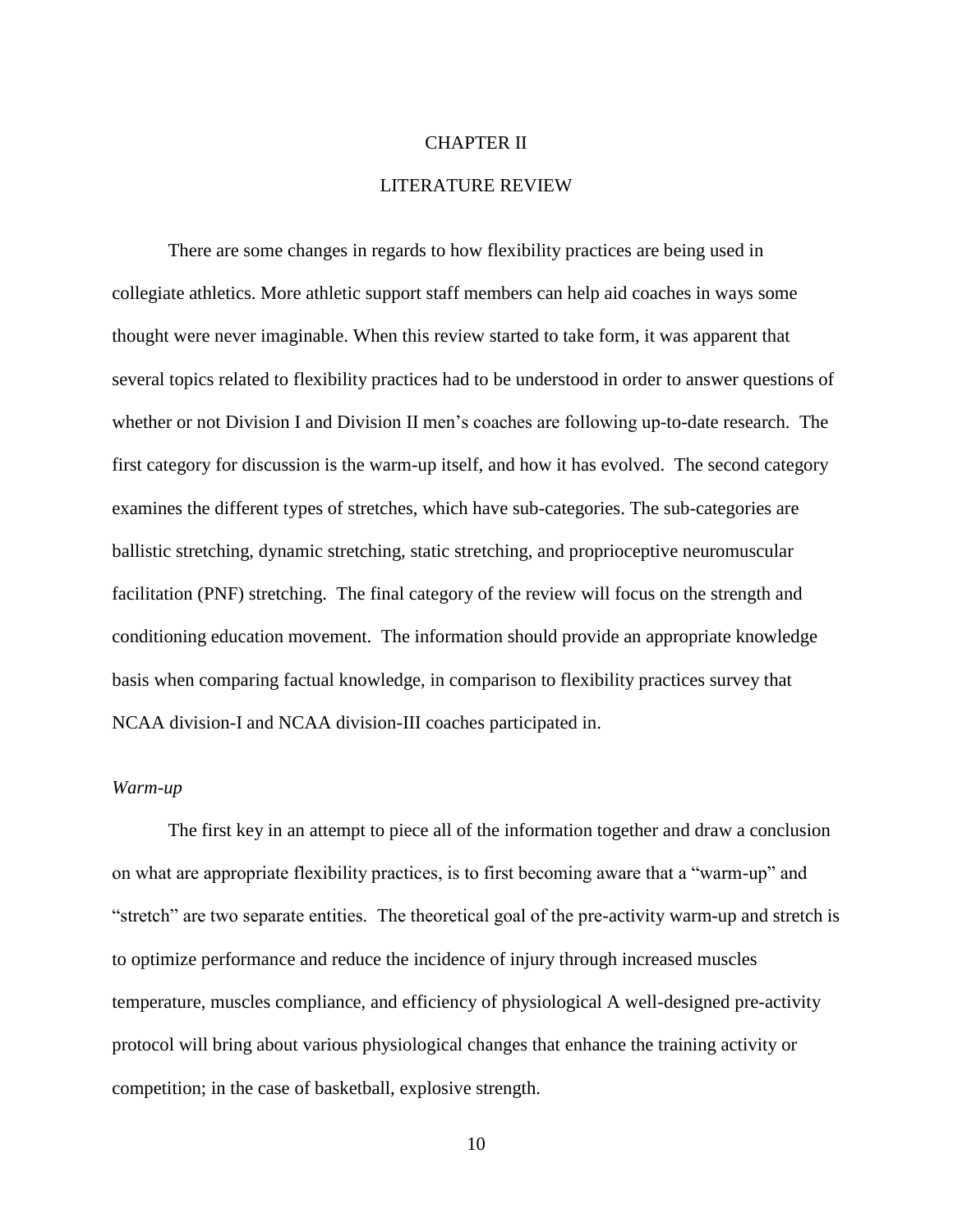The foundation of the warm-up may have gained its roots from a study by Asmusson and Boje (1945). This study pointed out that higher temperatures in working organisms promoted better work performance, and it was that merited information that has crossed over into physical education and athletic environments. It should be noted that a warm-up is classified into two categories, which are active and passive. Bishop (2003) defined active warm-up as a warm-up that involves movement and exercise, whereas passive warm-up involves some type of external measure to heat the body temperature.

#### *1980-1990's*

According to the *Journal of Pure Power* (2009), static-stretching has been a popular routine used in conjunction with warm-up exercises, in physical activities since the early 1980's. The *Journal* of *Pure Power* (2009) further discussed that stretching routines were recommended to take place before the generalized warm-up in the 1980"s. Static stretching was the recommended stretch of choice, which is probably due in large part by the nature of the stretch. The stretch will be furthered investigated in this review, but for illustration sake, it follows slow and controlled patterns that would seemingly allow a person to perform the activity with ease and little safety concerns.

Beaulieu (1981) may have initiated some of the guidelines that are still used in athletics today that relate to the amount of intensity and duration that a warm-up should utilize before stretching occurs. It has been suggested that a moderate intensity warm-up should coincide with shorts periods of time (3-10 minutes) before stretching takes place. There was another highly regarded study by Shellock (1985), which is still being referenced and investigated often argued by many scholars today. The study involved the effects of warm-up and stretching practices and concluded with making the notion that a warm-up and stretch had a positive impact on improved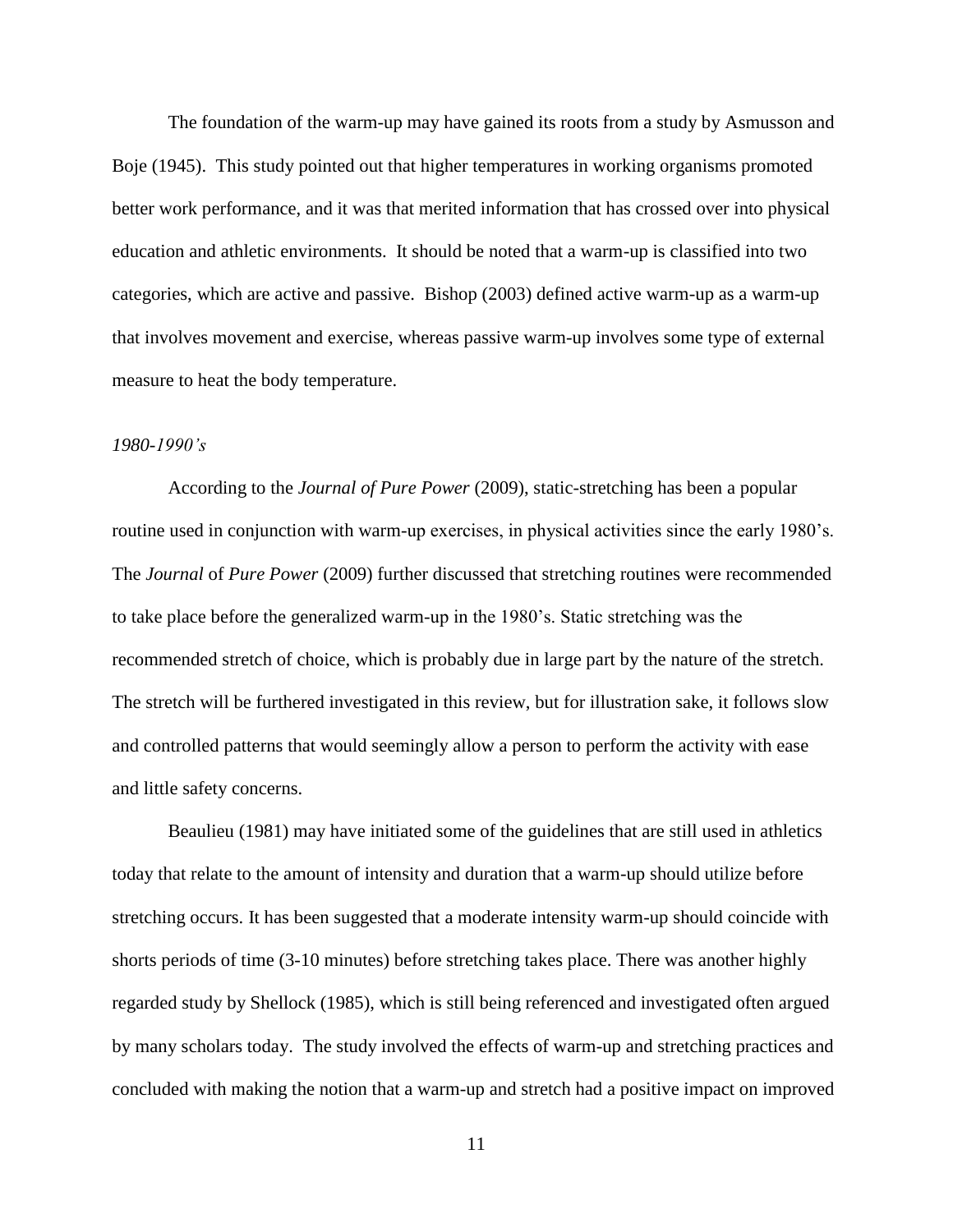physical performance. When this particular research was conducted in the mid-1980s, it seemed to have a lot of staying power and merit; however it is a focal point of many rebuttals. Many athletic coaches were implemented the recommended strategies that were mentioned in Shellock"s (1985) study into their flexibility routines, because many of the same beliefs had been formulated just a few years earlier. Smith (1994) concluded that several minutes of physical activity followed by stretching are recommended for all levels of competition.

## *2000's*

The millennium brought along more research that investigated and often times argued the validity of the literature from 1980"s and 1990"s, especially when it came to the role warm-up and stretching many have had on sports performance and injury prevention. (Bishop, 2003; Horan and Weeks, 2008; Janot, Dalleck, and Reyment 2007; Knudson, 2004; Kovacs 2006).

Bishop (2003) conducted an investigation on the practice of warm-up, which concluded by suggesting that there is little scientific evidence to support many warm-up situations and their actual effectiveness. The reasoning was due in large part by questioning the validity of past studies, and presuming there was not a great deal scientific-control behind them. Bishop furthered the study by providing guidelines on structuring a more proper and effective warm-up routine compared to what previous literature had mentioned. Knudson (2007) supported Bishops claim of structuring an active warm-up between 5-10 minutes, using between 40-60% VO2 max, and allowing adequate time for recovery. The new millennium also witnessed several researchers try to discredit the notion that pre-activity static stretching reduces the risk of injury (Knudson, 2007; Pope, Herbert, Kirwan, and Graham 2000). The Pope et al. (2000) study gained recognition, because it showed that there was no difference between lower-limb injuries with a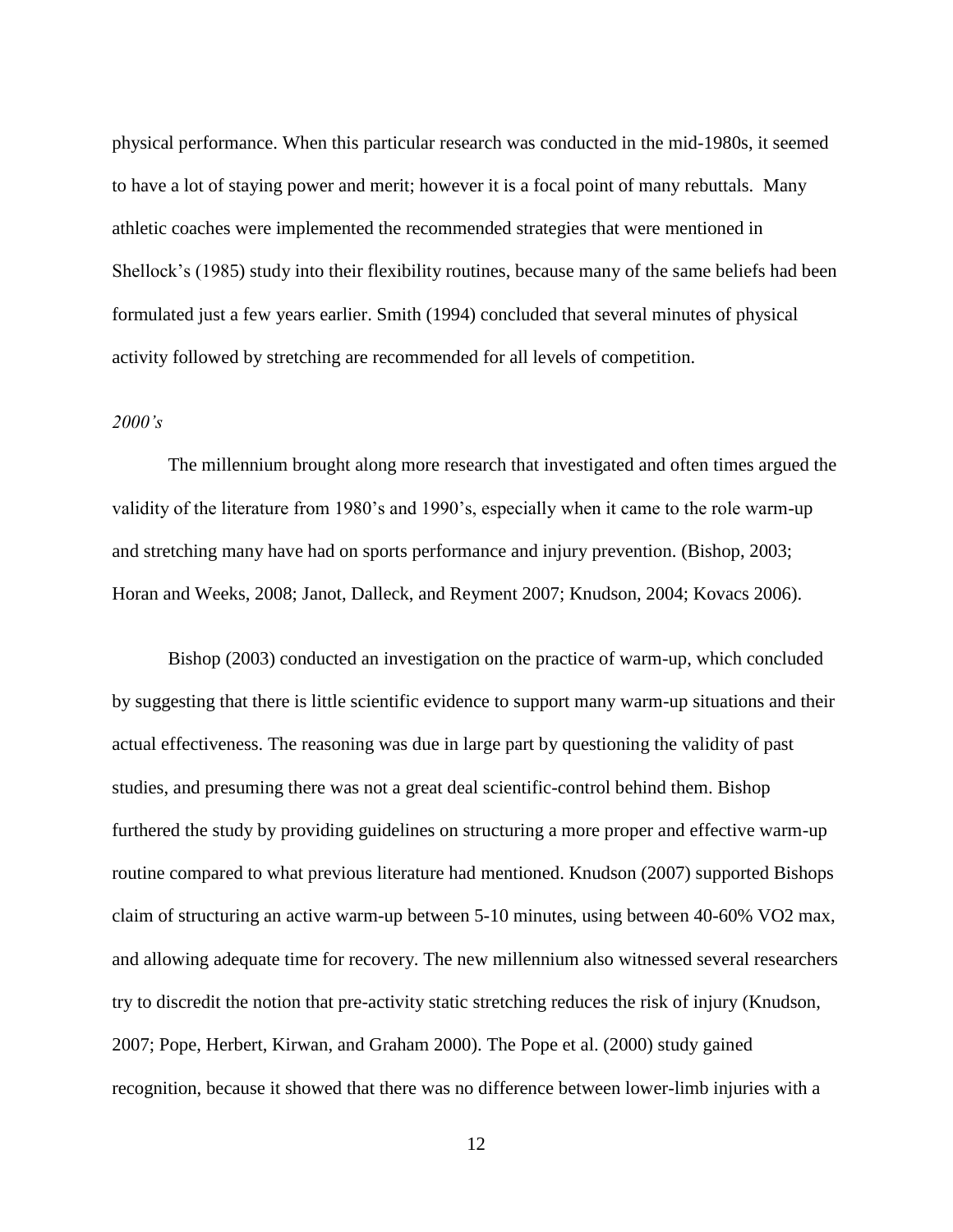controlled group of soldiers that performed stretching protocols before warm-up compared to others. The one concluding consensus among researchers that have studied the topic of warm-up and stretching from the 1980's and 1990's compared to the 2000's, is the value and importance that is placed on the warm-up itself. There seems to be a universal consensus that pre-stretching routines do not reduce injuries in short-term, but can aid in improved flexibility long-term, which can then help avoid injuries.

## *Types of Stretching*

Stretching can be defined as the act of applying tensile force to lengthen muscle and connective tissue (Stone, Kinser, Obryant, Ayers, & Sands, 2006). Frequently stretching is performed as a component of the warm-up proceeding to physical exertion. In general, stretching is used to improve the range of motion (ROM) about a joint (flexibility). The resulting improvement may be viewed as acute (temporary) or chronic. There are many different types of stretching that can be performed. There are a range of stretching types and methods, including:

- Ballistic stretching
- Dynamic stretching
- Static stretching
- Proprioceptive neuromuscular facilitation stretching (PNF)

The literature dealing with flexibility suggests that athletes should perform some sort of "general" warm-up prior to activity (Ce, Margonto, Casaco, and Veisteinas 2008; Hedrick, 1992; Laroche, Lussier, and Roy 2008; Mann, and Jones 1999; Ninos 1995; Torres, Kraemaer, Vingren, Volek, Hatfield, Spiering, Ho, Fragala, Thomas, Anderson, Hakkinen and Marsh 2008; Yamaguchi, and Ishii 2005) a pre-activity stretch (Fredrick, and Szymanski 2001: Laroche,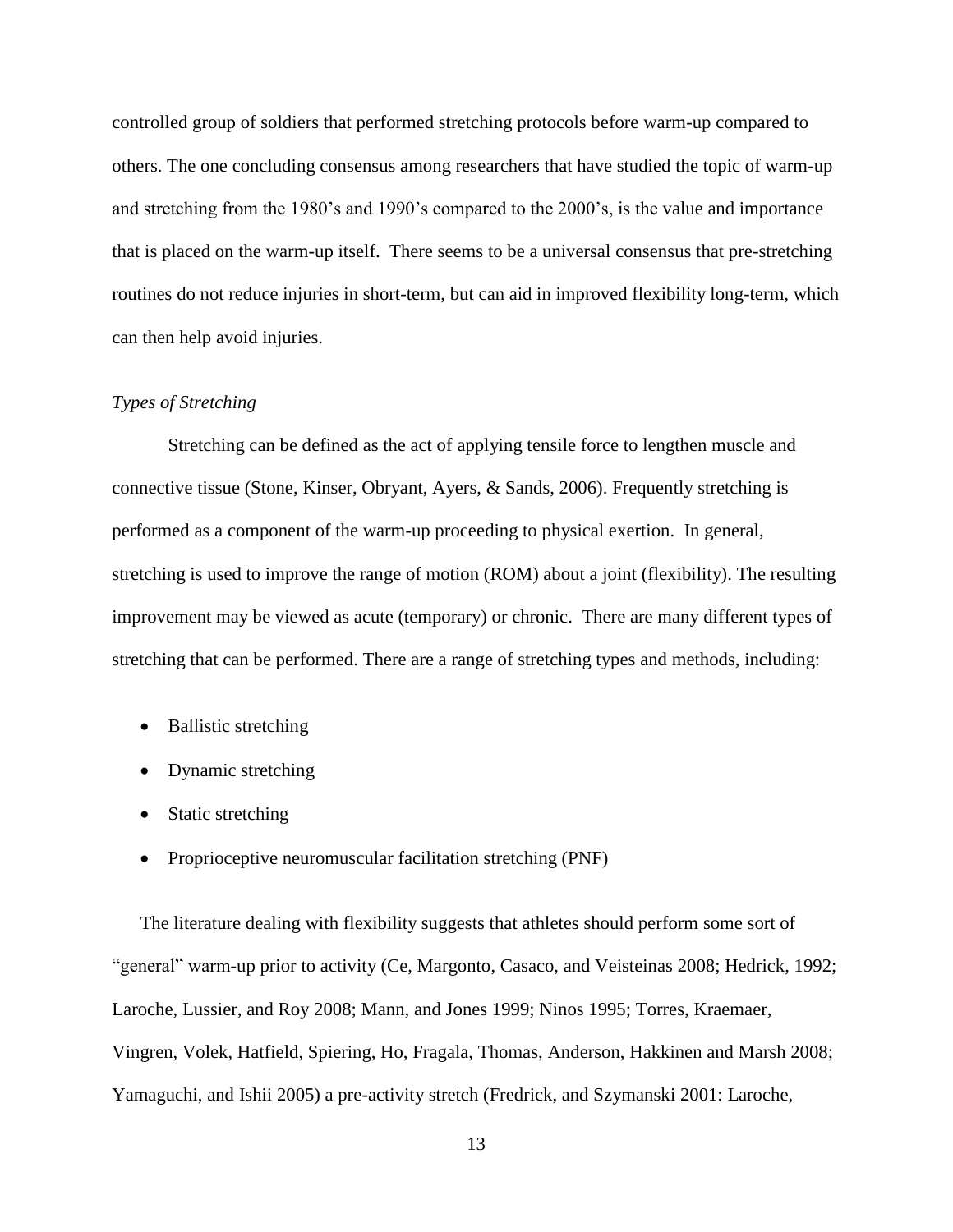Lussier, and Roy 2008; Mann, and Jones 1999), and post-activity stretching (Stone, Ramsey, O"Bryant, Ayers, and Sands 2006).

#### *Ballistic Stretching*

Ballistic stretching refers to the stretching of a muscle, while it is simultaneously contracting, which may increase injury risk (Shellock & Prentice 1985). Faigenbaum & McFarland Jr. (2007) depicts ballistic stretching as a type of stretch that involves bouncing and bobbing type movements. Often times the terms fast, jerky, and double-bouncing are affiliated with ballistic stretching. Ballistic stretching seems to be the most controversial throughout literature and also the least recommended for coaches to utilize. Bradley, Olson, & Portas (2007) argued that the limited research done on ballistic stretching makes it hard to determine its effect on performance. Faigenbaum & McFarland (2007) believe that ballistic stretching gets its fair share of biased reviews by researchers, because there does not seem to be a lot of scientific evidence to back up the preconceived notion that this form of stretching will result in injury.

Vertical jumping is a test that is often times assessed by basketball coaches and scouts for higher level competition. A study conducted by M. Woolstenhulme, Griffiths, E. Woolstenhulme & Parcell (2006) concluded that Ballistic stretching increases flexibility and acute vertical jump height when combined with basketball activity. They measured four different warm-up protocols followed by twenty minutes of basketball activity. The results concluded and the researchers recommended that coaches should use ballistic stretching as a warm-up for basketball play, because it is beneficial to vertical jump performance.

Another research study furthered investigated the effects of ballistic stretching, which was conducted by Bradley et al. (2007). Researchers wanted to find out, which if any, of three stretches protocols (ballistic, static, PNF) might affect vertical jump performance after a warm-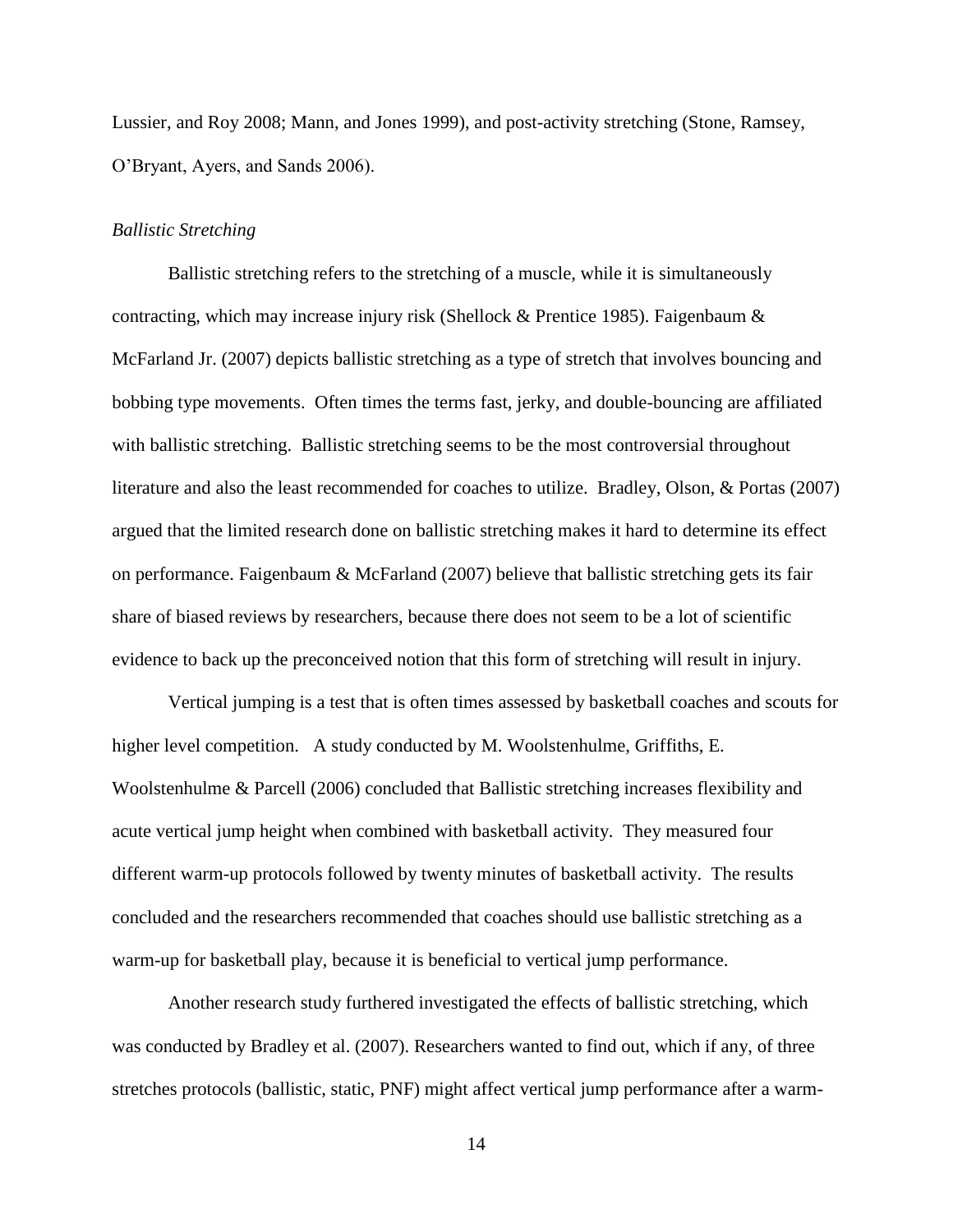up. A vertical jumping test was administered to 18 male university students and data was collected. The study consisted of a 5-minute warm-up, which was followed by one of the three stretching protocols (ballistic, static, PNF) on different days with a sufficient rest period (72 hours) before administering the next test. The results showed that static and PNF stretching diminished vertical jumping performance on the dates the tests were administered, whereas ballistic stretching had no effect.

#### *Dynamic Stretching*

Over the past decade, dynamic stretching (dynamic warm-up) seems to be getting an abundance of support by researchers and exercise science personnel. The stretch itself exhibits progressive and continuous movements. The stretches are often paired with running drills that include changing of direction patterns that also adds dynamics related to calisthenics (McMillan, Moore, Hatler, & Taylor 2006). Dynamic stretches can take multiple joints through a range of motion more similar to specific sports related movements than PNF and static stretching (Young & Behm, 2002); therefore it is currently the most recommended form of stretching for athletics.

The McMillan et al (2006) study investigated the relationship between the effects dynamic and static-stretching warm-ups have on power and agility performance. Power and agility are two important components into the game of basketball, and therefore the results from the study can be influential towards implementing or recommended dynamic stretching practices. The focus group of the study was thirty cadets in the United States Military Academy. On three consecutive days the cadets performed a dynamic or static stretching warm-up routine and followed-up with three performance tests on power and agility. The results of the test concluded that there was a relative performance enhancement with the dynamic warm-up routine.

Another study conducted on dynamic stretching and performance was conducted by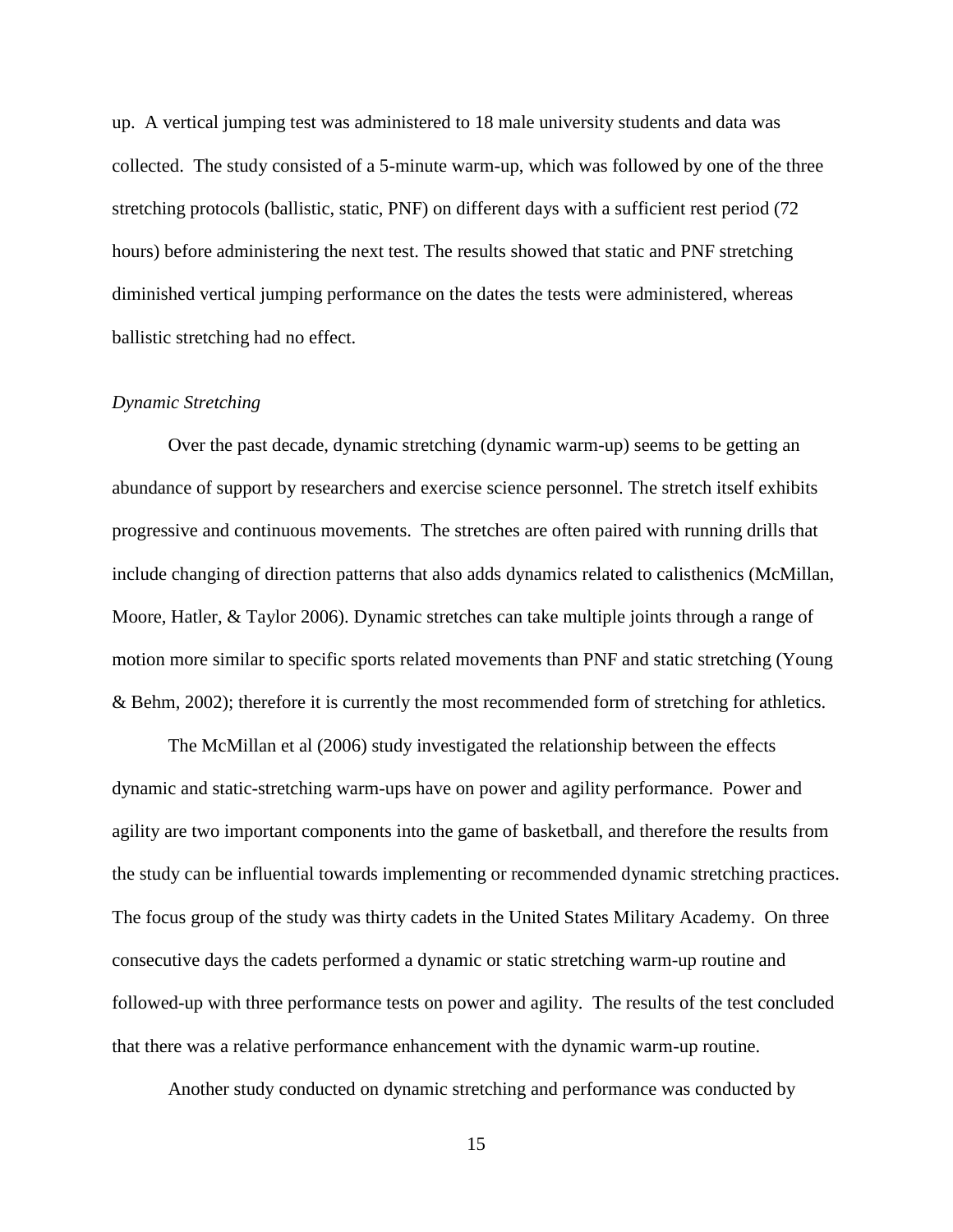Herda, Cramer, Ryan, and McHugh & Stout (2008). The study was designed to test isolated muscular strength after dynamic stretching. The conclusion of the study stating the incorporating dynamic stretches, before performance-related activities to maintain or increase muscle strength and/or power output. The focus was related to many functions of the hamstrings, which is a large muscle group that is actively involved with basketball related movements.

#### *Static Stretching*

Static stretching has been the most common and most researched topic in the realm of flexibility literature. The stretch involves standing or sitting in a stationary position until a certain feeling or tension is felt, and with due process it will allow muscles to stretch gradually farther, which might lead to feelings of slight discomfort usually for a short period of time. Faigenbaum & McFarland (2007) point out that The National Association for Sports and Physical Education (NASPE), which is one of the most highly regard authorities on physical education recommends static stretching after a cardiovascular warm-up.

One of the most popular studies, which had been mentioned earlier on, was conducted by Pope et. al. (2000). The study investigated the effects of static muscle stretching, during the warm-up routines of army recruits. The importance of the study was to determine if different training protocols would affect injury. The cadets were divided up into two groups; one was a stretch group and the other was a control group. The control group did a set of warm-up exercises plus static-stretches. The precise amount of time the stretch group was required to do was twenty minutes of stretching activity after their warm-up compared to none for the control group. The results showed that the amount of injuries that occurred between the two groups was paralleled. Additional implications for this study reported that a static stretching protocol performed during pre-exercise warm-up does not produce clinically meaningful reductions in the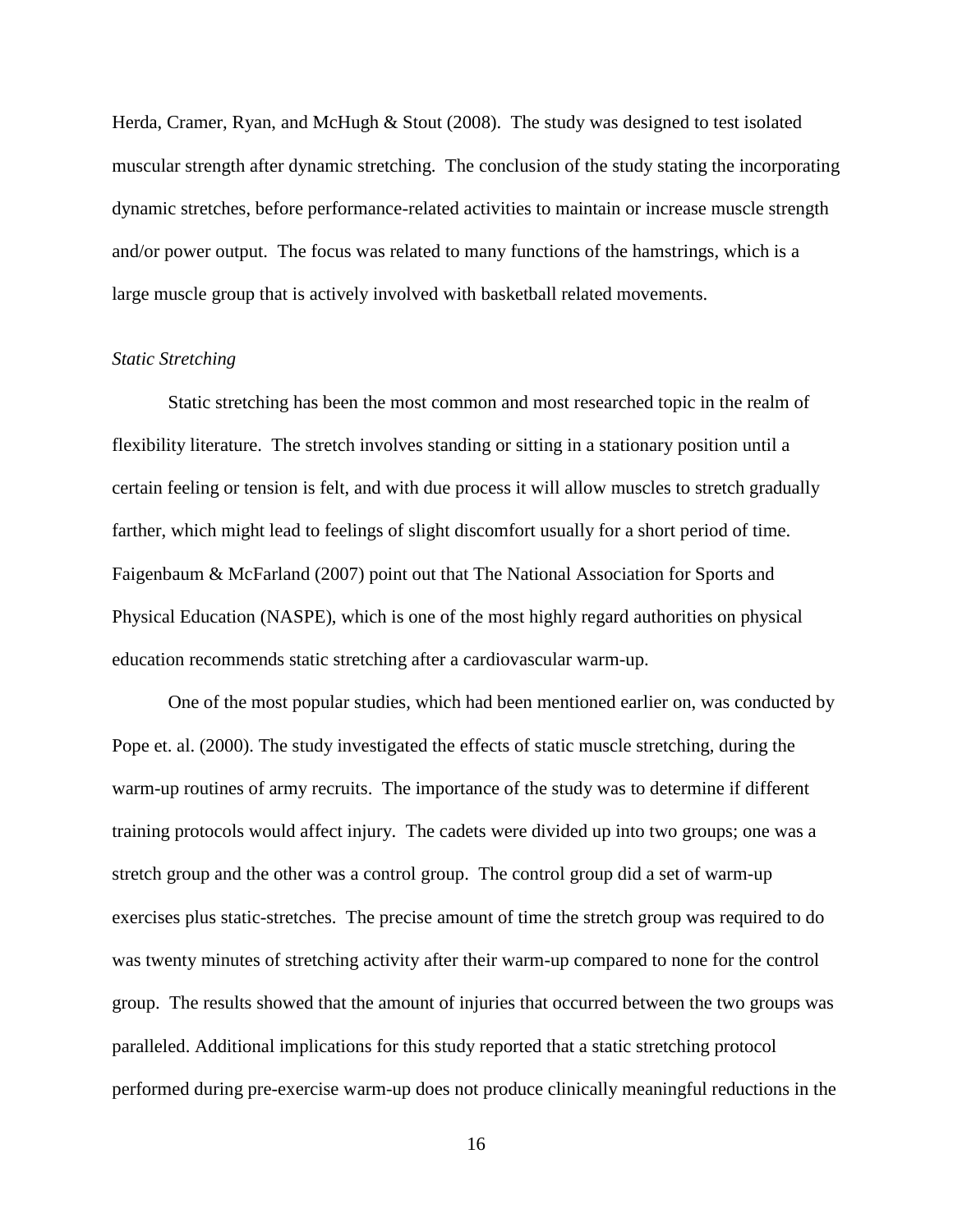risk of exercise-related injuries in army recruits. Cadet training and basketball training tend to follow different protocols; however it is important to note these findings because the nature of basketball coaches implementing static stretching regimens.

Janot, Dalleck, & Reyment (2007) collectively reviewed sixteen well-documented studies (Kokkonen, Nelson & Cornwell 1998; Nelson, Kokkonen, & Eldridge 2005; Evetovich et al. 2003; Fowles, Sale, & MacDougall 2000; Young & Eliot 2001; Church et. al 2001; Unick et. al. 2005; Burkett, Phillips, & Ziuaraitis 2005; Nelson et. al. 2005; Little & Williams 2006; Siatris et. al 2003; Godges et al. 1989; Marek et al. 2005; Young & Behm 2003), on the relationship between performance and pre-exercise static stretching. The reviews evaluated tests on electromyography (EMG); knee extension (KE); knee flexion (KF); meter running (M); mean power output (MP); maximal voluntary contraction (MVC); and peak torque (PT). The results of the evaluations of studies showed that eleven of the sixteen (approx. 68.75%) performance enhancement inquiry based studies showed a decrease in performance, while two (approx. 12.5%) had unchanged results, and three (approx. 18.75%) had increased results.

#### *Proprioceptive Neuromuscular Facilitation (PNF)*

Proprioceptive Neuromuscular Facilitation (PNF) is a form of stretching that has been referred to as one of the best ways to increase range of motion (ROM). Range of motion is an important concept for basketball players, especially if the stretch can increase flexibility. PNF stretching has been speculated to gets it roots from the early 1900"s. This type of stretch was used in rehabilitation processes of medical patients, which desired an outcome of elongated muscles. (Sharman and Creswell 2006) The most common terminology associated with PNF stretching deals with relaxation practices.

Wenos and Konin (2004) examined warm-up intensity on hip range of motion (ROM).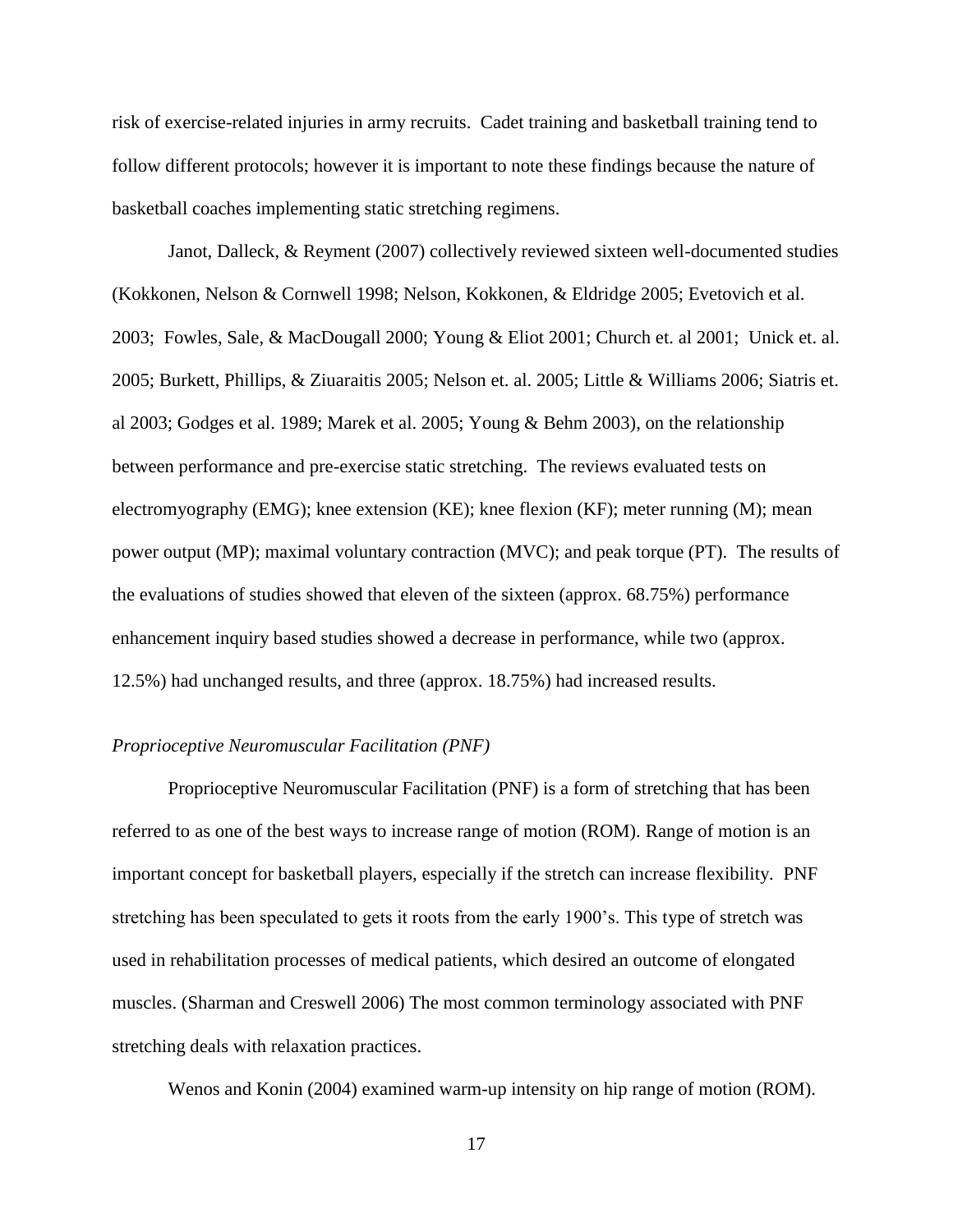Different warm-ups where conducted on 12 men. The warm-ups consisted of an active and passive type and the study concluded with a test on ROM. The suggestions made from the study specified that an active warm-up followed by PNF stretching will be the most productive way of increasing hip range of motion. This knowledge can be carried over into the game of basketball, because many of the stances related to basketball are hip-based stances.

#### *Strength and Conditioning Certification*

The focus on superior sports performance and injury prevention has led to many athletic programs, especially at the collegiate and professional level to incorporate various athletic department support staff (e.g. athletic training, sports medicine, strength and conditioning coaches, etc.). Many basketball coaches are affiliated with state or national coaching associations; however it seems unclear if strength and conditioning guidelines are on their agenda for any of their literary handouts, meetings and discussions. The surplus of available information on sports training should make it easy for coaches to incorporate better flexibility practices.

Since the mid-1980"s a growing movement towards educating and certifying professional strength and conditioning coaches has occurred. The National Strength and Conditioning Association (N.S.C.A.) offer a variety of certificates. The first certificate is Certified Strength and Conditioning Specialist (C.S.C.S); second is the Certified Strength and Conditioning Specialist Distinguished (C.S.C.S.\*D); third is the National Strength and Conditioning Association – Certified Personal Trainer N.S.C.A.-CPT); fourth is the National Strength and Conditioning Association- Certified Personal Training Distinguished (N.S.C.A.- CPT\* D). Let it be known that all of these exams require first-aid, CPR, and AED certification.

The C.S.C.S and C.S.C.S \*D required a four-year college degree before a certification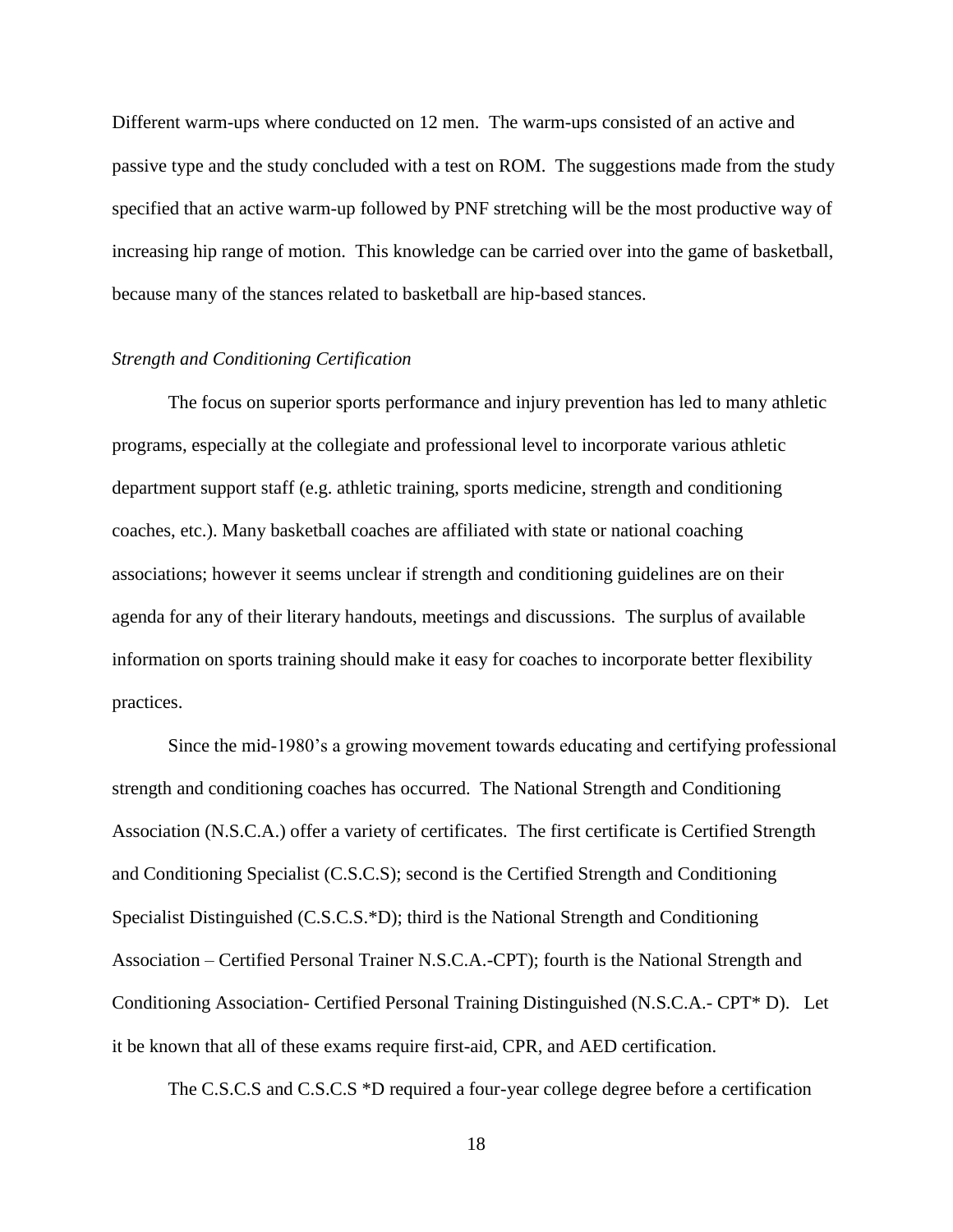can be warranted. The examination is trying to identify individuals who possess the knowledge and skills to design and implement safe and effective strength and conditioning programs for athletes in a team setting. The examination itself consists of approximately 150 questions that can be broken down into sub-categories. They focus on exercise-science in relationship to: biomechanics, anatomy, exercise physiology, and nutrition. There is also an applied section to the examination that test a prospective specialist ability to design a program, technique training, evaluations, and organization. The N.S.C.A.-CPT and N.S.C.A- CPT\*D does not require a fouryear college degree; however there is still an examination. The exam thoroughly has guidelines N.S.C.A (2001) tests the knowledge and skills that are necessary to successfully train both active and sedentary physically healthy individuals, as well as individuals with special needs.

In early 2000 the Collegiate Strength and Conditioning Coaches Association (C.S.C.C.A) were formed, which later went on to create an organization that represents collegiate strength and conditioning coaches, however it has been opened up to professional sports teams. There are training requirements that must be followed, in order to receive a certificate from the C.S.C.C.A and are as follows: A bachelor"s degree must be acquired, alongside CPR/First Aid/AED certifications, passing scores on two thorough examinations, and an internship must also be performed under a certified member for at least eight or nine consecutive months. These certifications that are offered are Strength and Conditioning Coach-Certified (S.C.C.C.) and Maters Strength and Conditioning Certified (M.S.C.C.).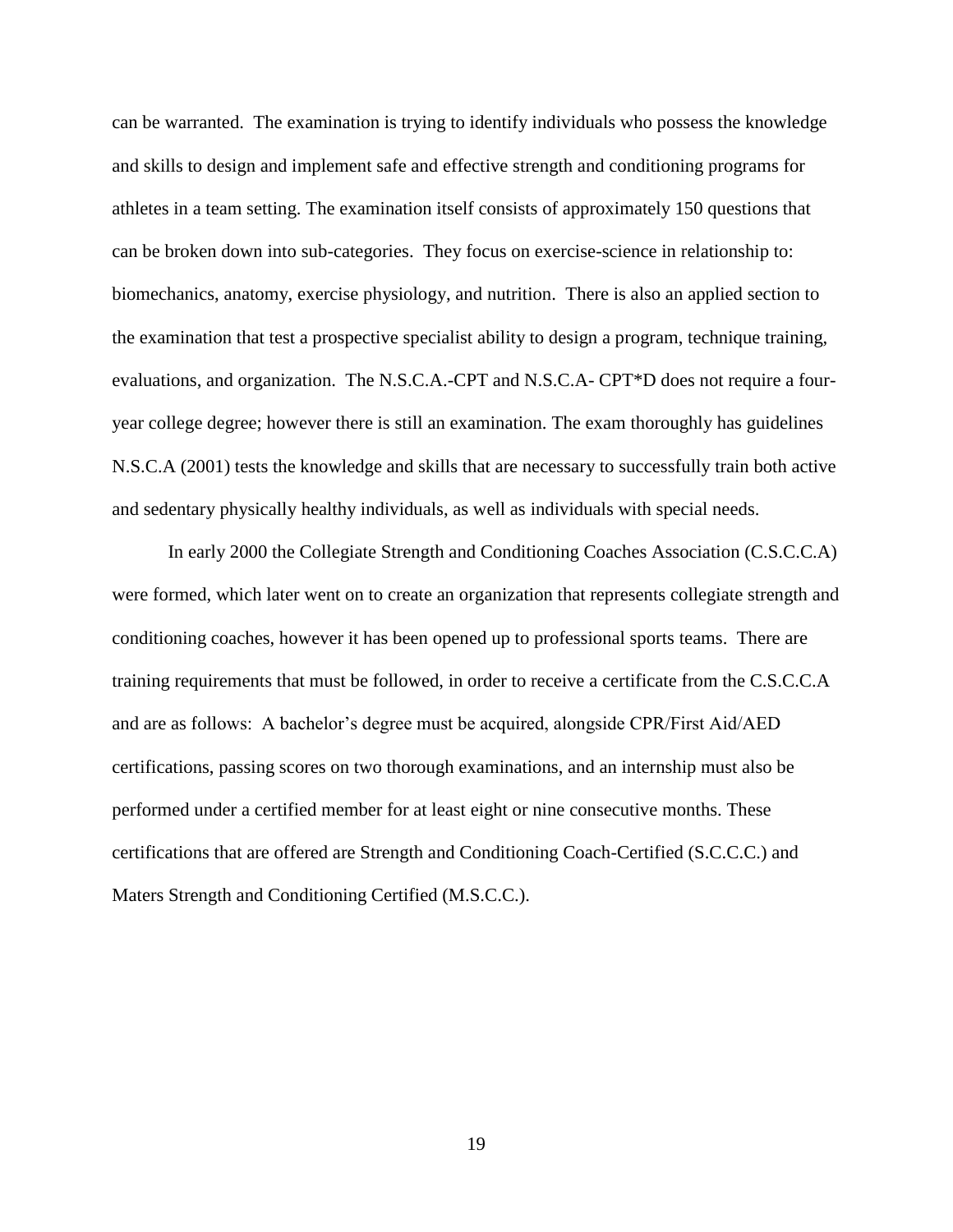#### CHAPTER III

## **METHODS**

The purpose of this study is to assess and compare the pre- activity warm-up/stretching practices of men"s collegiate Division I and Division III basketball programs to current research conclusions. The study determines if current Division I and Division III basketball programs utilize a pre and post activity protocol that reflects up-to-date research theories.

## *Approach*

Questionnaires that aimed to gather information related to demographics, professional strength and conditioning certifications, coaching association affiliations, educational information, and more specifically the pre and post-activity flexibility practices among various p, were distributed via email to 250 NCAA division-I and 250 NCAA division-III men"s basketball coaches.

#### *Subjects*

The questionnaires were randomly distributed via email to head, assistant, and graduate assistant men's basketball coaches at the NCAA division-I and NCAA division-III level. Every email supplied an informed consent statement that explained each respondents rights, potential risks, and benefits for their participation should they participate in the study. The coaches were encouraged to contact the principal investigators of the studies to provide any discrepancies or clarifications.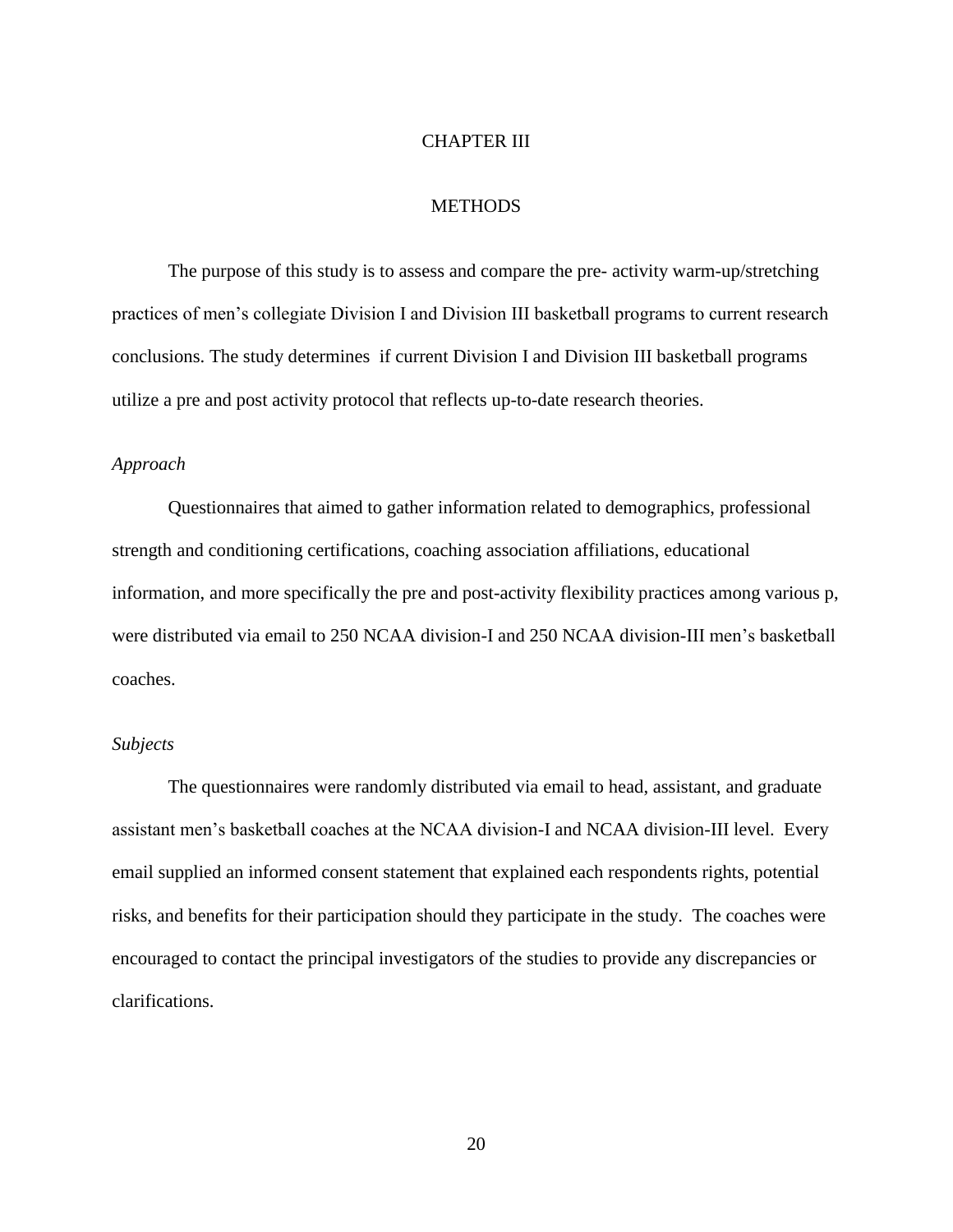#### *Procedures*

The permission of each participant was gained through an email that acknowledged their consent for the research study. A three- section questionnaire was attached via the same email and it was analyzed for results. The first of three sections in the questionnaire (11questions) focused on the coaches" personal, professional, certifications and memberships, and educational information. The second of three sections in the questionnaire (had up to 22 questions, depending on a "yes or no" answer to other questions) focused on pre and post-activity warm-up, stretching, and cool-down. The third and final section of the questionnaire (up to 4 questions, depending on a "yes or no" answer to other questions) focused on knowledge acquisition towards their teams flexibility practices. The questionnaire was originally distributed via email to 250 NCAA division-I and 250 division-III men"s basketball coaches, and each coach was asked to respond back within 14 days. The coaches that did not respond back to the original email and questionnaire received a follow-up email, in order to gain more responses. A third batch of questionnaires was sent via email to a different coaching staff member from the same college and universities that did not respond to the first two emails. A fourth and final step was taken to increase respondents, which twenty-five telephone conversations took place with collegiate coaches. The coaches were asked if they would complete the questionnaire via email.

#### *Analysis*

The researcher investigated each one of the coaching respondent's answers from the questionnaire that participated in the study. The answers were analyzed for trends, errors, and common themes. The data was then divided up through cross-tabbed computerized charts that compared the answers of NCAA division-I coaches with NCAA division-III coaches. The answers to common questions were grouped together, so both divisions could be applicably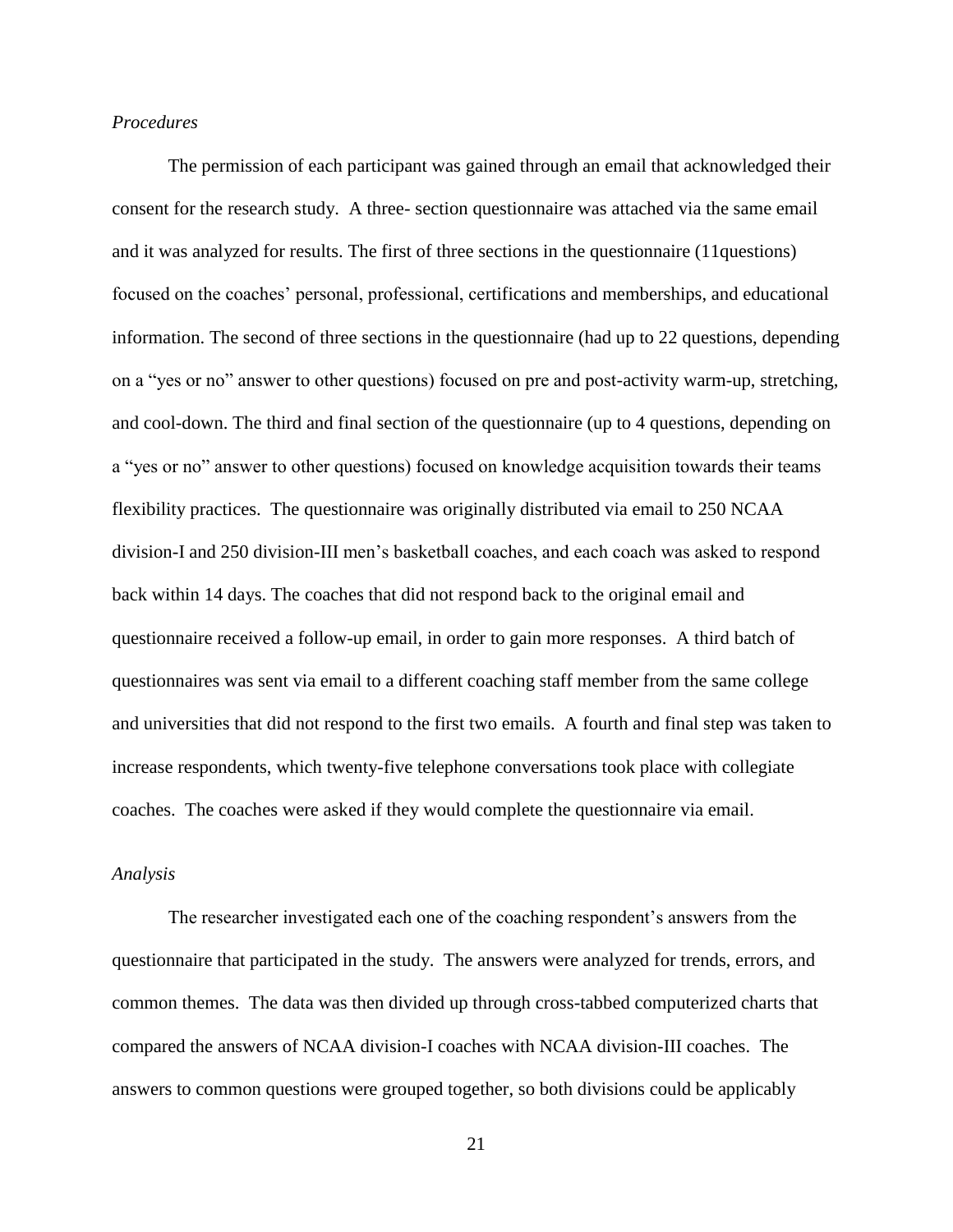represented. The last step in this process was to create tables and charts that illustrated the findings.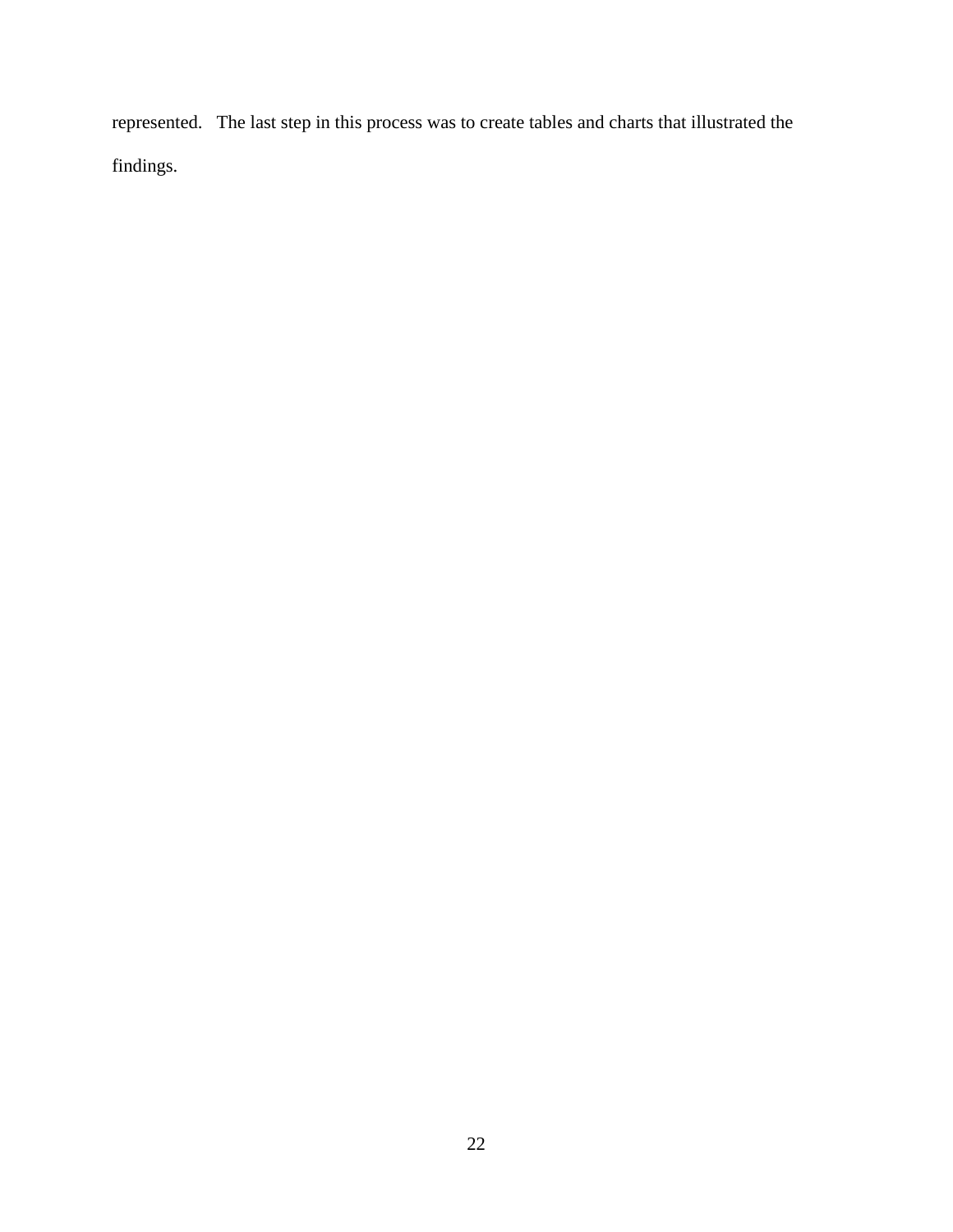#### Chapter IV

## RESULTS

#### *Results*

There were eighty respondents (38 from NCAA division I and 42 from NCAA division III schools) ages 23-62 (mean =  $37.9 \pm 10.6$ ) with a mean average of 13.2 ( $\pm$  9.11) years of collegiate coaching experience that participated in the study (Table 1). Eight of the respondent were NCAA division-I head coaches, 30 were NCAA division-III head coaches, 29 were NCAA division-I assistant coaches, 12 were NCAA division-III assistant coaches, and 1 was a NCAA division-I graduate assistant coach. There were not any CSCS, CSCS\*D, NCSA-CPT, NSCA-CPT\*D, SCCC, or MSCC certified coaches in either division. Sixty-five coaches answered that they were members of the National Association of Basketball Coaches (NABC). Thirty-two coaches responded that they held a state coaching association membership. All eighty respondents were college graduates, 47 had a graduate degree, and 2 more had earned their doctorate. Of the 80 coaching respondents, 24 held degrees in sports-related fields, such as physical education, exercise physiology, and sports administration. Out of the 80 respondents, 56 of them indicated that they had played college basketball and another 5 had played professionally.

\*(It should be noted that some questions did not apply to all coaches and others were purposefully skipped, therefore all results and percentages are based entirely on the number of actual respondents, and not the sum total of 80 completed questionnaires)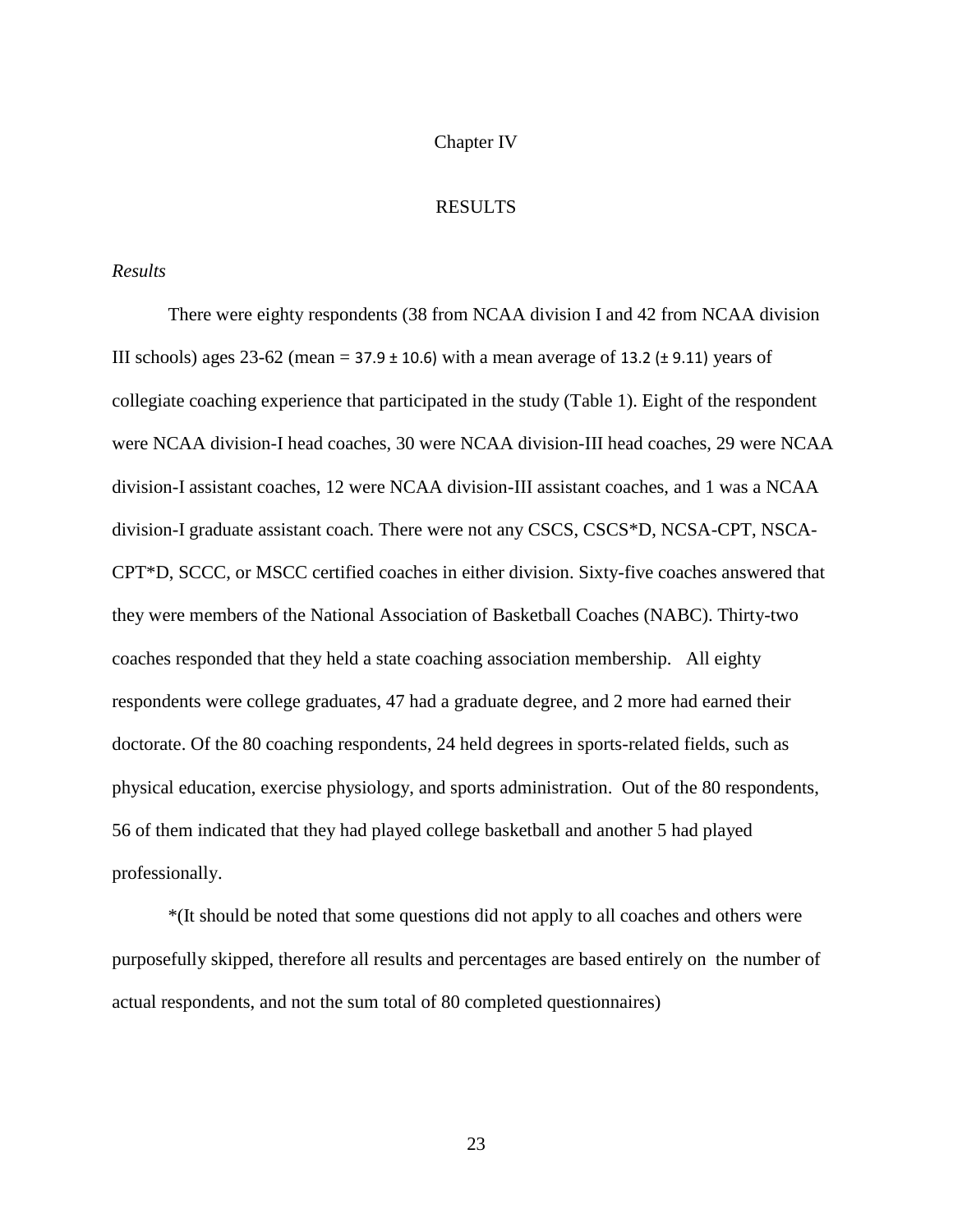#### *General Knowledge and Program Design*

Twenty-one out 76 coaches stated that stretching should be emphasized the most during pre-activity, 10 responded that stretching during post-activity should be empathized the most, and 45 stated that both times are equally important.

Forty-two out of 64 coaches stated that a Strength & Conditioning Coaches were their main source of information that help decide what a warm-up should consist of, 17 stated their main source of information came from another basketball coach, 2 stated a non-basketball coach, 1 stated a coaches education program, 2 stated media (books, video, etc.), and 9 said other (5 stated athletic trainers in this section). Thirty-seven out of 57 coaches answered that a Strength & Conditioning Coach was their main source of information that helped decide what the postactivity stretching routine should consist of, 11 said another basketball coach was their main source, 2 stated a non-basketball coach, 1 stated the media, 3 stated coaches education program, and 6 stated other (4 stated athletic trainer in this section).

#### *Preactivity*

Seventy-five out of seventy-six respondents answered that they did some type of general warm-up prior to basketball practices and competitions. Of these seventy-five, 52 used lay-ups and other team drills to describe their "general" warm-up. Twenty more respondents said they used jogging, and form running to describe their "general" warm-up. Forty coaches stated that they used a warm-up that lasted between 5-10 minutes in length, 14 took less than 5 minutes, 12 coaches warm-up times went between 10-15 minutes in length, while 9 coaches said theirs took longer than 15 minutes in length.

Seventy-six coaches responded to the question of whether or not they did any type of stretching before warm-up, and 70 stated that they did. Sixty-nine out of those 70 respondents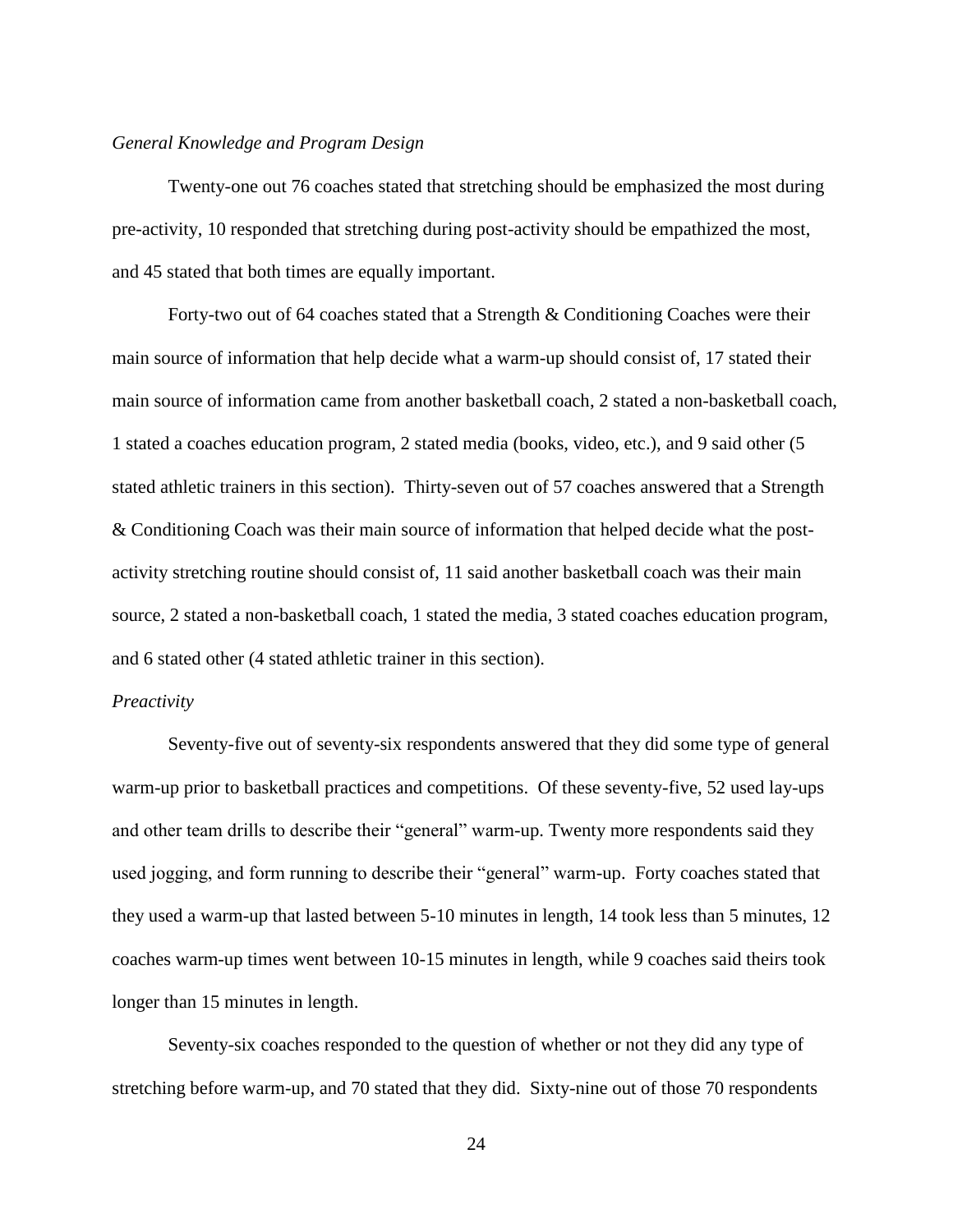answered the question of what describes their pre-activity stretching, and the responses are as follows: 8 used static stretching/ballistic/PNF, 22 used dynamic flexibility and 39 used a combination. Forty-five coaches used pre-activity stretching that lasted between 5-10 minutes, 16 took between 10-15 minutes, and another 6 was less than 5 minutes, while 3 last longer than 15 minutes.

#### *Postactivity*

Thirty-one of 76 respondents said they used stretching post-activity. These stretches took between 5-10 minutes for 24 coaches, between 10-15 minutes for 5 coaches, and 2 of the coaches said their post-activity stretching last less than 5 minutes. Sixteen coaches described their postactivity stretching as static/ballistic/PNF stretches, 2 used dynamic flexibility, and 13 used a combination of static stretching/ballistic/PNF and dynamic flexibility (Table 2).

Sixteen out of 76 respondents said they do a post-activity cool down. 11 out of the sixteen coaches described their post-activity as low intensity basketball activity, 1 stated jogging, and 4 specified other, which included band stretching, shooting free-throws, low-intensity jumprope, and stance/slide movements. The cool-down took between 5-10 minutes for 14 coaches, less than 5 minutes for 1 coach, and between 10-15 minutes for 1 more coach. Four out of the 16 coaches stated that they almost always complete the full post-activity cool-down, another 6 stated they almost always complete the post-activity cool-down, and another 5 said they sometimes complete the full post-activity cool down, while 1 said rarely is the cool-down completed.

### *Injury Prevention and Performance*

Seventy-one out of 76 coaches think pre-activity flexibility work helps prevents injuries in basketball. Sixty-seven out of 76 coaches answered that post-activity flexibility work helps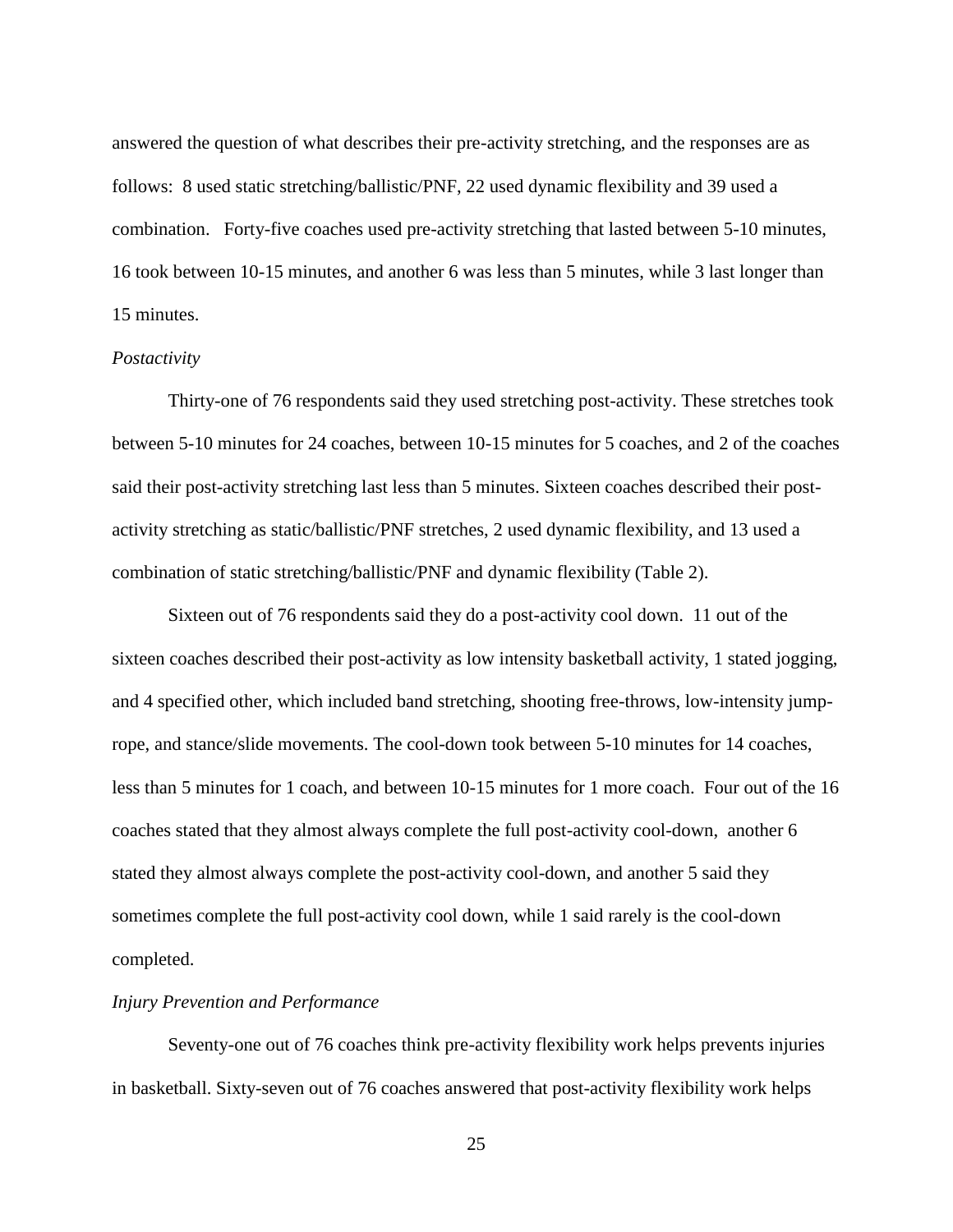injuries in basketball. Sixty-seven out of 76 coaches responded that pre-activity flexibility work helps improve performance. Fifty-eight out of 74 coaches answered that post-activity flexibility work helps improve performance.

#### *Divisional Comparisons*

Table 2 represents the similar responses that NCAA division-I coaches expressed in comparison to NCAA division-III coaches. There was a close proximity in the number of coaching respondents at the NCAA division I level (N=38) and NCAA division III level (N=42). Some key noted data shows that 60.6% (20 out of 33) of the division I coaches say that a combination of dynamic flexibility and static/ballistic/PNF stretching best describes their preactivity stretching, whereas 57.1% (20 out of 35) stated the same at the division III level (Table 2). 36.4% (12 out of 33 respondents at the division I level stated dynamic flexibility best describes their pre-activity stretching, whereas 31.4% (11 out of 35) respondents stated the same at the division III level (Table 2). 9.1% (3 out of 33) respondents at the division I level stated static/ballistic/PNF stretching best describes their pre-activity stretching, whereas 11.4% ( 4 out of 35 ) stated the same at the division III level.(Table 3)

Table 3 represents the different responses that NCAA division-I coaches expressed in comparison to NCAA division-III coaches. Some key noted data shows that 73.8% (31 out of 42) coaches at the division-III level had obtained a graduate degree, whereas 42.1% (16 out of 38) had at the division-I level (Table 4). 82.4% (28 out of 34) coaches at the NCAA division-I level stated that a Strength & Conditioning Coach designs and conducts the pre-activity, activity, and warm-up, whereas 22.9% (8 out of 35) stated the same at the division-III level (Table 3).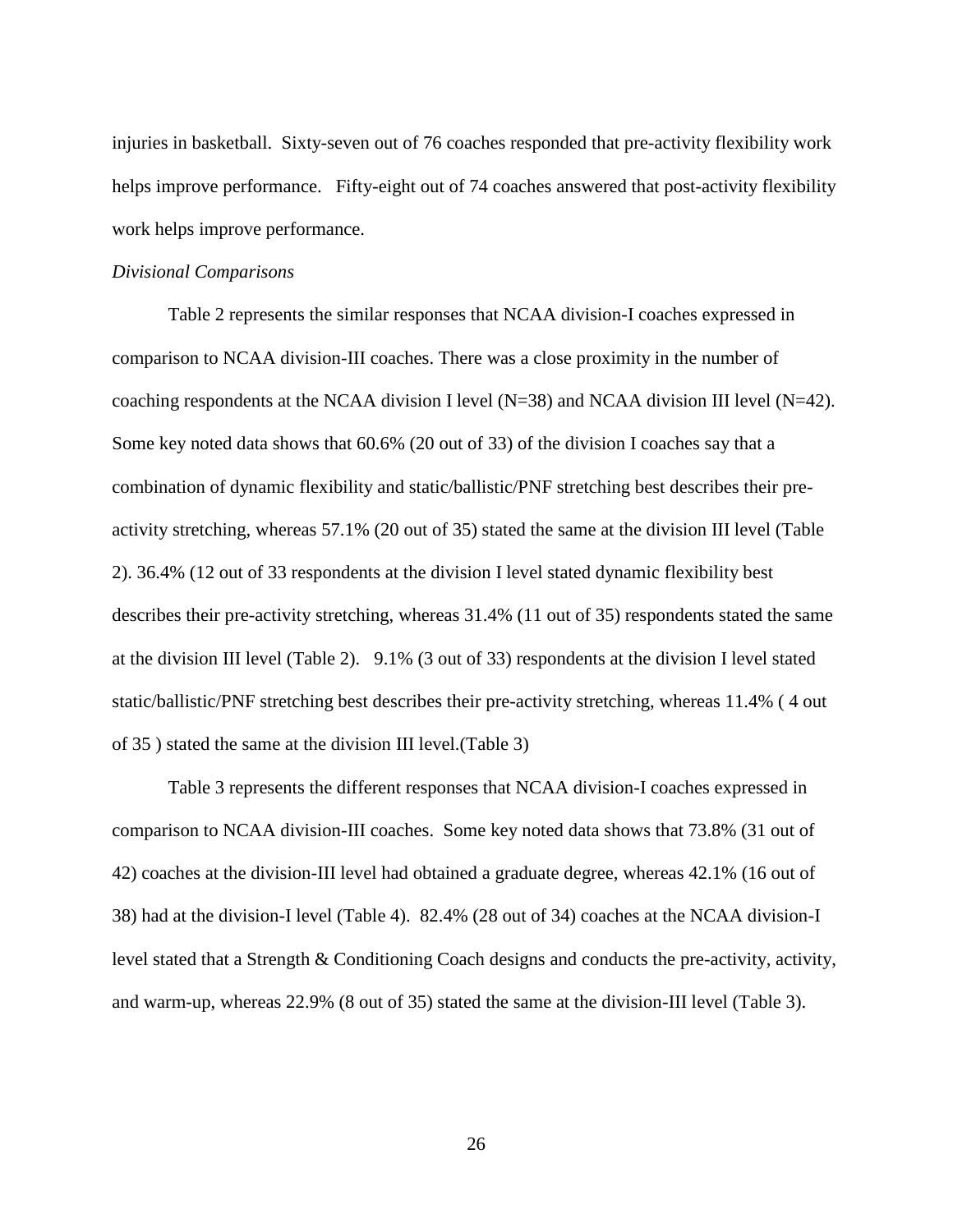## **CHAPTER V**

#### **DISCUSSION**

Basketball programs include flexibility practices that are used to prepare players for training sessions and game competitions. The literature has recommended that basketball players, or athletes in general, should take part in a warm-up before activity (Asmusson, and Boje 1945; Beaulieu 1981; Bishop 2003(a); Bishop 2003 (b); Ce, Margonto, Casaco, and Veisteinas 2008; Hedrick 2003; Mann, and Jones 1999; Ninos, 1995; Torres, Kraemaer, Vingren, Volek, Hatfield, Spiering, Ho, Fragala, Thomas, Anderson, Hakkinen and Marsh 2008; Yamaguchi, and Ishii 2005), a pre-activity stretch (Faigenbaum, and McFarland 2007; Fredrick, and Szymanski 2001; LaRoche, Lussier, and Roy 2008; Mann, and Jones 1999; Shellock, and Prentice 1985; Smith 1994) and post-activity stretching (Marek, Cramer, Fincher, Massey, Dangelmaier, and Purkayastha 2005; Stone, Ramsey, O"Bryant, Ayers, and Sands 2006). Seventy-five out of 76 respondents attested they had their basketball players perform pre-activity warm-ups.

Current trends show that dynamic stretching is the preferred recommended method of flexibility that should take place before an athletic training session or game competition (Ce, Margonto, Casaco, and Veisteinas 2008; Fredrick, and Szymanski 2001; Herda, Cramer , Ryan McHugh, and Stout 2008; LaRoche, Lussier, and Roy 2008; Mann, and Jones 1999; McMillian, Moore, Hatler, and Taylor 2006; Shellock, and Prentice 1985; Torres, Kraemaer, Vingren,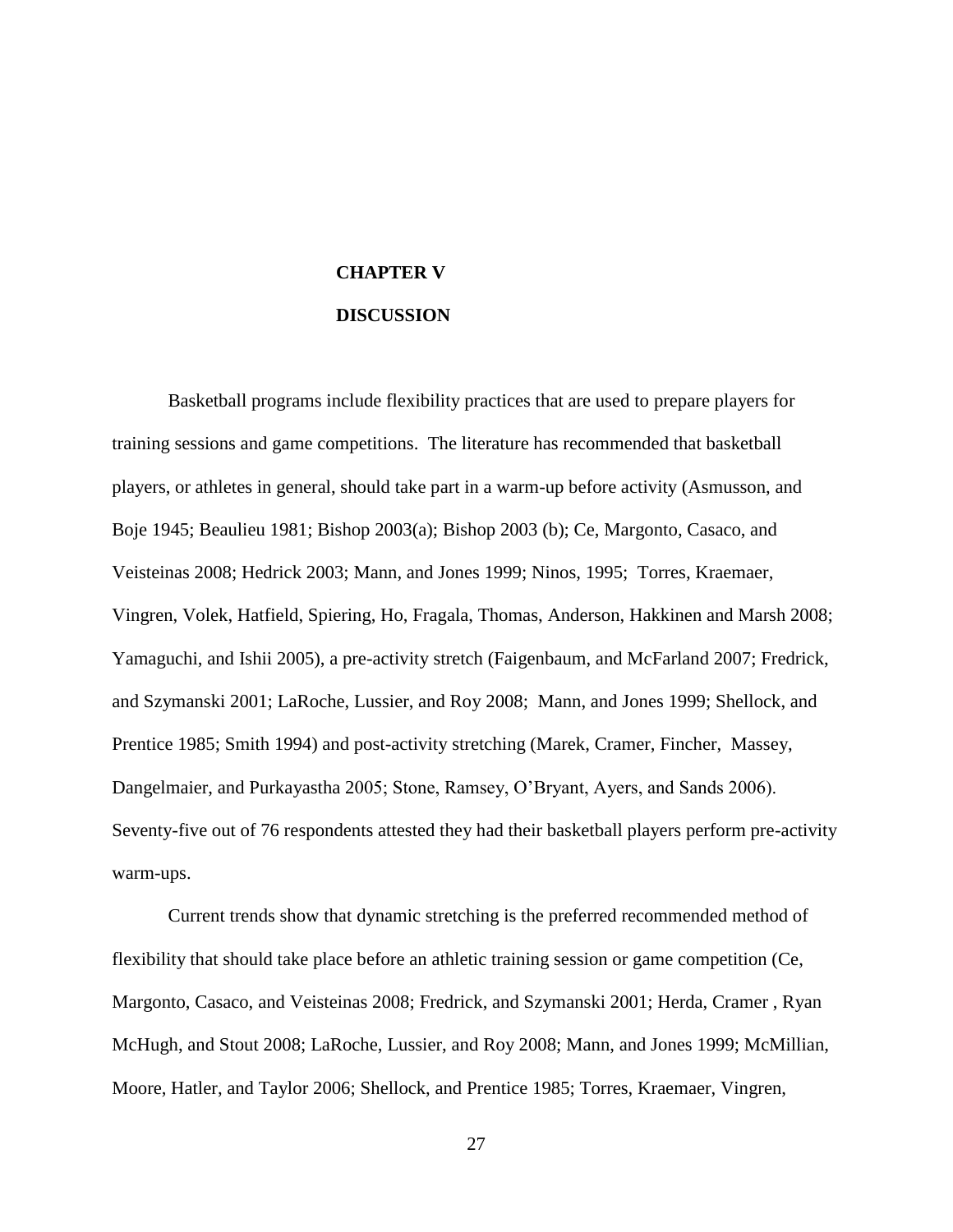Volek, Hatfield, Spiering, Ho, Fragala, Thomas, Anderson, Hakkinen and Marsh 2008; Yamaguchi, and Ishii 2005), and not static-stretching (Church, Wiggins, Moode, and Crist 2001: Evetovich 2003; Fowles, Sale, MacDougall 2007; Janot, Dalleck, and Reyment 2007; Kokkonen, Nelson, and Cornwell 1998; Marek, Cramer, Fincher, Massey, Dangelmaier, and Purkayastha 2005; Nelson, Kokkonen, Arnall,2005; Young, and Behm 2003) for basketball practices. Out of 68 responders to the question of what best describes their pre-activity stretching, 22 out of 68 coaches declared that dynamic flexibility best describes their pre-activity stretch, which coincides with recommended research suggestions. The majority (56.5%) of the coaches responded that they used a combination of dynamic stretching and of ballistic, static, and PNF stretches. The bulk of current research does not support the use of static, ballistic, and PNF stretches (Bishop 2003(a); Bishop 2003 (b);Bradley, Olson, and Portas 2007; Burkett, Phillips, and Ziuraitis 2005; Faigenbaum, and McFarland 2007; Knudson 2007; Kovacs 2006; Stretching Review 2009) before a basketball contest, it noted that only 10.3% (7 out of 68) are still using static/ballistic/PNF to describe their pre-activity stretching. Two studies (Bradley, Olson, and Portas 2007; Woolstenhulme, Griffiths, Woolstenhulme, and Parcell) recommended that ballistic stretching should be used in pre-exercises, however this form of stretching is often times not supported by research (Bradley, Olson, and Portas 2007; LaRoche, Lussier, and Roy 2008) It is also noted that PNF stretching after warm-up has shown significant increases in range of motion (Sharmann, and Cresswell 2006; Wenos, and Konin 2004)

It is generally recommended that basketball players should perform some type of postactivity stretching, specifically static-stretching after exercise. The results from this study showed that only 40.8% (31 out of 76) of coaches use post-activity stretching, whereas 59.2% do not (45 out of 76) The results from the study also show that 51.6 % of coaches stated that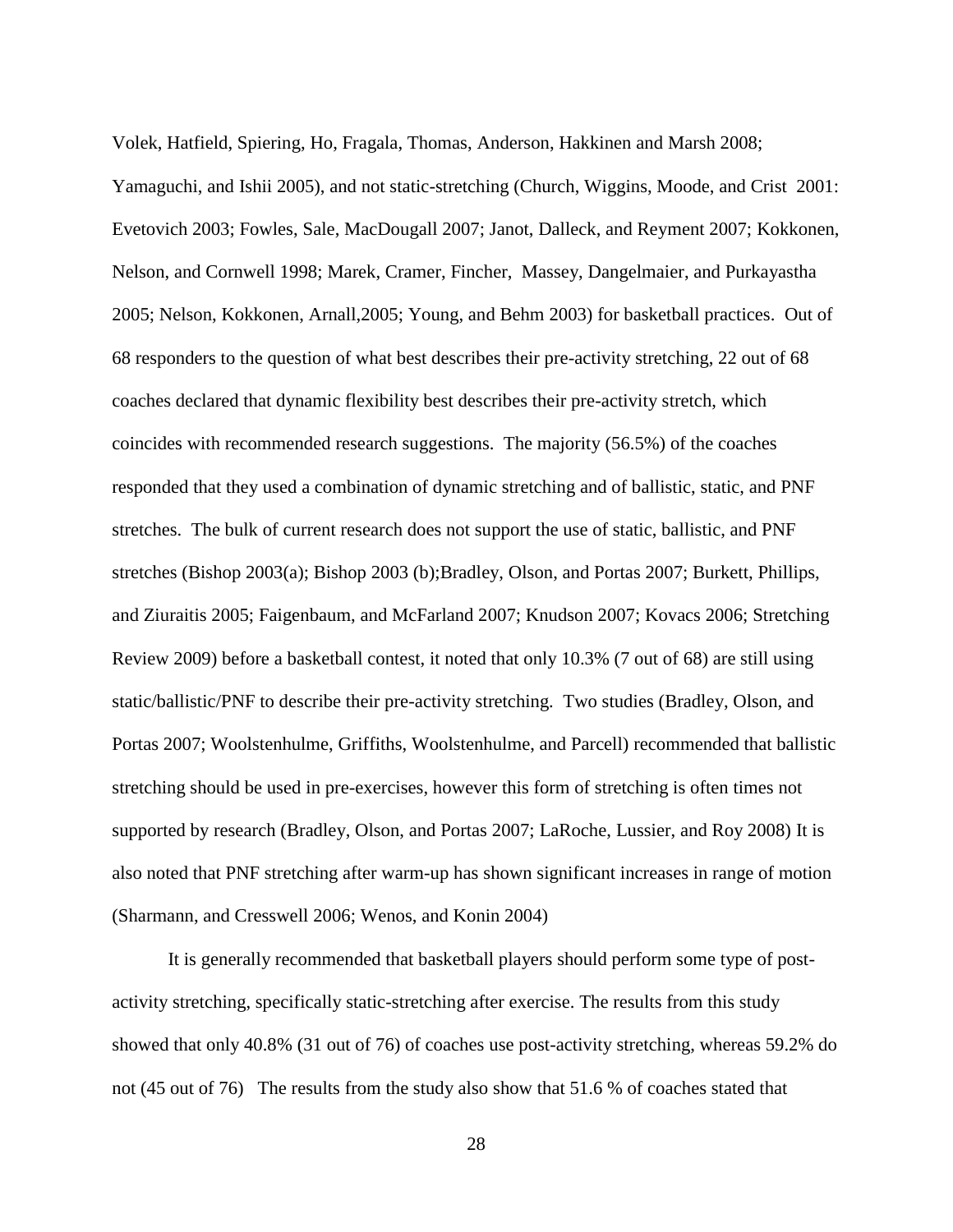ballistic/static/PNF stretches are their primary sources of post-activity stretches. This information details that little more than half of the coaches that implement post-activity stretches into their program are following research recommendations.

One of the most interesting pieces of data is the fact that not one coach had a certification from any strength and conditioning organizations; however 81.3% stated that they held membership with the National Association of Basketball Coaches (NABC) and 40% stated they held a state coaching membership. It is not known if either of the coaching memberships recommended strength and conditioning certifications throughout the clinics and literature. The lack of any strength and conditioning certifications at the division I level could be based in large part by the fact that most schools have strength and conditioning coaches on the athletic staff. Another interesting piece of data shows that parallel similarities exist between division I and division III coaches when it comes to describing the pre-activity stretching routines (Table 3). It is concluded that basketball coaches are implementing flexibility practices into their programs; however there seems to be little improvements into following the proper recommendations from past research.

The questionnaire has some possible limitation, because many of the division 1 coaches noted that their strength and conditioning coaches designed their flexibility protocol, however they did the best that they could to answer the questions. Their specific amount of knowledge related to the subject matter may not have been as accurate as the division III coaches that seemed not to rely on strength and conditioning coaches. This information may provide further research to evaluate basketball coaching practices throughout different levels of competition.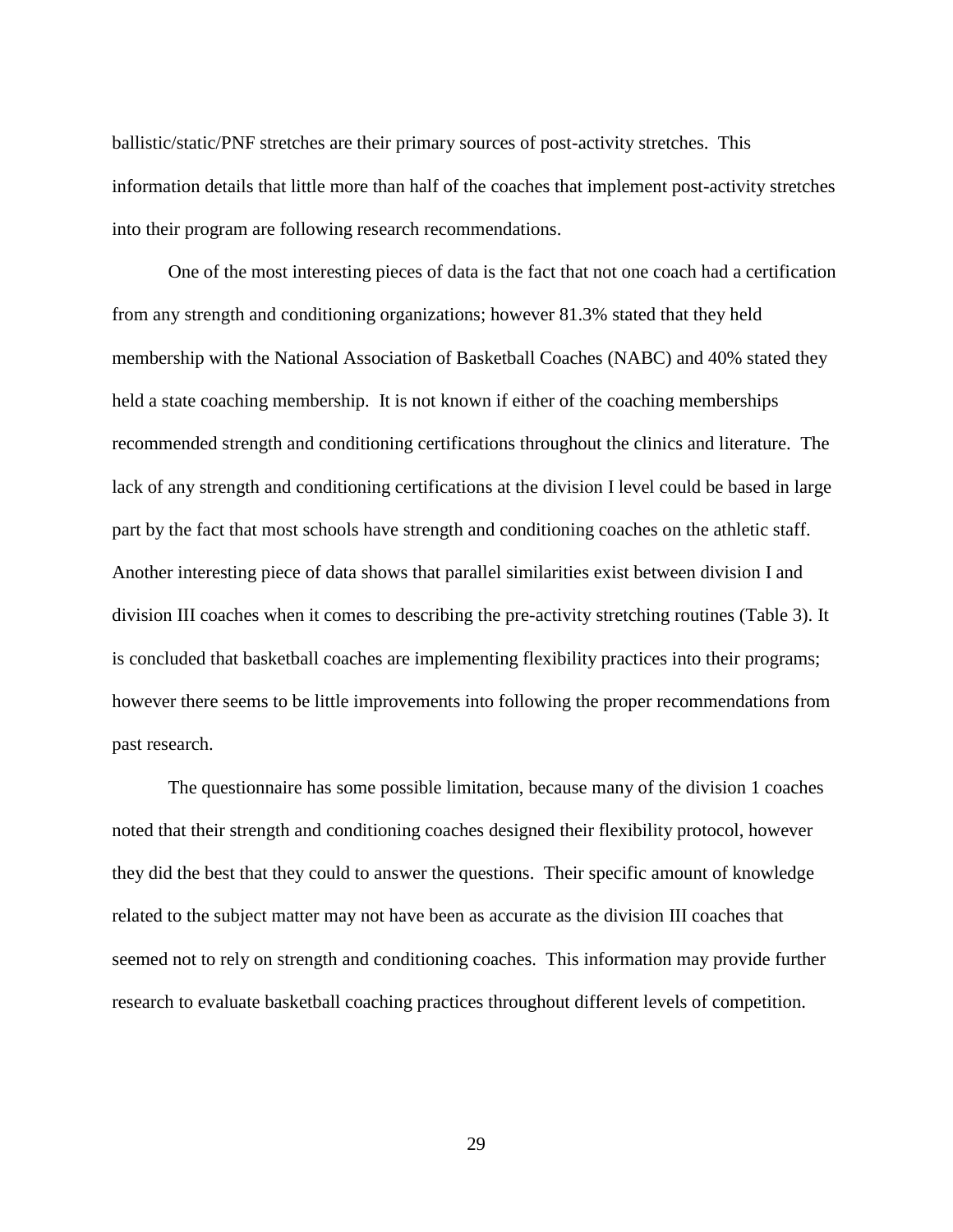#### *Strengths and Limitations*

When looking at the results of this study, it is obvious there are several strengths and weaknesses of the research. This research was created via email. Although this process did create some limitations, it became a strength because it allowed coaches to complete the survey at an appropriate time that would seemingly allow them to give a better effort without the pressure of any time constraints. Another strength of this study is that the respondents were nearly split down the middle from NCAA division-I and NCAA division-III schools.

A limitation of the study is the fact coaches did not inquire about any difficulty that had in answering the survey questionnaire, which led to some surveys that ultimately ended up not completed that could not be used in the final tabulations. Another limitation was the fact that there was a relatively low number of Division-I head coaches responded to the survey.

## *Recommendations*

This study suggests that basketball coaches need to implement more scientifically appropriate flexibility practices within the context of their respective team. This can be done with a commitment from coaches to understanding and keeping up-to-date with current research and also with a commitment from coaches education programs to teach literature and follow-up with coaches receiving certifications.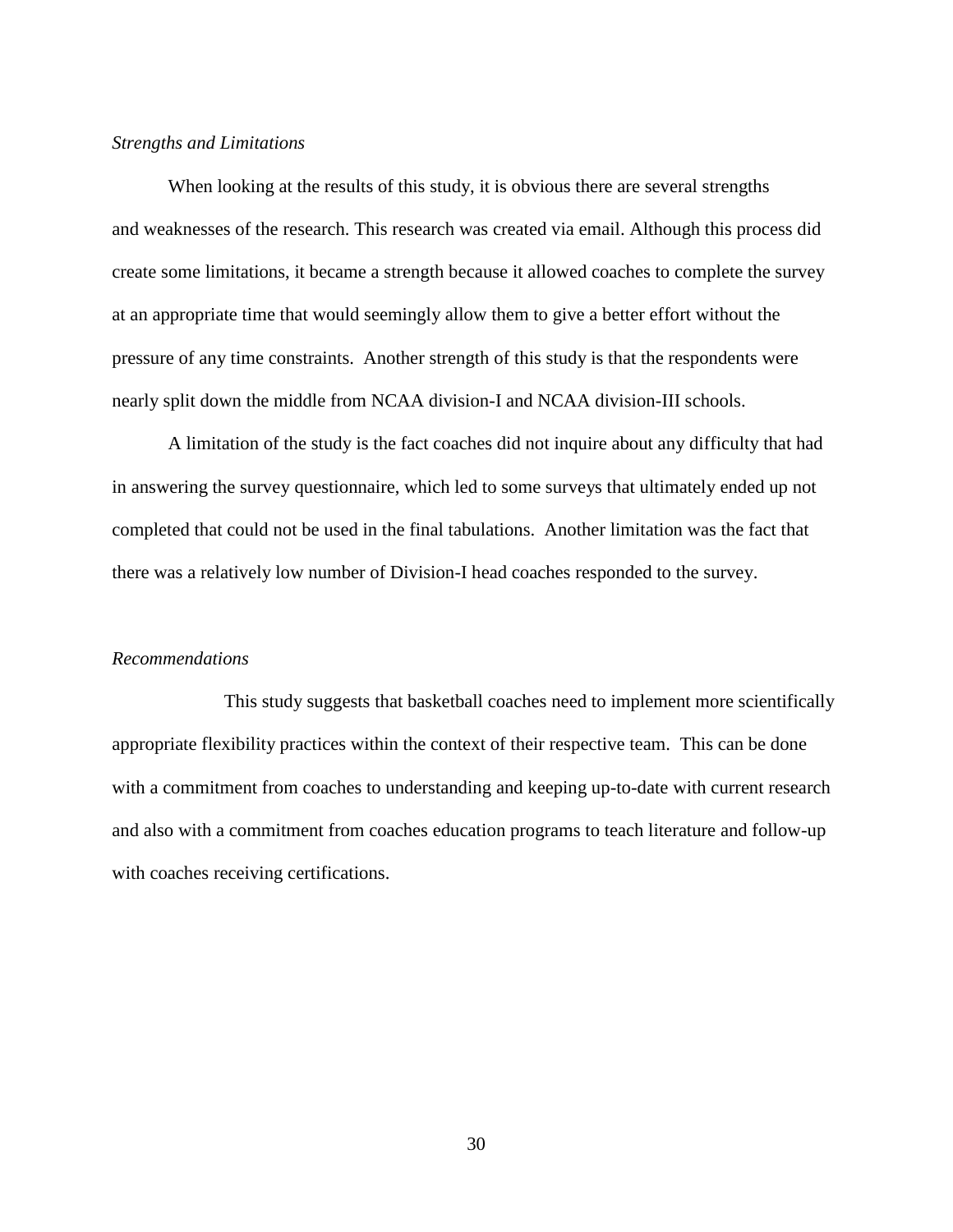#### REFERENCES

- Asmusson, E., & Boje, O. (1945). Body temperature and capacity for work.
- Beaulieu, J. (1981, December). Stretching for weight training. *Strength & Health*, *49*(1), 38-39.
- Bishop, D. (2003). Warm up I: potential mechanisms and the effects of passive warm up on exercise performance. *Sports Medicine*, *33*(6), 439-454.
- Bishop, D. (2003). Warm up II: performance changes following active warm up and how to structure the warm up. *Sports Medicine*, *33*(7), 483-498.
- Bradley, P., Olsen, P., & Portas, M. (2007, February). The effect of static, ballistic, and proprioceptive neuromuscular facilitation stretching on vertical jump performance. *Journal of Strength & Conditioning Research* 21, no. 1: 223-226.
- Burkett, L., Phillips, W., & Ziuraitis, J. (2005, August). The best warm-up for the vertical jump in college-age athletic men. *Journal of Strength & Conditioning Research*, *19*(3), 673- 676
- Cè, E., Margonato, V., Casasco, M., & Veicsteinas, A. (2008, May). Effect of stretching on maximal anaerobic power: The roles of active and passive warm-ups. *Journal of Strength & Conditioning Research (Lippincott Williams & Wilkins)*, *22*(3), 794-800.
- Church, J., Wiggins, M., Moode, F., & Crist, R. (2001, August). Effect of warm-up and flexibility treatments on vertical jump performance. *Journal of Strength & Conditioning Research*, *15*(3), 332-336
- Evetovich, T. et. al. (2003). Effect of static stretching of the biceps brachii on torque, electromyography and mechanomyography during concentric isokinetic muscle action. *The Journal of Strength and Conditioning Research,* 17(3), 484-488.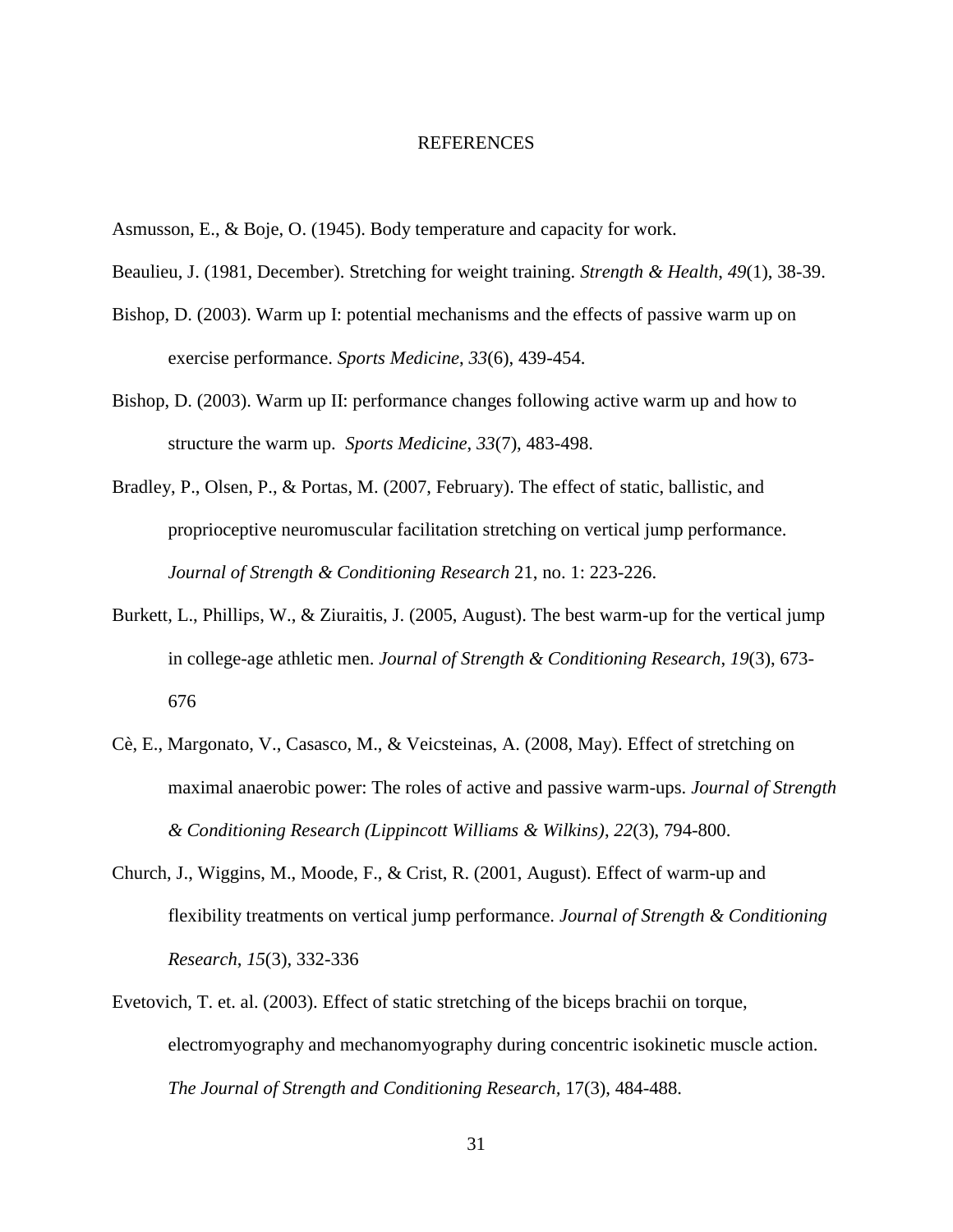- Faigenbaum, A., & McFarland Jr., J. (2007, March). Guidelines for Implementing a Dynamic Warm-up for Physical Education. *JOPERD: The Journal of Physical Education, Recreation & Dance*, *78*(3), 25-28.
- Fowles, J., Sale, D., & MacDougall, J. (2000, September). Reduced strength after passive stretch of the human plantar flexors. *Journal of Applied Physiology*, *89*(3), 1179-1188.
- Fredrick, G., & Szymanski, D. (2001, February). Baseball. Part I: dynamic flexibility. *Strength & Conditioning Journal*, *23*(1), 21-30.
- Godges, J., MacRae, H., Longdon, C., Tinberg, C., & MacRae, P. (1989, March). The effects of two stretching procedures on hip range of motion and gait economy. *Journal of Orthopaedic & Sports Physical Therapy*, *10*(9), 350-357.
- Hedrick, A. (1992). Physiological responses to warm-up. *National Strength & Conditioning Association Journal*, *14*(5), 25-27.
- Herda, T., Cramer, J., Ryan, E., McHugh, M., & Stout, J. (2008, May). Acute effects of static versus dynamic stretching on isometric peak torque, electromyography, and mechanomyography on the biceps femoris muscle. *Journal of Strength & Conditioning Research (Lippincott Williams & Wilkins)*, *22*(3), 809-817.
- Horan, S., & Weeks, B. (2008, January). Stretching. *Modern Athlete & Coach*, *46*(1), 17-19.
- Janot, J., Dalleck, L., & Reyment, C. (2007, February). Pre-Exercise Stretching and Performance. *IDEA Fitness Journal*, *4*(2), 44-51.
- Knudson, D. V.(2007) Conditioning for Strength and Human Performance In T.J. Chandler & L.E. Brown (Eds.), *Warm-up and Flexibility* (pp.166-176).
- Kokkonen, J., Nelson, A., & Cornwell, A. (1998, December). Acute muscle stretching inhibits maximal strength performance. *Research Quarterly for Exercise & Sport*, *69*(4), 411-415.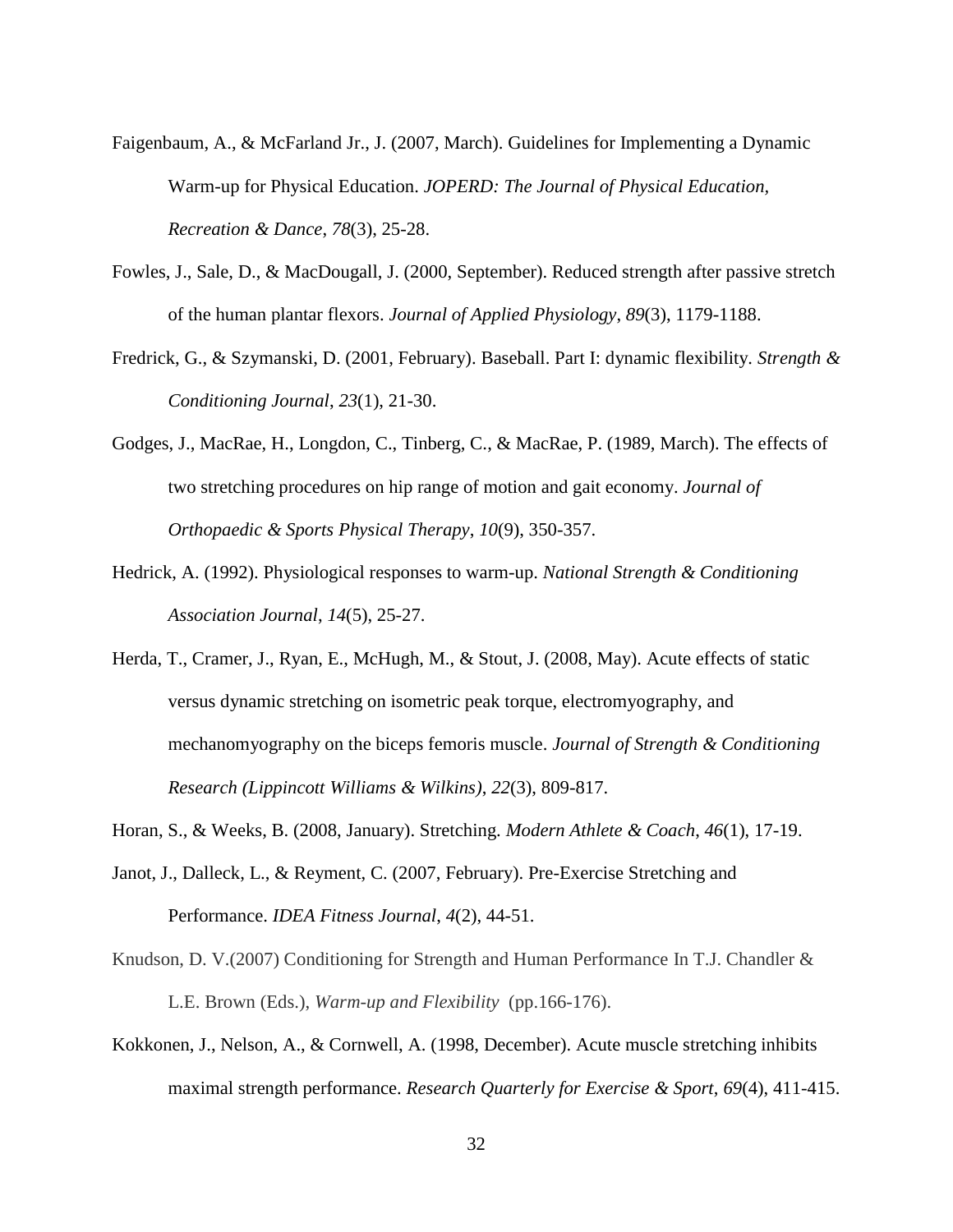- Kovacs, M. (2006, May). The Argument Against Static Stretching Before Sport and Physical Activity. *Athletic Therapy Today*, *11*(3), 6-8.
- LaRoche, D., Lussier, M., & Roy, S. (2008, March). Chronic stretching and voluntary muscle force. *Journal of Strength & Conditioning Research (Lippincott Williams & Wilkins)*, *22*(2), 589-596.
- Little, T., & Williams, A. (2006, February). Effects of differential stretching protocols during warm-up on high-speed motor capabilities in professional soccer players. *Journal of Strength & Conditioning Research*, *20*(1), 203-207.
- Mann, D., & Jones, M. (1999, December). Guidelines to the implementation of a dynamic stretching program. *Strength & Conditioning Journal*, *21*(6), 53-55.
- Marek, S., Cramer, J., Fincher, A., Massey, L., Dangelmaier, S., Purkayastha, S., et al. (2005, April). Acute Effects of Static and Proprioceptive Neuromuscular Facilitation Stretching on Muscle Strength and Power Output. *Journal of Athletic Training*, *40*(2), 94-103
- McMillian, D., Moore, J., Hatler, B., & Taylor, D. (2006, August). Dynamic vs. Static-Stretching warm-up: The effect on power and agility performance. *Journal of Strength & Conditioning Research*, *20*(3), 492-499.
- Nelson, A., Kokkonen, J., & Arnalll, D. (2005, May). Acute muscle stretching inhibits strength endurance performance. *Journal of Strength & Conditioning Research*, *19*(2), 338-343
- Ninos, J. (1995, February). Guidelines for proper stretching. *Strength & Conditioning*, *17*(1), 44- 46.
- Ninos, J. (1999). When could stretching be harmful? *Strength and Conditioning Journal, 21*, 57-58.
- N.S.C.A. (2001) Strength & conditioning professional standards & guidelines.
	- 33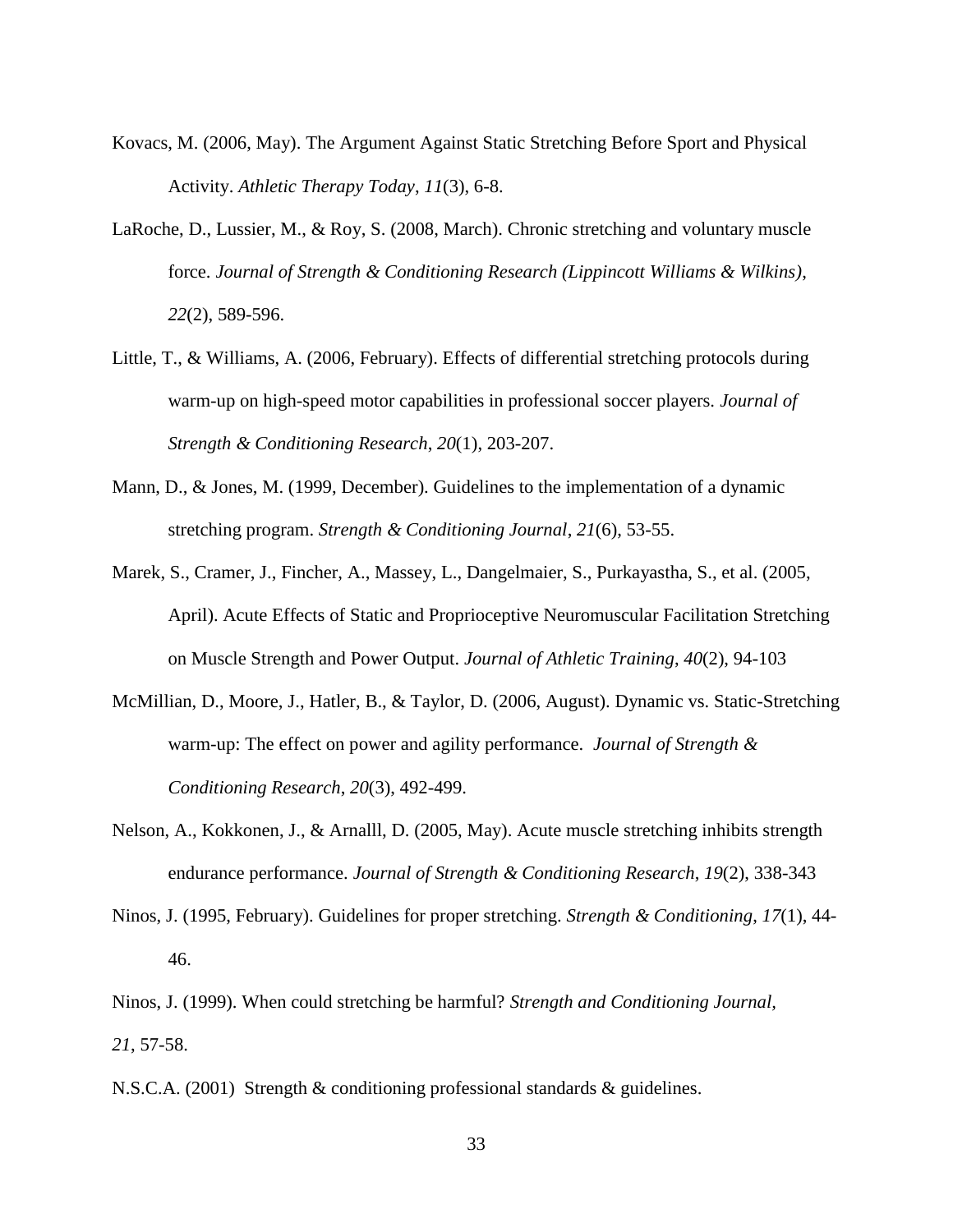- Pope, R., Herbert, R., Kirwan, J., & Graham, B. (2000, February). A randomized trial of preexercise stretching for prevention of lower-limb injury. *Medicine & Science in Sports & Exercise*, *32*(2), 271-277.
- Sharman, M., & Cresswell, A. (2006, August). Proprioceptive Neuromuscular Facilitation Stretching: Mechanisms and Clinical Implications. *Sports Medicine*, *36*(11), 929-939.
- Shellock, F., & Prentice, W. (1985, July). Warming-up and stretching for improved physical performance and prevention of sports-related injuries. *Sports Medicine*, *2*(4), 267-278.
- Siatras, T., Papadopoulos, G., Mameletzi, D., Gerodimos, V., & Kellis, S. (2003, November). Static and dynamic acute stretching effect on gymnasts' speed in vaulting. *Pediatric Exercise Science*, *15*(4), 383-391.
- Smith, C. (1994). The Warm-up procedure: To stretch or not to stretch. A brief review. *Journal of Orthopaedic and Sports Physical Therapy*, 19(1), 12-16.
- Stone, M., Ramsey, M., Kinser, A., O'Bryant, H., Ayers, C., & Sands, W. (2006, December). Stretching: Acute and Chronic? The Potential Consequences. *Strength & Conditioning Journal (Allen Press)*, *28*(6), 66-74.
- Stretching Review (2009, January): A scientific review of the benefits, or lack thereof, of stretching. *Journal of Pure Power*.
- Torres, E., Kraemer, W., Vingren, J., Volek, J., Hatfield, D., Spiering, B., et al. (2008, July). Effects of stretching on upper-body muscular performance. *Journal of Strength & Conditioning Research (Lippincott Williams & Wilkins)*, *22*(4), 1279-1285.
- Unick, J., Kieffer, H., Cheesman, W., & Feeney, A. (2005, February). The acute effects of static and ballistic stretching on vertical jump performance in train trained women. *Journal of Strength & Conditioning Research*, *19*(1), 206-212.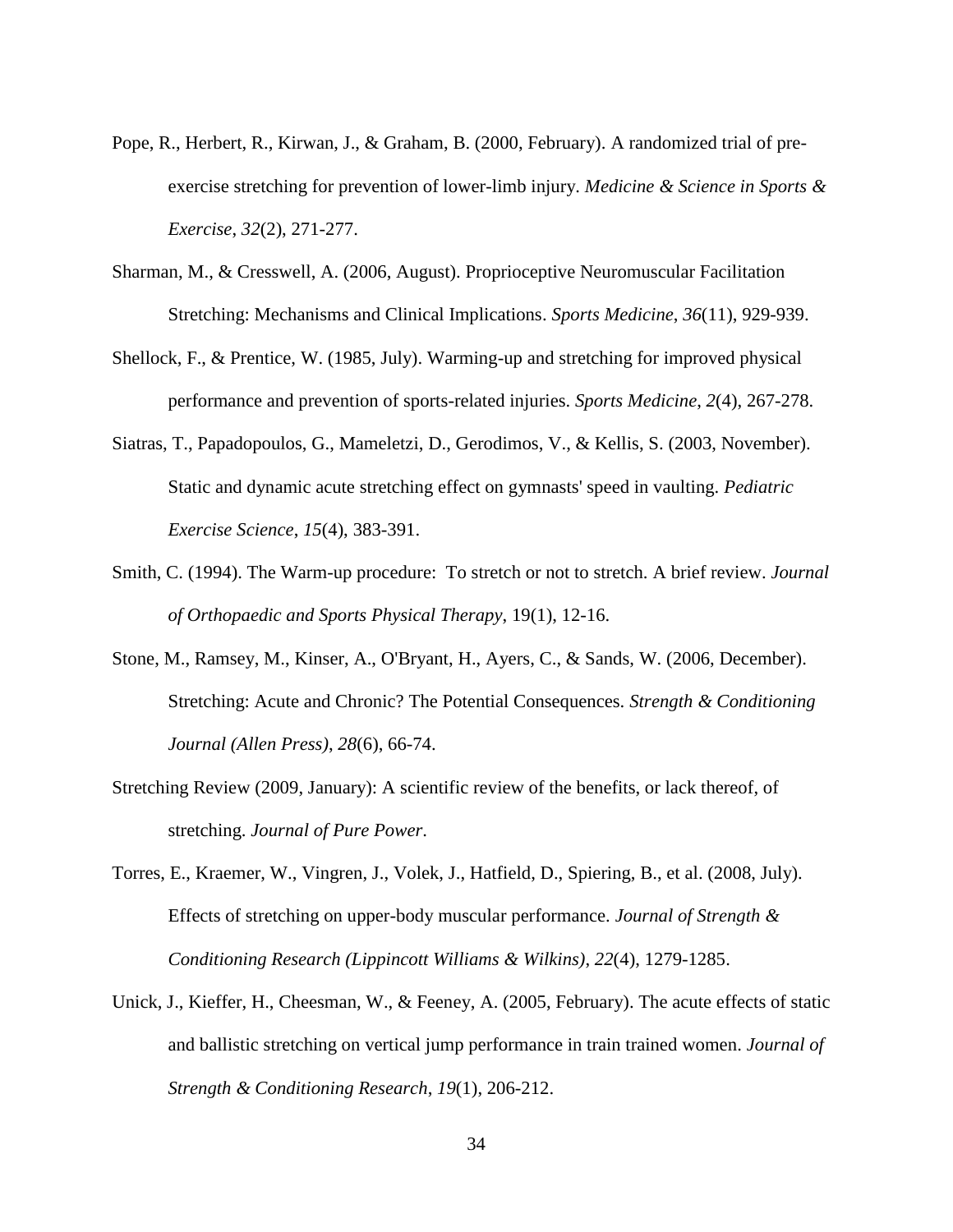- Wenos, D., & Konin, J. (2004, August). Controlled warm-up intensity enhances hip range of motion. *Journal of Strength & Conditioning Research*, *18*(3), 529-533.
- Woolstenhulme, M., Griffiths, C., Woolstenhulme, E., & Parcell, A. (2006, November). Ballistic stretching increases flexibility and acute vertical jump when combined with basketball activity. *Journal of Strength & Conditioning Research*, *20*(4), 799-803.
- Yamaguchi, T. & Ishii, K. (2005, August). Effects of static stretching for 30 seconds and dynamic stretching on leg extension power. *Journal of Strength & Conditioning Research*, *19*(3), 677-683.
- Young, W. B. & Behm, D. G. (2002). Should static stretching be used during a warm-up for strength and power activities? *Strength and Conditioning Journal*, 24, 33-37.
- Young, W., & Behm, D. (2003, July). Effects of running, static stretching and practice jumps on explosive force production and jumping performance. (Abstract). *Journal of Orthopaedic & Sports Physical Therapy*, *33*(7), 422-423.
- Young, W., & Elliott, S. (2001, September). Acute effects of static stretching, proprioceptive neuromuscular facilitation stretching, and maximum voluntary contractions on explosive force production and jumping performance. *Research Quarterly for Exercise & Sport*, *72*(3), 273-279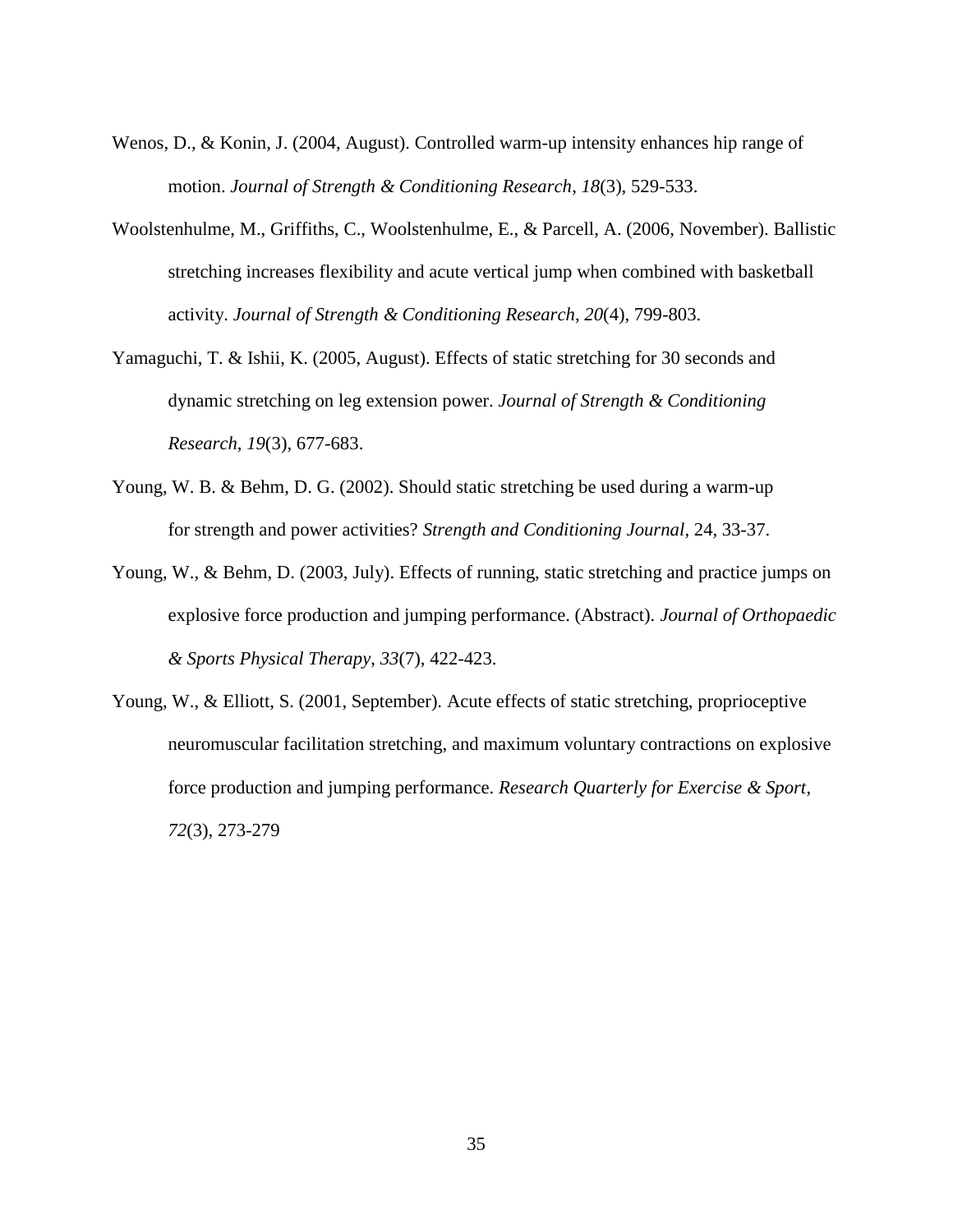## Appendix A

Dear Basketball Coach,

Attached to this email you will find a very brief questionnaire about the warm-up, cool-down and stretching practices you use with your collegiate basketball players. I am doing a study on the pre-activity and post- activity practices of collegiate basketball programs in the United States.

Please take a few moments and fill out the attached questionnaire. We hope to use the information that you give us to create a database of information on characteristics of warm-up and flexibility practices' being used by Division-1 and Division-3, collegiate basketball coaches across the United States.

If you decide to participate, you will complete an online questionnaire requiring approximately 5 minutes. I cannot and do not promise that you will receive any direct benefits from this study. This information may be used to help make recommendations to the USA Basketball or the National Strength and Conditioning Association concerning current practices. The more detailed and accurate information you provide, the better we can help you in the future. At the conclusion of this study, a summary of the results will be provided to you, if desired.

We have enclosed a hyperlink to a questionnaire regarding multiple aspects of your current warm-up and flexibility practices. We would appreciate it if you would complete the questionnaire and return it to us before April 25.

If you decide to participate in this study, you are free to withdraw your consent at any time with no penalty to you.

If you have any questions regarding this research or your rights as a subject, we want you to contact Lawrence Judge at 765-285-4211 or via email at [lwjudge@bsu.edu.](https://webmail.bsu.edu/owa/redir.aspx?C=8bdbf8113dfb48c78d138d1dda6f577a&URL=mailto%3alwjudge%40bsu.edu) Additionally, for information regarding the rights of a research subject, the following person may be contacted: Coordinator of Research Compliance, Office of Academic Research and Sponsored Programs, Ball State University, Muncie, IN 47306, 765-285-5070.

You are making a decision whether or not to participate in this study. Your completion and submission of the online questionnaire will serve as your active consent indicating that you have decided to participate in this study entitled *"An Examination of Pre-Activity and Post-Activity Stretching Practices of Men's Collegiate Basketball Programs"* having read the information provided in this email. Please click on the link below to begin completing the survey.

[http://www.surveymonkey.com/s.aspx?sm=qOEUjdrVj0a6\\_2fWfAq74hsg\\_3d\\_3d](https://webmail.bsu.edu/owa/redir.aspx?C=8bdbf8113dfb48c78d138d1dda6f577a&URL=http%3a%2f%2fwww.surveymonkey.com%2fs.aspx%3fsm%3dqOEUjdrVj0a6_2fWfAq74hsg_3d_3d)

Yours in sport,

Michael Prichard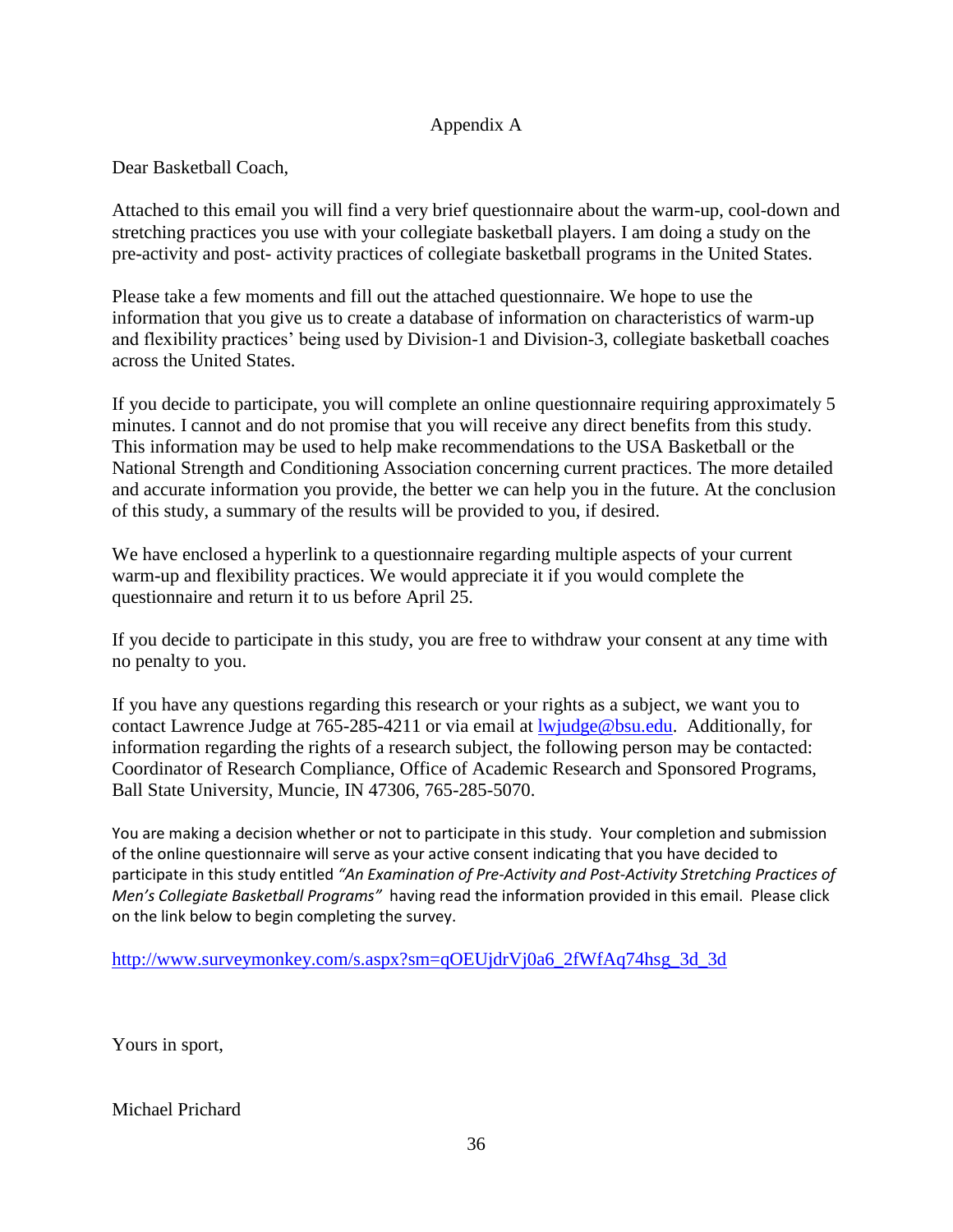Spalding University, Assistant Men"s Basketball Coach Ball State University, Graduate Student Email: mwprichard@bsu.edu Phone: (502) 239-6592

Dr. Larry Judge, C.S.C.S. Coordinator of the Graduate Coaching Program School of P.E., Sport and Exercise Science Ball State University Muncie, IN 47304

LWJudge@bsu.edu (765)285-4211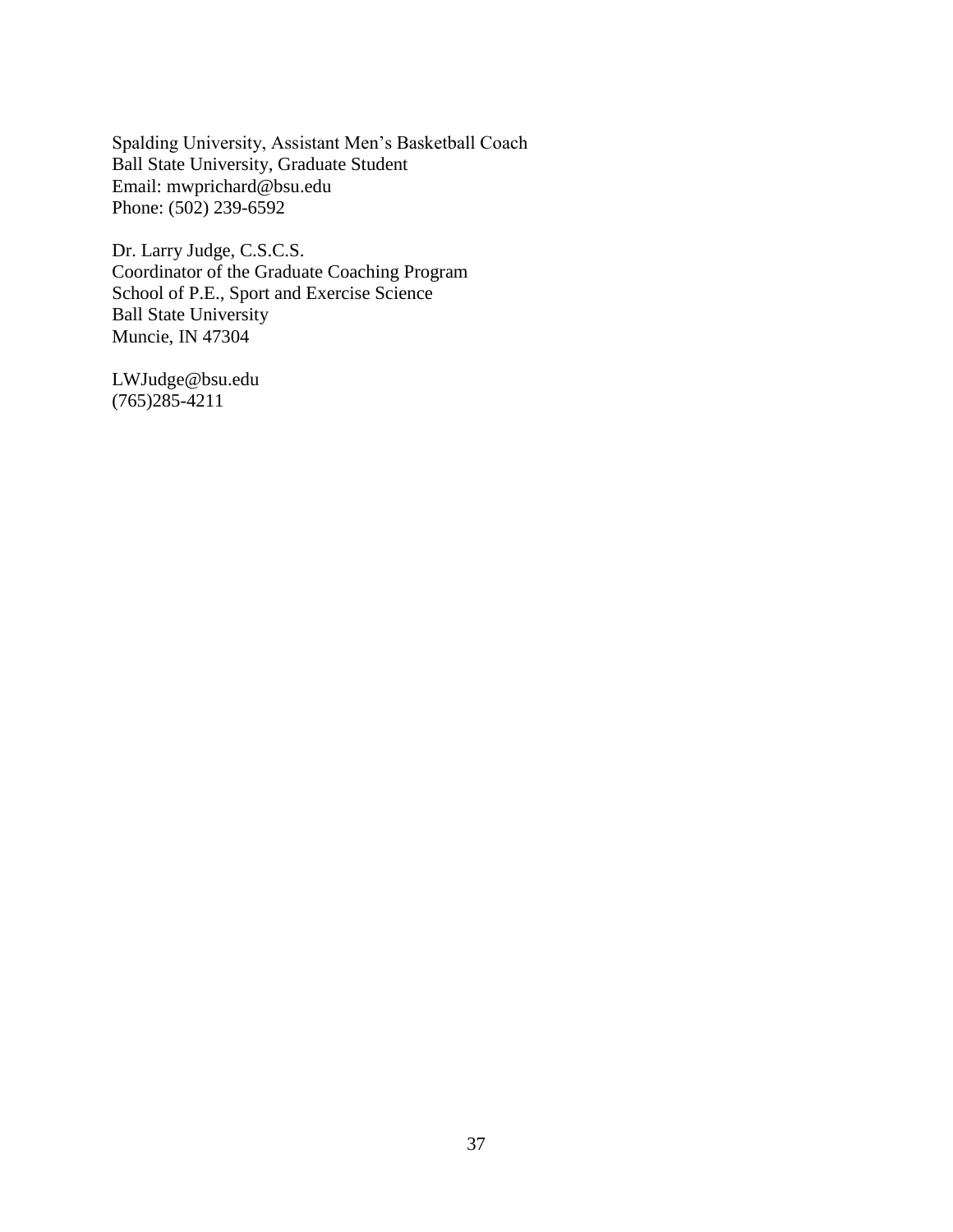## **Appendix B**

## **FLEXIBILITY PRACTICES IN MEN'S BASKETBALL QUESTIONNAIRE**

## PART I: PERSONAL INFORMATION

- 1. Title that best describes you:
	- a. Head Basketball coach
	- b. Assistant Basketball coach
	- c. Graduate Assistant Basketball coach
- 2. Age\_\_\_\_\_\_\_\_\_\_\_\_\_\_\_\_\_\_\_\_
- 3. Sex:
	- a. Male
	- b. Female
- 4. Institution\_\_\_\_\_\_\_\_\_\_\_\_\_\_\_\_\_\_\_\_\_\_\_\_\_\_\_\_\_\_\_\_\_\_\_\_\_\_\_
- 5. Division
	- a. I
	- b. III

6. Institution"s conference affiliation\_\_\_\_\_\_\_\_\_\_\_\_\_\_\_\_\_\_\_\_

- 7. College Basketball Coaching Experience:
	- a. Years as a HEAD college basketball coach
	- b. Overall years coaching college basketball\_\_\_\_\_\_\_\_\_\_\_\_\_\_\_\_\_\_\_\_
- 8. Highest level of education completed:
	- a. High School
	- b. College Degree
	- c. Graduate degree
	- d. Doctorate
- 9. If you have an undergraduate degree, what was it in:
	- a. Physical Education
	- b. Exercise Physiology
	- c. Biomechanics
	- d. Sport Administration
	- e. Other

10. Certifications or Membership (mark all that apply):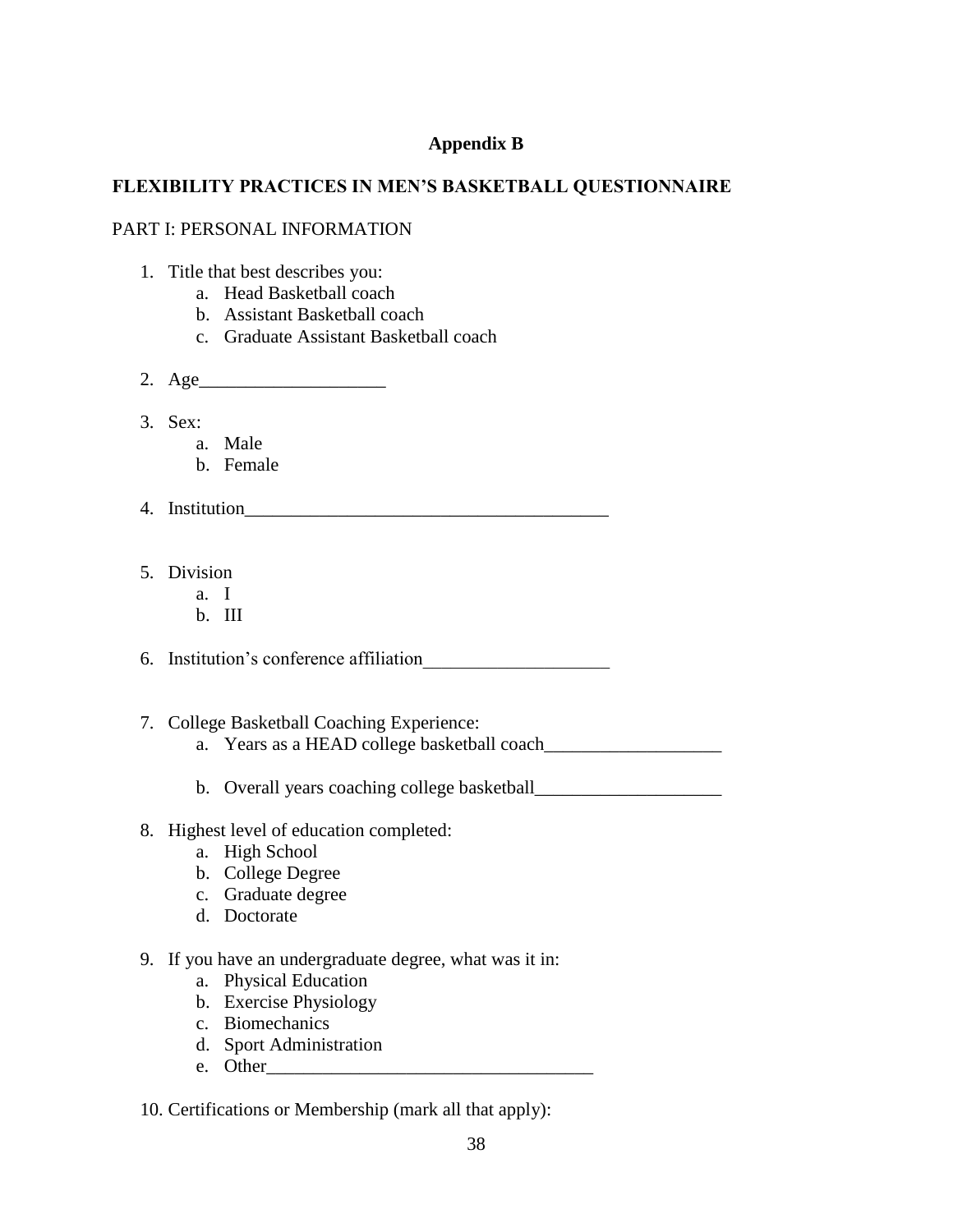- a. NABC
- b. State basketball coaching membership
- c. CSCS
- d. CSCS, \*D
- e. NSCA-CPT
- f. NSCA-CPT, \*D
- g. SCCC
- h. MSCC
- i. OTHER
- j. No certification
- 11. Highest Level of Participation:
	- a. Played professional basketball
	- b. Played college basketball
	- c. Didn"t play college or professional basketball

## PART II: PRE & POST ACTIVITY WARM-UP, COOL DOWN & STRETCHING

- 12. Do you do any type of "stretching" prior to activity?
	- a. Yes
	- b. No (skip to question 16)
- 13. Who designed/conducts pre-activity the activity warm-up and flexibility
	- a. Strength Coach
	- b. Assistant Basketball Coach
	- c. Head Basketball Coach
	- d. Athletic Trainer
- 14. If yes, which of the following best describes your pre-activity "stretching":
	- a. Static stretching / Ballistic / PNF
	- b. Dynamic flexibility
	- c. Combination of "a" and "b"
- 15. If yes, approximately how long does the "stretching" usually take:
	- a. Less than 5 minutes
	- b. 5-10 minutes
	- c. 10-15 minutes
	- d. Longer than 15 minutes
- 16. Do you do any type of "general" warm-up prior to your basketball practices / competitions?
	- a. Yes
	- b. No (skip to question 19)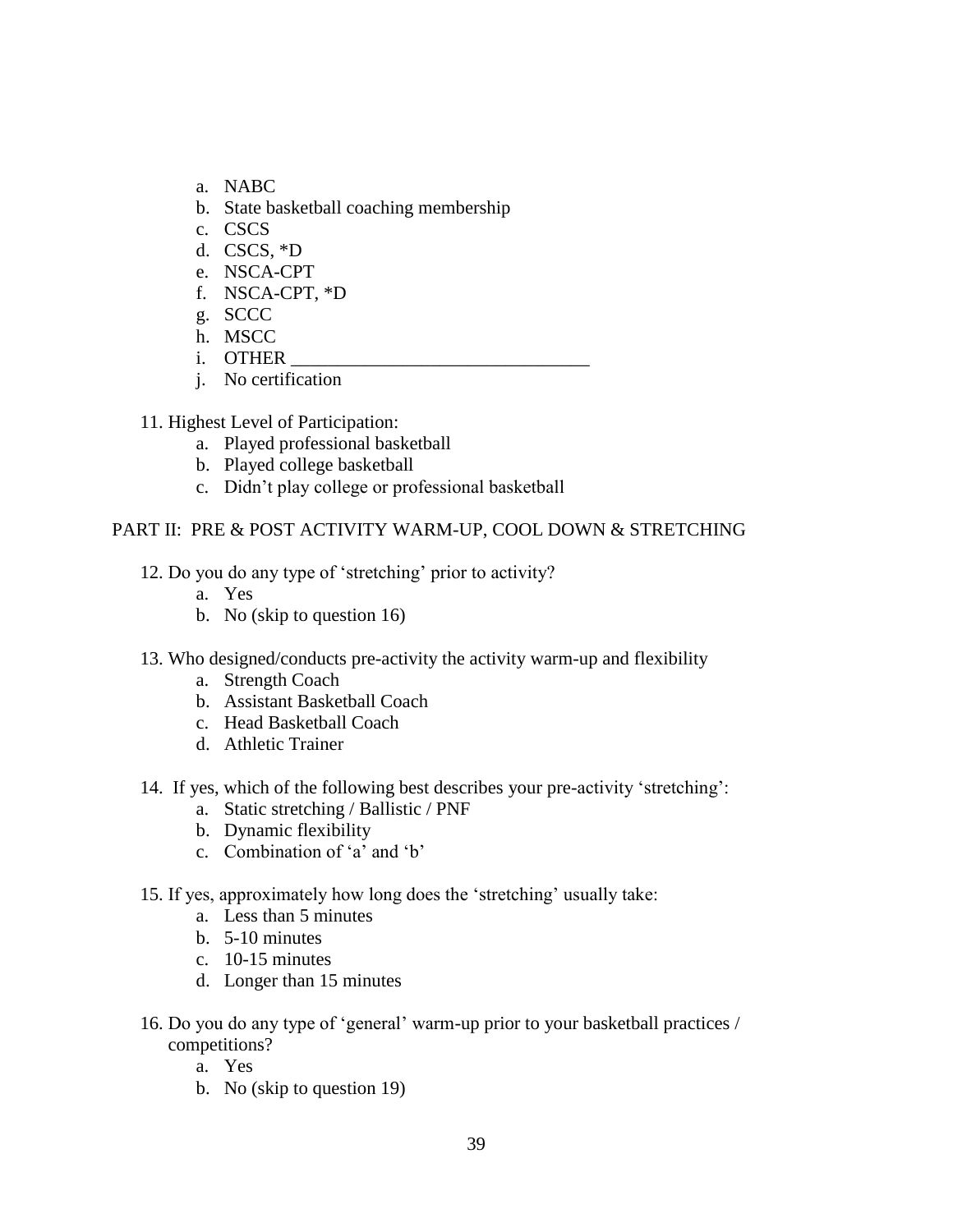- 17. If yes, which of the following best describes your "general" warm-up prior to basketball practice / competition:
	- a. Jogging, form running
	- b. Lay ups and other team drills
	- c. Neither
- 18. If yes, approximately how long does the "general" warm-up take?
	- a. Less than 5 minutes
	- b. 5-10 minutes
	- c. 10-15 minutes
	- d. Longer than 15 minutes
- 19. Do you do any type of "stretching" post-activity?
	- a. Yes
	- b. No (skip to question 19)
- 20. If yes, which of the following best describes your post-activity "stretching":
	- a. Static stretching / Ballistic / PNF
	- b. Dynamic flexibility
	- c. Combination of 'a' and 'b'
- 21. If yes, approximately how long does the "stretching" usually take:
	- a. Less than 5 minutes
	- b. 5-10 minutes
	- c. 10-15 minutes
	- d. Longer than 15 minutes
- 22. Do you do any type of "cool down" post-activity?
	- a. Yes
	- b. No (skip to question 22)
- 23. If yes, which of the following best describes your post-activity "cool down":
	- a. Jogging
	- b. Low Intensity Basketball
	- c. Exercise Bike/ Elliptical Machine
	- d. Other\_\_\_\_\_\_\_\_\_\_\_\_\_\_\_\_\_\_\_\_\_\_
- 24. If yes, approximately how long does the "cool down" usually take:
	- a. Less than 5 minutes
	- b. 5-10 minutes
	- c. 10-15 minutes
	- d. Longer than 15 minutes
- 24. How often would you say your athletes complete the full post-activity flexibility routine?
	- a. Always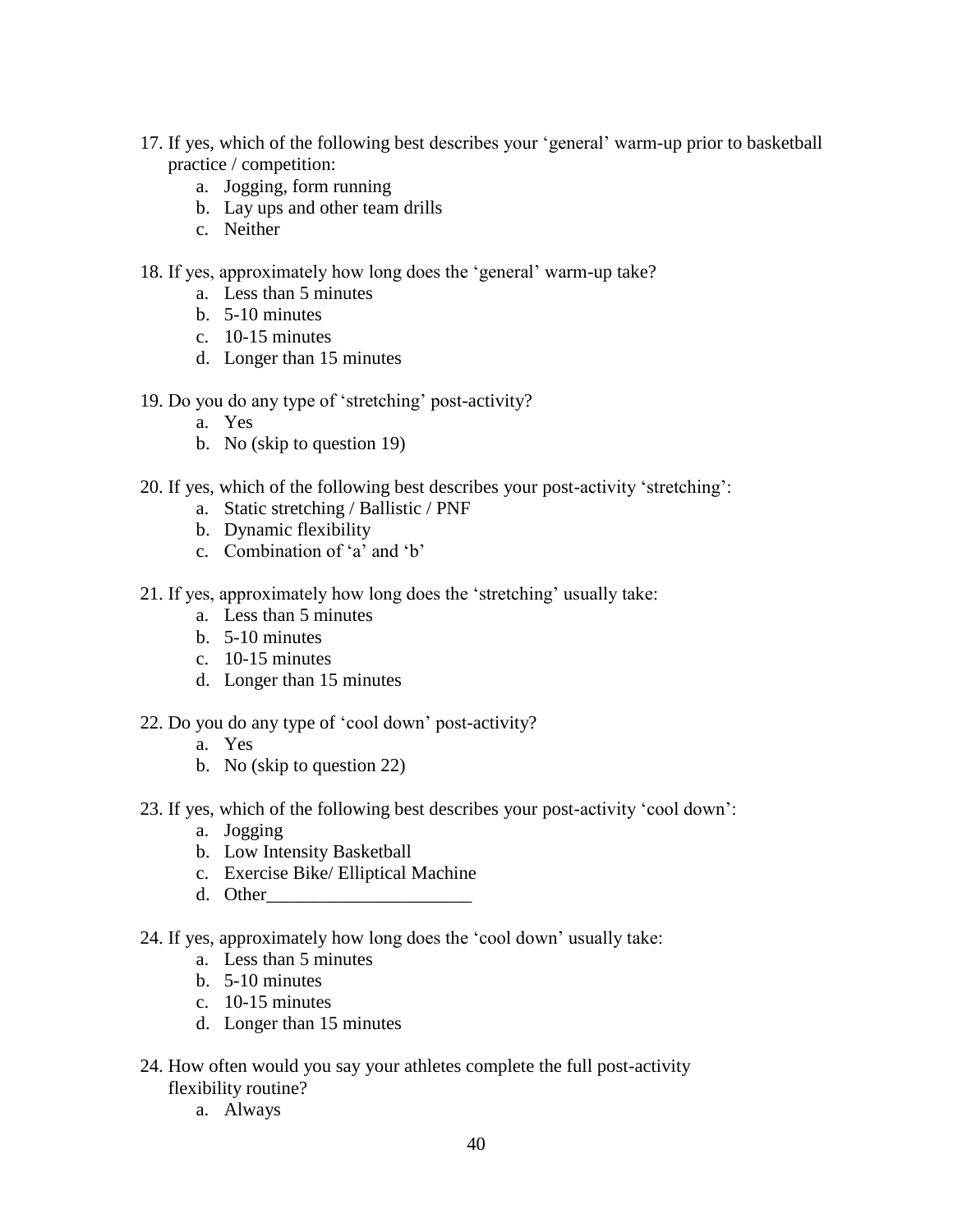- b. Almost always
- c. Sometimes
- d. Rarely
- e. Never
- 25. How often would you say your athletes complete the full post-activity cool down?
	- a. Always
	- b. Almost always
	- c. Sometimes
	- d. Rarely
	- e. Never
- 26. Do your athletes get soft tissue work (i.e. massage) at least once every two weeks? Yes/No
- 27 Would you say that flexibility is an area that most Basketball players can improve? Yes/No
- 28. Do you think that pre-activity flexibility work helps prevent injuries in Basketball? Yes/No
- 29. Do you think that post-activity flexibility work helps prevent injuries in Basketball? Yes/No
- 30. Do you think that pre-activity flexibility work helps improve performance in Basketball? Yes/No
- 31. Do you think that post-activity flexibility work helps improve performance in Basketball? Yes/No
- 32. When should stretching be emphasized the most for basketball players?
	- a. Pre-activity
	- b. Post-activity
	- c. Both times are equally important
	- d. Neither

## PART III: KNOWLEDGE ACQUISITION

- 33. If you do a pre-activity "warm-up", what or who is the main source of information that helped you decide what the 'warm-up' consists of?
	- a. Strength & Conditioning Coach
	- b. Another Basketball Coach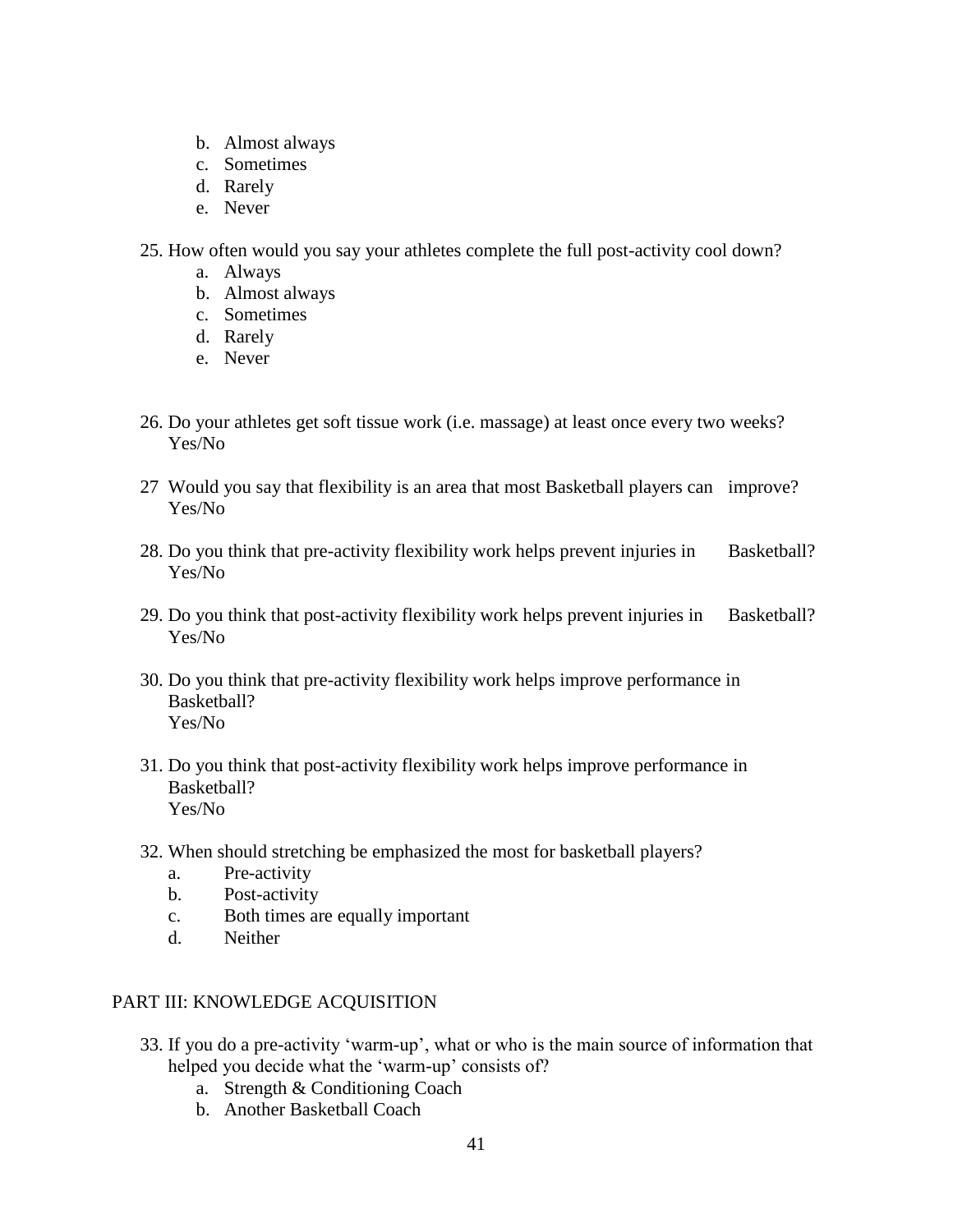- c. Non-Basketball Coach
- d. Media (Books, Videos, Online, etc.)
- e. Coaches Education Program
- f. Other\_\_\_\_\_\_\_\_\_\_\_\_\_\_\_\_\_\_\_\_\_\_\_
- 34. If you do a post-activity "cool down", what or who is the main source of information that helped you decide what the 'cool-down' consists of?
	- a. Strength & Conditioning Coach
	- b. Another Basketball Coach
	- c. Non-Basketball Coach
	- d. Media (Books, Videos, Online, etc.)
	- e. Coaches Education Program
	- f. Other\_\_\_\_\_\_\_\_\_\_\_\_\_\_\_\_\_\_\_\_\_\_\_
- 35. If you do pre-activity "stretching", what or who is the main source of information that helped you decide what the pre-activity 'stretching' routine should consist of?
	- a. Strength & Conditioning Coach
	- b. Another Basketball Coach
	- c. Non-Basketball Coach
	- d. Media (Books, Videos, Online, etc.)
	- e. Coaches Education Program
	- f. Other\_\_\_\_\_\_\_\_\_\_\_\_\_\_\_\_\_\_\_\_\_\_
- 36. If you do post-activity "stretching", what or who is the main source of information that helped you decide what the post-activity 'stretching' routine should consist of?
	- a. Strength & Conditioning Coach
	- b. Another Basketball Coach
	- c. Non-Basketball Coach
	- d. Media (Books, Videos, Online, etc.)
	- e. Coaches Education Program
	- f. Other\_\_\_\_\_\_\_\_\_\_\_\_\_\_\_\_\_\_\_\_\_\_\_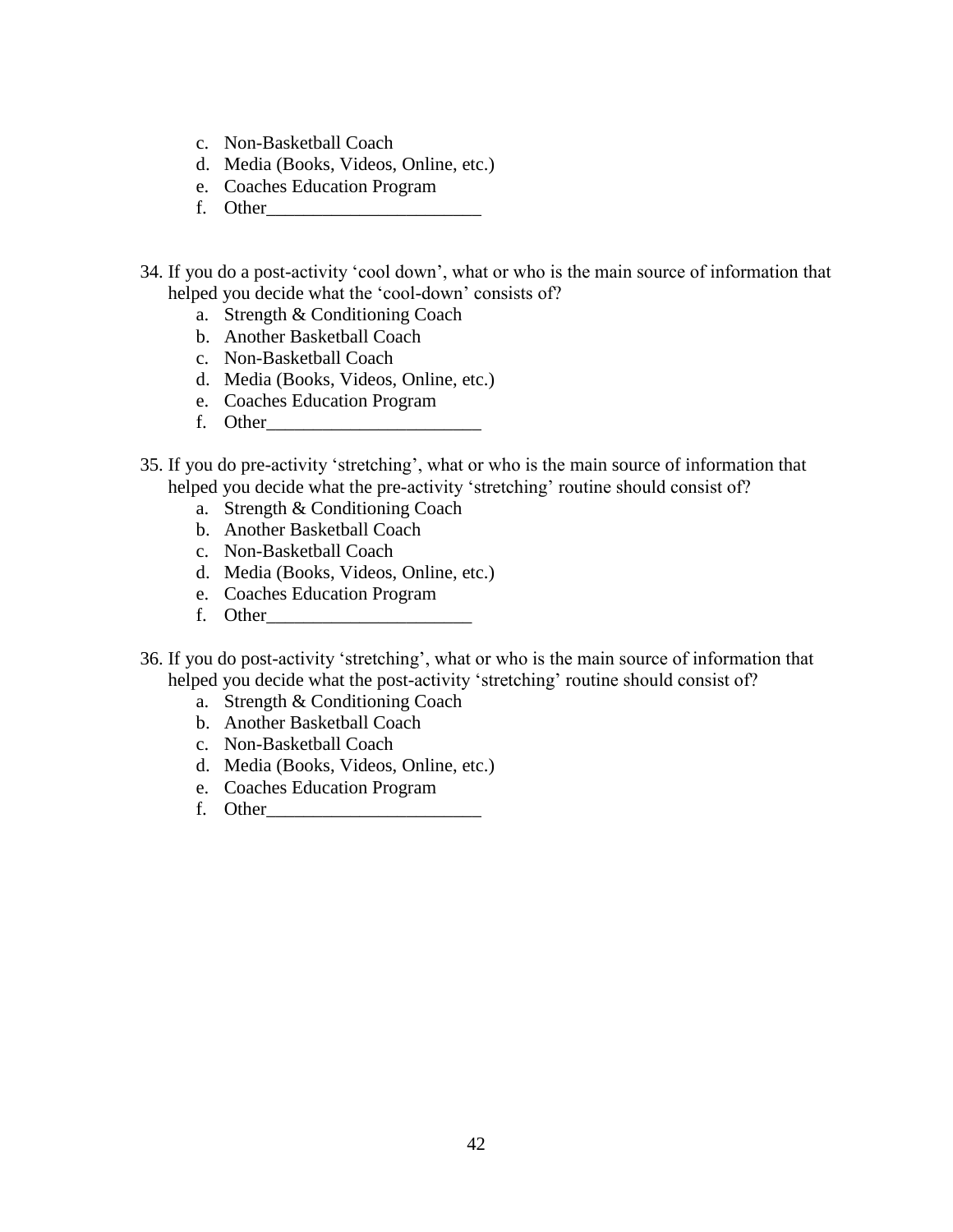# Appendix C

April 28, 2009

Dear Basketball Coach,

About three weeks ago, I sent you a link pre-activity and post-activity survey. I asked you to help us with this very important survey examining your flexibility practices. But, unfortunately we have not received it yet. If you have already completed your questionnaire, thank you very much. If you have not completed the questionnaire, please complete it and send it soon. I understand the demands of being a coach so I truly appreciate your time and your assistance.

I have included another link to the questionnaire with this letter. We hope to use the information that you give us to create a data base of information on characteristics of warm-up and flexibility practices" being used by collegiate basketball coaches across the United States. The more detailed and accurate information you provide, the better we can help you in the future. At the conclusion of this study, a summary of the results will be provided to you if desired.

We would appreciate it if you would complete the questionnaire and return it to us before May 5. If you decide to participate in this study, you are free to withdraw your consent at any time with no penalty to you.

If you have any questions regarding this research or your rights as a subject, we want you to contact Lawrence Judge at 765-285-4211 or via email at [lwjudge@bsu.edu.](https://webmail.bsu.edu/owa/redir.aspx?C=8bdbf8113dfb48c78d138d1dda6f577a&URL=mailto%3alwjudge%40bsu.edu) Additionally, for information regarding the rights of a research subject, the following person may be contacted: Coordinator of Research Compliance, Office of Academic Research and Sponsored Programs, Ball State University, Muncie, IN 47306, 765-285-5070.

You are making a decision whether or not to participate in this study. Your completion and submission of the online questionnaire will serve as your active consent indicating that you have decided to participate in this study entitled *"An Examination of Pre-Activity and Post-Activity Stretching Practices of Men's Collegiate Basketball Programs"* having read the information provided in this email. Please click on the link below to begin completing the survey.

[http://www.surveymonkey.com/s.aspx?sm=qOEUjdrVj0a6\\_2fWfAq74hsg\\_3d\\_3d](https://webmail.bsu.edu/owa/redir.aspx?C=8bdbf8113dfb48c78d138d1dda6f577a&URL=http%3a%2f%2fwww.surveymonkey.com%2fs.aspx%3fsm%3dqOEUjdrVj0a6_2fWfAq74hsg_3d_3d)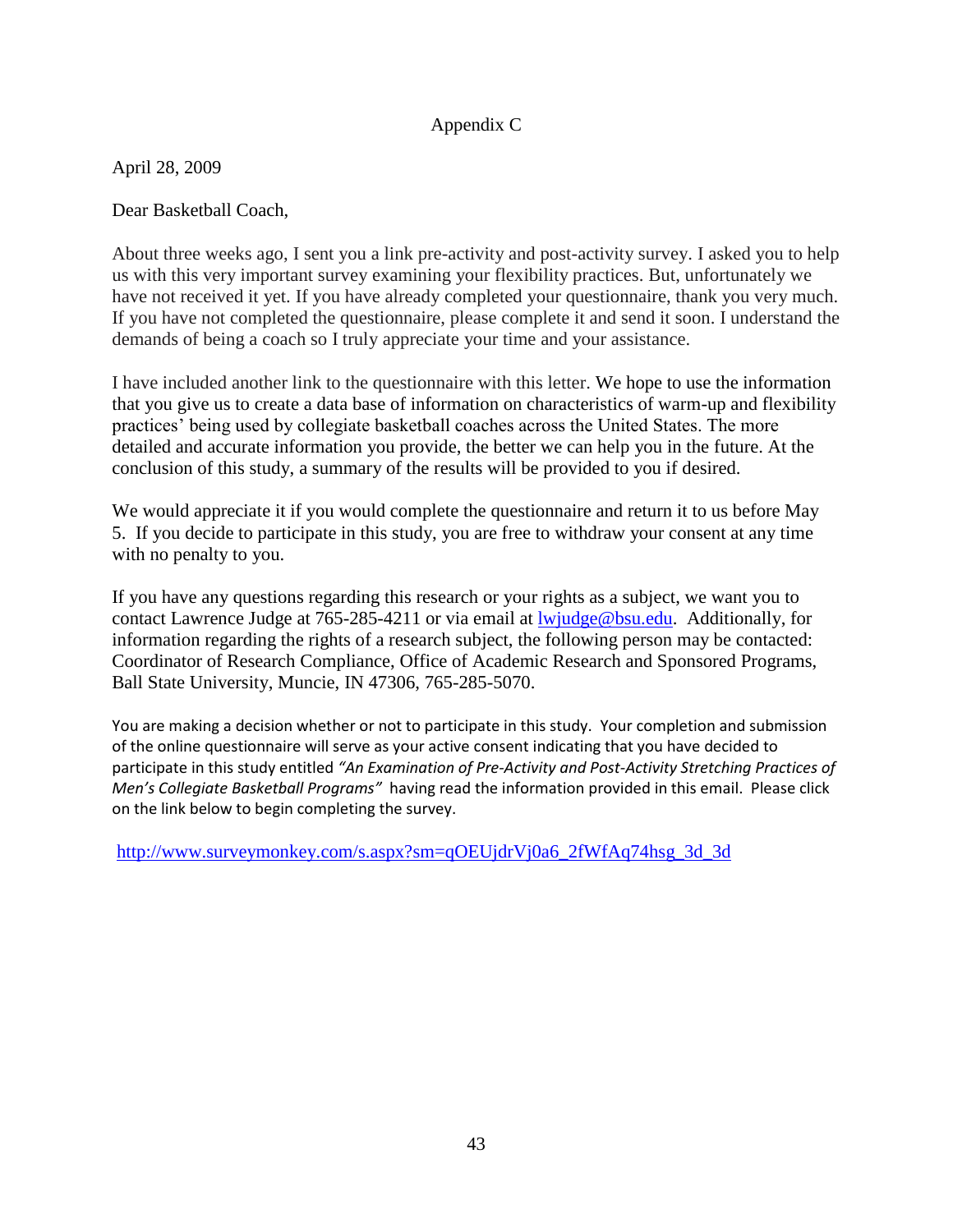|                             | # Certified Strength<br>and Conditioning |       |          |                             |  |  |
|-----------------------------|------------------------------------------|-------|----------|-----------------------------|--|--|
| <b>Job Title</b>            | <b>Division</b>                          | Count | Coach    | <b>Percentage Certified</b> |  |  |
| <b>Head Coach</b>           |                                          | 8     | 0        | 0                           |  |  |
| <b>Head Coach</b>           | 3                                        | 30    | 0        | $\theta$                    |  |  |
| Assistant Coach             |                                          | 29    | $\theta$ | $\Omega$                    |  |  |
| <b>Assistant Coach</b>      | 3                                        | 12    | $\theta$ | $\theta$                    |  |  |
| Graduate Assistant<br>Coach |                                          |       |          |                             |  |  |

# **Table 1. Participant Demographics and Strength and Condition Certifications.**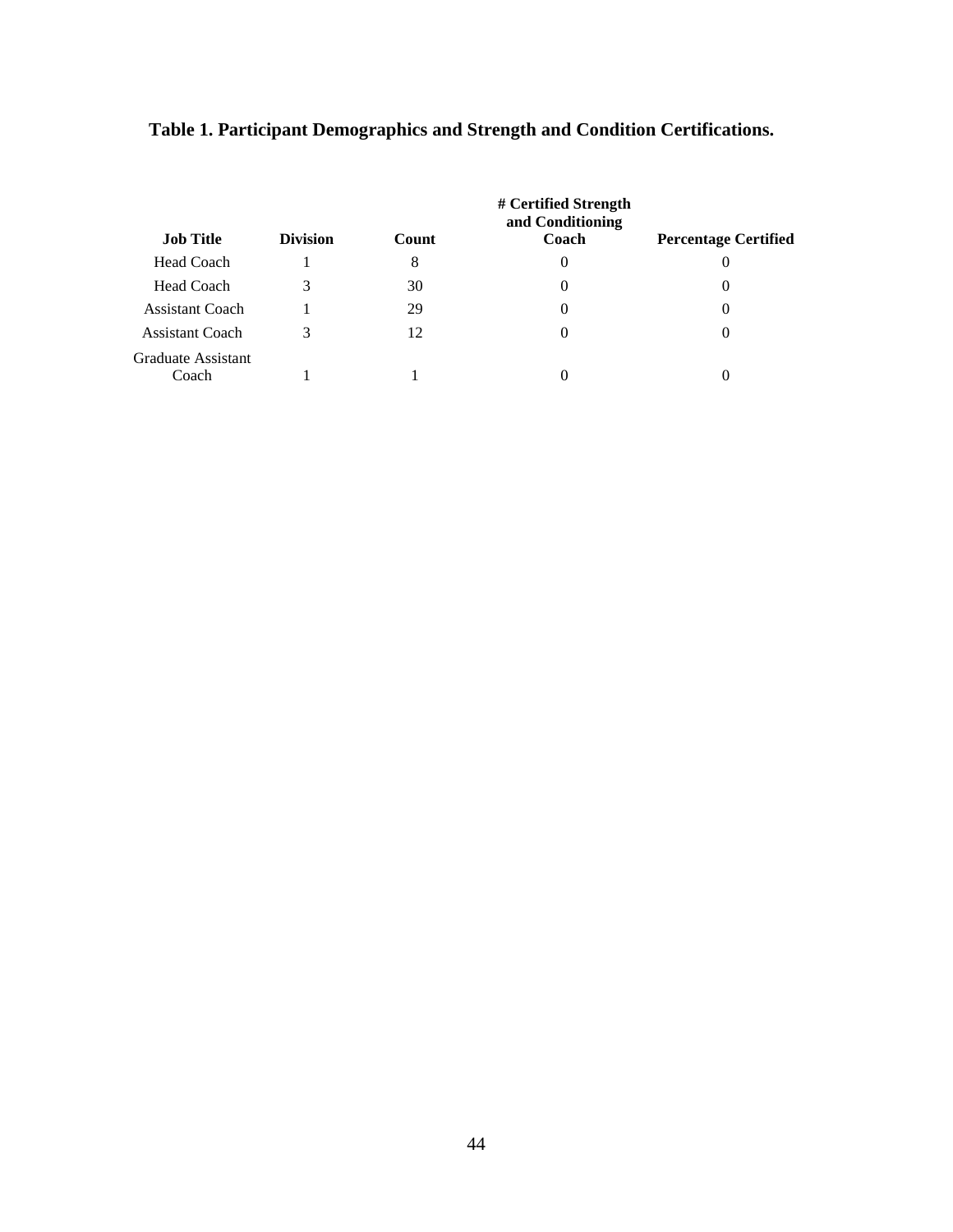|  |  | Table 2. Which describes your post activity stretching |  |
|--|--|--------------------------------------------------------|--|
|  |  |                                                        |  |

| Type of<br><b>Flexibility</b> | <b>NABC</b> Membership<br>count | No Membership<br>count | <b>Total</b> | Percentage |
|-------------------------------|---------------------------------|------------------------|--------------|------------|
| Static stretching /           |                                 |                        |              |            |
| <b>Ballistic / PNF</b>        | 5                               | 11                     | 16           | 51.6       |
| Dynamic                       |                                 |                        |              |            |
| Flexibility                   | $\overline{2}$                  | $\Omega$               | 2            | 6.5        |
| Combination                   |                                 | 12                     | 13           | 41.9       |
| Total                         | 8                               | 23                     | 31           | 100        |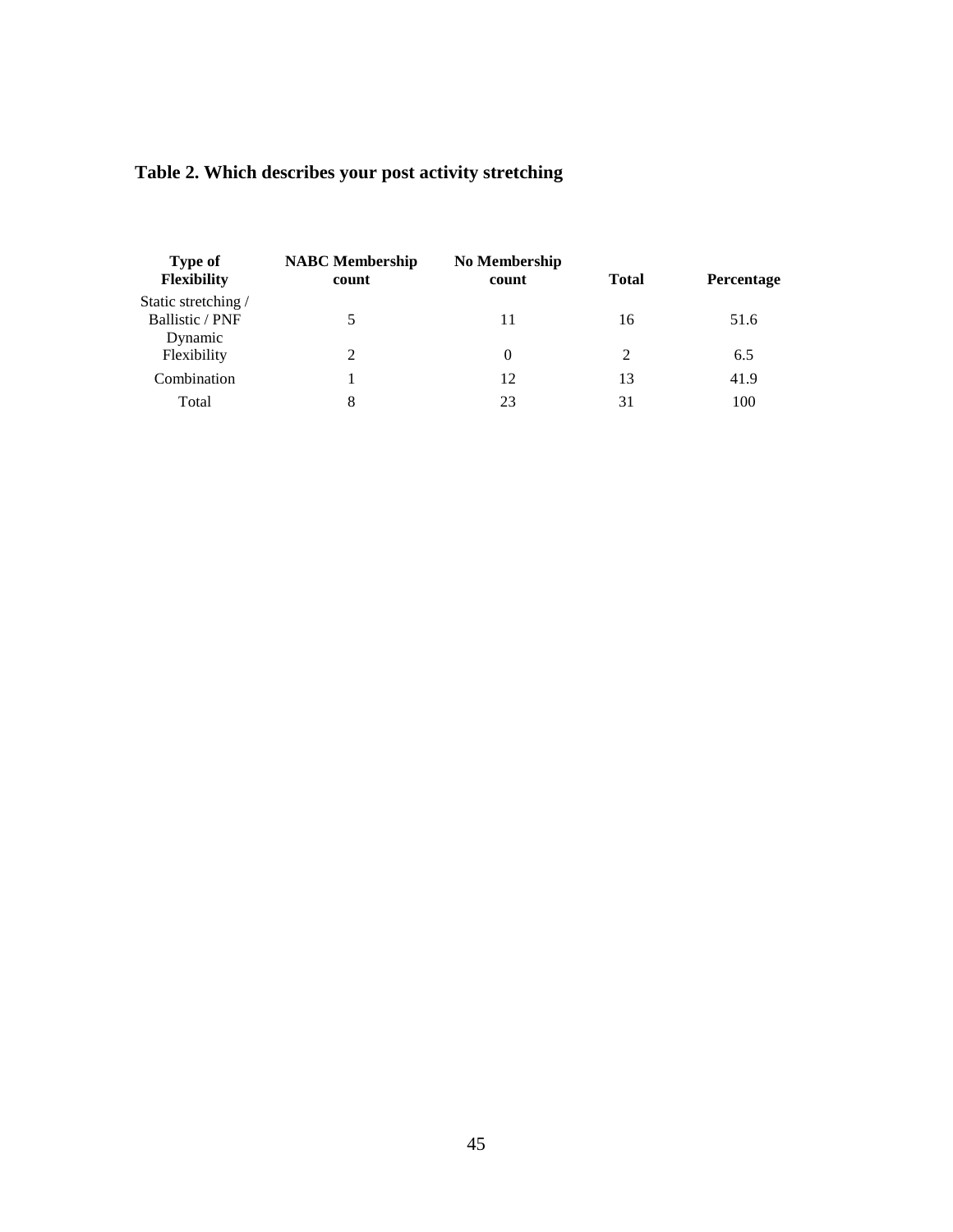# **Table 3: Breakdown of Similar Responses (6.5% ±) by Division I and Division III Coaches**

| <b>Research Answers</b>                                                                      | <b>Division I Ratio</b> | <b>Division I</b><br>Percentage | <b>Division III Ratio</b> | <b>Division III</b><br>Percentage |
|----------------------------------------------------------------------------------------------|-------------------------|---------------------------------|---------------------------|-----------------------------------|
| Highest level of playing<br>participation is college                                         | 26 out of 38            | 68.4%                           | 30 out of 42              | 71.4%                             |
|                                                                                              |                         |                                 |                           |                                   |
| Undergraduate degree is in P.E.                                                              | $10$ out of $38$        | 26.3%                           | 8 out of 40               | 20.0%                             |
| Holds a state coaching<br>membership                                                         | 14 out of 38            | 36.8%                           | 18 out of 42              | 42.9%                             |
| Static/Ballistic/PNF stretching best<br>describes their pre-activity                         |                         |                                 |                           |                                   |
| stretching                                                                                   | 3 out of 33             | 9.1%                            | 4 out of 35               | 11.4%                             |
| Dynamic flexibility best describes<br>their pre-activity stretching                          | 12 out of 33            | 36.4%                           | 11 out of 35              | 31.4%                             |
|                                                                                              |                         |                                 |                           |                                   |
| A combination of<br>static/ballistic/PNF stretching and<br>dynamic stretching best describes |                         |                                 |                           |                                   |
| their pre-activity stretching                                                                | 20 out of 33            | 60.6%                           | 20 out of 35              | 57.1%                             |
| Does not participate in post-<br>activity stretching                                         | 21 out of 35            | 60.0%                           | 26 out of 40              | 65.0%                             |
| Does not participate in post-<br>activity cool down                                          | 29 out of 35            | 82.9%                           | 32 out of 40              | 80.0%                             |
| Believes post-activity flexibility<br>prevents injuries                                      | 31 out of 37            | 83.8%                           | 36 out of 40              | 90.0%                             |
| Believes pre-activity flexibility<br>improves performance in                                 |                         |                                 |                           |                                   |
| basketball                                                                                   | 32 out of 37            | 86.5%                           | 35 out of 40              | 87.5%                             |